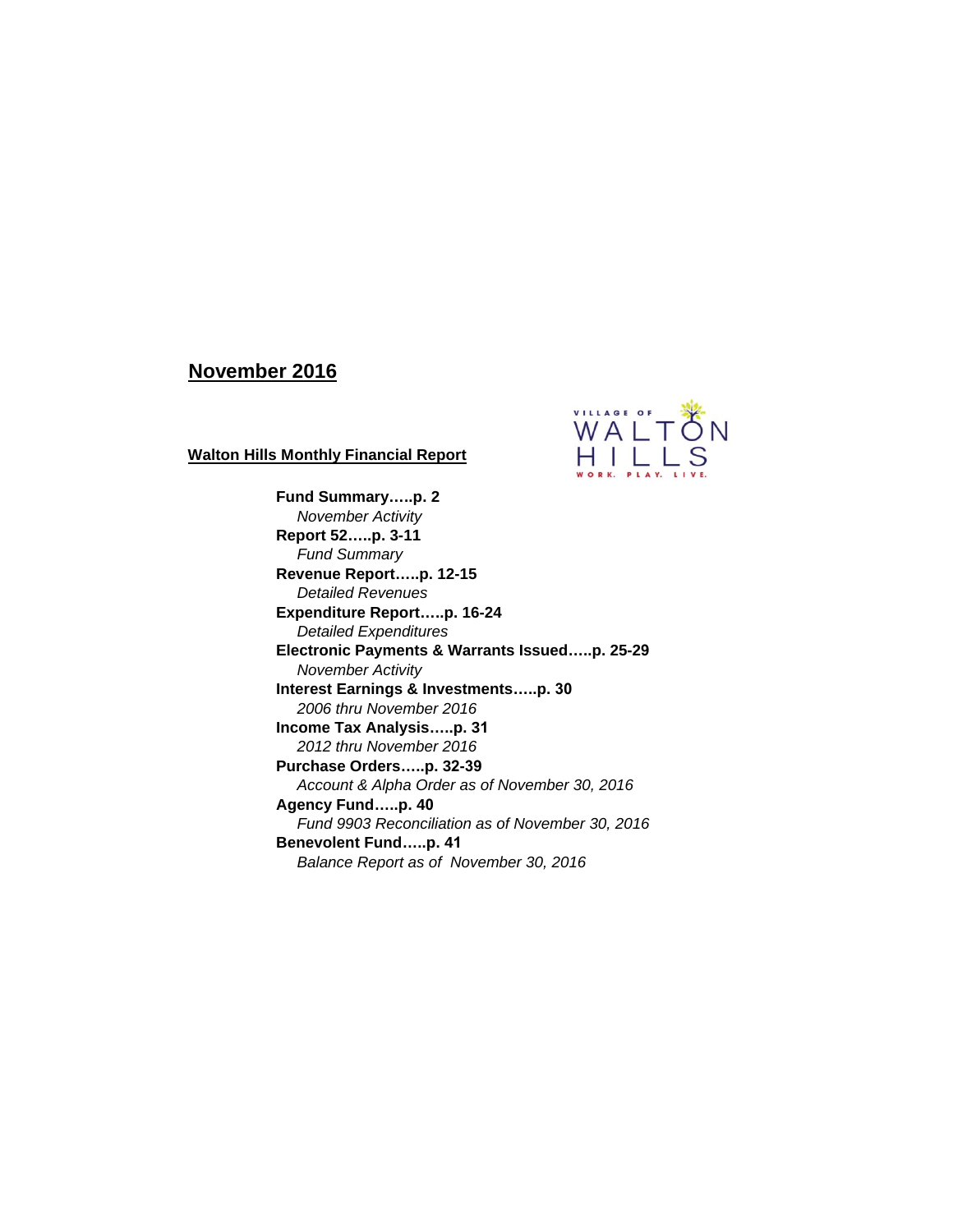| Fund#         | <b>Fund Name</b>               | <b>Beginning Balance</b> | stments<br>Adjus | <b>Year to Date Revenue</b> | <b>Balance &amp; Revenue</b><br><b>Total Beginning</b> |              | YTD Expenditures Cash Fund Balance Purchase Orders |              | <b>Jnencumbered</b><br><b>Fund Balance</b> |
|---------------|--------------------------------|--------------------------|------------------|-----------------------------|--------------------------------------------------------|--------------|----------------------------------------------------|--------------|--------------------------------------------|
| 1000          | General                        | ,943,854.82              |                  | 4,655,317.22                | 6,599,172.04                                           | 5,185,606.98 | 1,413,565.06                                       | 238,931.17   | 1,174,633.89                               |
| 2011          | Street Construction Fund       | 128,561.33               |                  | 811,993.02                  | 940,554.35                                             | 765,294.78   | 175,259.57                                         | 85,390.61    | 89,868.96                                  |
| 2021          | State Highway Fund             | 3,807.60                 |                  | 15,187.87                   | 18,995.47                                              |              | 18,995.47                                          |              | 18,995.47                                  |
| 2091          | Law Enforcement Trust Fund     | 2,139.98                 |                  | 1,822.00                    | 3,961.98                                               | 4,610.74     | (648.76)                                           | 120.00       | (768.76)                                   |
| 2101          | Motor Vehicle License Tax Fund | 168,457.72               |                  | 23,811.21                   | 92,268.93                                              |              | 192,268.93                                         |              | 192,268.93                                 |
| 2131          | Police Pension Fund            | 19,160.12                |                  | 88,137.37                   | 207.297.49                                             | 171,568.19   | 35,729.30                                          | 10,967.56    | 24,761.74                                  |
| 2901          | Water Meter & Repair Fund      | 1,017.19                 |                  | 9,400.00                    | 10,417.19                                              | 8,847.36     | 1,569.83                                           |              | 1,569.83                                   |
| 2903          | Mayor's Court Computer Fund    | 17,800.68                | 1                | 5,645.00                    | 23,445.68                                              | 1,948.00     | 21,497.68                                          |              | 21,497.68                                  |
| 3101          | Special Bond Retirement Fund   | 1,050.42                 |                  | 1,289,828.00                | 1,290,878.42                                           | 22,962.10    | 1,267,916.32                                       | 1,294,125.00 | (26, 208.68)                               |
| 4101          | <b>Bond Construction</b>       |                          |                  |                             |                                                        |              |                                                    |              |                                            |
| 4201          | Issue II Capital Projects      |                          |                  |                             |                                                        |              |                                                    |              |                                            |
| 4901          | Capital Improvement Fund       | 562,415.01               |                  | 1,427,579.09                | ,989,994.10                                            | .341,271.08  | 648,723.02                                         | 291,860.95   | 356,862.07                                 |
| 4902          | Veteran's Memorial             | 6,888.56                 | ı                | 560.73                      | 7,449.29                                               | 1,237.50     | 6,211.79                                           | 252.50       | 5,959.29                                   |
| 9101          | <b>Unclaimed Monies</b>        | 50.00                    |                  |                             | 50.00                                                  |              | 50.00                                              |              | 50.00                                      |
| 9901          | <b>Building Bonds</b>          | 131, 116.99              |                  | 4,500.00                    | 135,616.99                                             | 7,545.76     | 128,071.23                                         |              | 128,071.23                                 |
| 9902          | Mayor's Court                  | 23,052.60                |                  | 283,690.65                  | 306,743.25                                             | 272,926.61   | 33,816.64                                          |              | 33,816.64                                  |
| 9903          | Second Party Service           | 5,952.47                 |                  | 33,867.74                   | 39,820.21                                              | 33,327.99    | 6,492.22                                           |              | 6,492.22                                   |
| 9904          | <b>UEDD</b>                    | 164,511.76               |                  | 712,776.39                  | 877,288.15                                             | 760,312.60   | 116,975.55                                         |              | 116,975.55                                 |
| Report Totals |                                | 3,179,837.25             | <b>80.0</b>      | 9,464,116.29                | 12,643,953.54                                          | 8.577.459.69 | 4,066,493.85                                       | 1,921,647.79 | 2,144,846.06                               |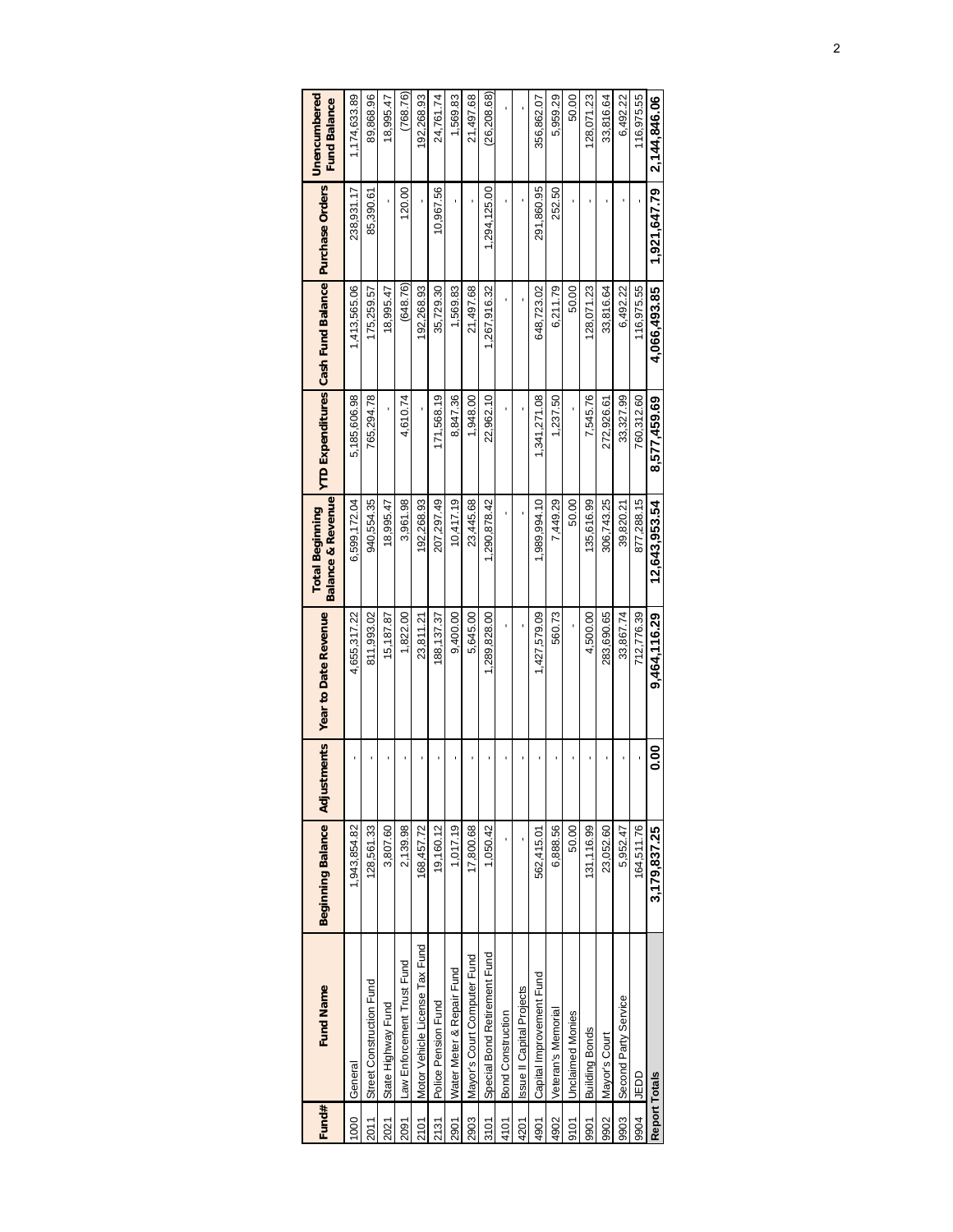|                                                       | 2014                         | 2015                         | 2016                         |
|-------------------------------------------------------|------------------------------|------------------------------|------------------------------|
| <b>GENERAL FUND #1000</b>                             | Actual                       | Actual                       | Actual                       |
|                                                       |                              |                              |                              |
| Balance - January 1st                                 | 1,978,950.35                 | 2,404,794.19                 | 1,943,854.82                 |
| <b>Revenues</b>                                       |                              |                              |                              |
|                                                       |                              |                              |                              |
| <b>Municipal Income Tax</b><br>Income Tax             | 4,560,441.39<br>4,559,553.08 | 4,317,844.61<br>4,316,981.38 | 3,696,709.75<br>3,694,359.95 |
| Public Utility - Net Profit Tax                       | 888.31                       | 863.23                       | 2,349.80                     |
|                                                       |                              |                              |                              |
| <b>Other Local Taxes</b>                              | 9,923.77                     | 9,821.67                     | 9,282.32                     |
| <b>Admissions</b>                                     | 9,923.77                     | 9,821.67                     | 8,857.32                     |
| <b>Special Assessments</b>                            | 0.00                         | 0.00                         | 425.00                       |
| <b>Licenses &amp; Permits &amp; Inspections</b>       | 39,440.37                    | 55,717.42                    | 44,798.22                    |
| <b>Building Permits</b>                               | 17,570.37                    | 28,564.92                    | 12,261.02                    |
| <b>Tap Fees</b>                                       | 0.00                         | 0.00                         | 0.00                         |
| Zoning                                                | 3,250.00                     | 6,027.50                     | 17,172.20                    |
| <b>Street Opening</b><br>Other                        | 100.00                       | 0.00<br>21,125.00            | 200.00                       |
|                                                       | 18,520.00                    |                              | 15,165.00                    |
| Intergovernmental                                     | 92,101.22                    | 80,098.30                    | 56,035.67                    |
| Grants                                                | 9,482.54                     | 14.705.66                    | 13,237.11                    |
| Shared Taxes and Permits (Track)                      | 28,441.50                    | 25,949.50                    | 15,000.00                    |
| Local Gov't Fund - State of Ohio                      | 37,541.50                    | 34,433.19                    | 23,179.26                    |
| Local Gov't Fund - County                             | 0.00                         | 0.00                         | 0.00                         |
| Cigarette Tax - Ohio<br>Liquor & Beer Permits - Ohio  | 111.37<br>5,612.60           | 74.25<br>4,935.70            | 0.00<br>4,619.30             |
| Estate (Inheritance) Tax                              | 10,911.71                    | 0.00                         | 0.00                         |
| Other                                                 | 0.00                         | 0.00                         | 0.00                         |
|                                                       |                              |                              |                              |
| <b>Charges for Services</b>                           | 231,506.15                   | 238,572.27                   | 219,348.89                   |
| Concessions                                           | 2,751.25                     | 1,972.75                     | 3,631.75                     |
| <b>Recreation Entry Fees</b><br>Cultural & Recreation | 8,992.00<br>16,442.00        | 4,234.84<br>17,383.50        | 6,468.39<br>15,442.00        |
| Comm. Room                                            | 3,200.00                     | 2,350.00                     | 2,800.00                     |
| Antenna Lease                                         | 0.00                         | 0.00                         | 0.00                         |
| Cable TV                                              | 32,058.39                    | 34,239.81                    | 35,238.93                    |
| Fire                                                  | 380.58                       | 834.00                       | 0.00                         |
| Other                                                 | 167,681.93                   | 177,557.37                   | 155,767.82                   |
| <b>Interest</b>                                       | 0.00                         | 0.00                         | 2,401.37                     |
| <b>Interest Earnings</b>                              | 0.00                         | 0.00                         | 2,401.37                     |
|                                                       |                              |                              |                              |
| <b>Municipal Court</b>                                | 188,779.53                   | 203,740.13                   | 194,434.58                   |
| <b>Court Fines</b>                                    | 121,231.99                   | 130,320.01                   | 126,729.35                   |
| Court Costs                                           | 61,062.54                    | 70,040.49                    | 62,211.38                    |
| Forfeiture<br><b>Witness Fees</b>                     | 6,485.00<br>0.00             | 3,379.63<br>0.00             | 5,493.85<br>0.00             |
|                                                       |                              |                              |                              |
| <b>All Other Revenue</b>                              | 21,080.86                    | 16,462.18                    | 432.306.42                   |
| Special Assessments - Direct                          | 0.00                         | 0.00                         | 0.00                         |
| Unclaimed Property                                    | 0.00                         | 0.00                         | 0.00                         |
| Prisoner Housing (County)                             | 2,475.00                     | 1,265.00                     | 0.00                         |
| Donations and Contributions<br>Garage Sale            | 8,275.00<br>715.00           | 2,315.00<br>650.00           | 3,267.00<br>854.00           |
| <b>Asset Sales</b>                                    | 0.00                         | 0.00                         | 0.00                         |
| Other                                                 | 9,615.86                     | 12,232.18                    | 428,185.42                   |
|                                                       |                              |                              |                              |
| <b>Operating Transfers - In</b>                       | 0.00                         | 0.00                         | 0.00                         |
| Transfer In (Political Subdivision Fund)              | 0.00                         | 0.00                         | 0.00                         |
| Advances In                                           | 0.00                         | 0.00                         | 0.00                         |
| <b>Non Revenue</b>                                    | 0.00                         | 0.00                         | 0.00                         |
| Miscellaneous Revenue                                 | 0.00                         | 0.00                         | 0.00                         |
| RITA Refund                                           | 0.00                         | 0.00                         | 0.00                         |
| Other - Adjustment                                    | 0.00                         | 0.00                         | 0.00                         |
| <b>Total Receipts</b>                                 | 5, 143, 273. 29              | 4,922,256.58                 | 4,655,317.22                 |
| <b>Total Receipts and Balance</b>                     | 7,122,223.64                 | 7,327,050.77                 | 6,599,172.04                 |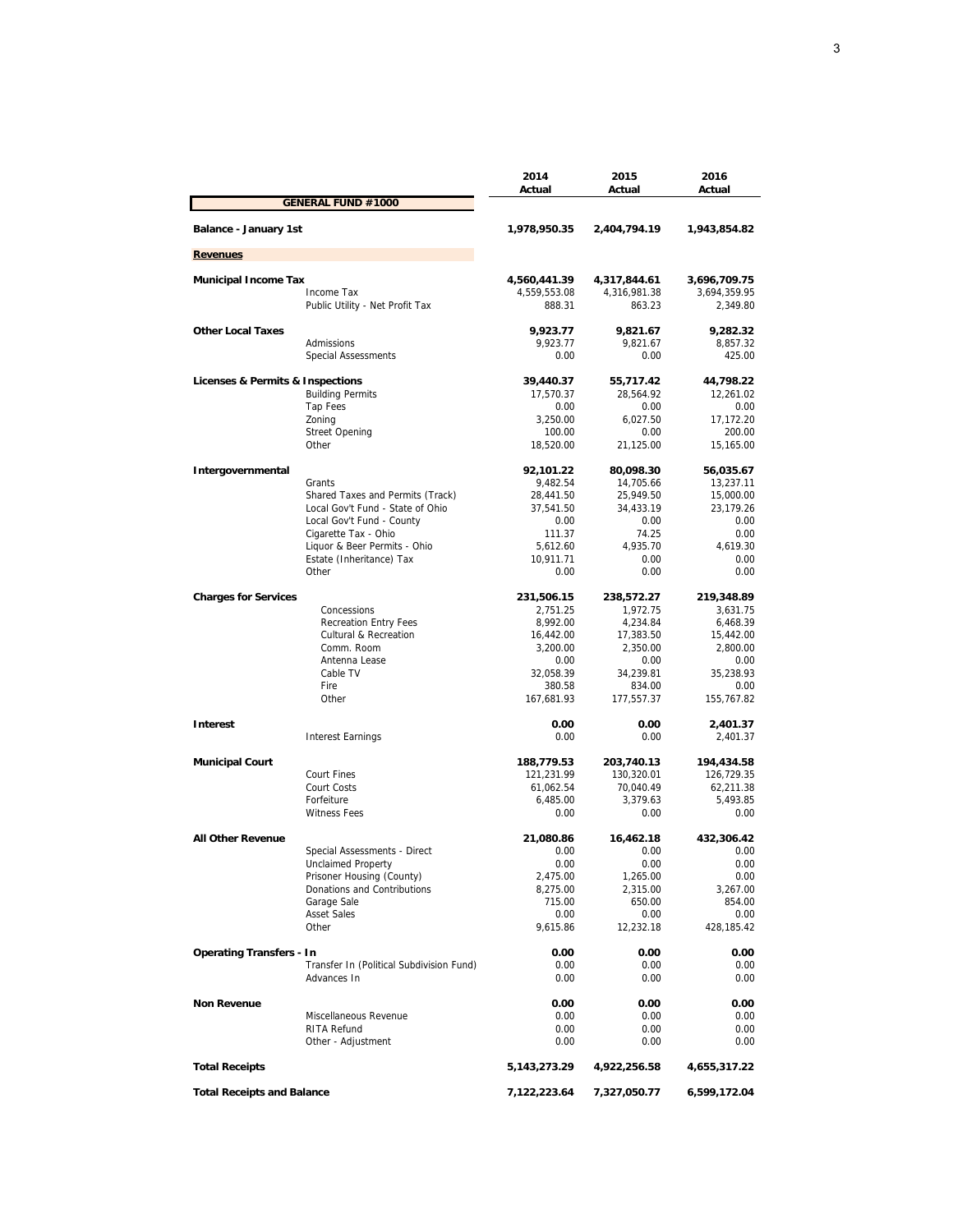|                                        |                                                                | 2014<br>Actual          | 2015                    | 2016<br>Actual          |
|----------------------------------------|----------------------------------------------------------------|-------------------------|-------------------------|-------------------------|
| <b>GENERAL FUND (continued)</b>        |                                                                |                         | Actual                  |                         |
|                                        |                                                                |                         |                         |                         |
| <b>Expenditures</b>                    |                                                                |                         |                         |                         |
| Police                                 |                                                                | 1,936,076.46            | 2,073,573.01            | 1,901,945.55            |
|                                        | Personal Services & Benefits                                   | 1,710,101.67            | 1,863,545.78            | 1,713,560.68            |
|                                        | Other Operations & Maintenance                                 | 225,974.79              | 210,027.23              | 188,384.87              |
|                                        | Capital Outlay                                                 | 0.00                    | 0.00                    | 0.00                    |
| Fire                                   |                                                                | 491,183.50              | 525,402.00              | 535,910.04              |
|                                        | Other Operations & Maintenance                                 | 491,183.50              | 525,402.00              | 535,910.04              |
| Health                                 |                                                                | 10,418.56               | 8,941.52                | 8,941.52                |
|                                        | Personal Services & Benefits                                   | 0.00                    | 0.00                    | 0.00                    |
|                                        | Other Operations & Maintenance                                 | 10,418.56               | 8,941.52                | 8,941.52                |
| <b>Recreation &amp; Community Life</b> |                                                                | 206,437.33              | 206,525.71              | 214,425.16              |
|                                        | Personal Services & Benefits                                   | 114,999.54              | 109,756.67              | 112,689.46              |
|                                        | Other Operations & Maintenance<br>Capital Outlay               | 91,437.79               | 96,769.04               | 101,735.70              |
| <b>Housing and Building</b>            |                                                                | 74,560.03               | 89,273.35               | 53,962.58               |
|                                        | Personal Services & Benefits                                   | 29,536.17               | 32,079.67               | 23.443.62               |
|                                        | Other Operations & Maintenance                                 | 45,023.86               | 57,193.68               | 30,518.96               |
| Engineering                            |                                                                | 22,090.52               | 22,212.10               | 19,129.30               |
|                                        | Personal Services & Benefits                                   | 22,090.52               | 22,212.10               | 19,129.30               |
|                                        | Other Operations & Maintenance                                 | 0.00                    | 0.00                    | 0.00                    |
| <b>Basic Utility</b>                   |                                                                | 259,188.67              | 294,523.58              | 257,981.89              |
|                                        | Electricity                                                    | 57,981.45               | 72,375.33               | 73,843.70               |
|                                        | Natural Gas                                                    | 31,662.37               | 24,695.09               | 18,535.08               |
|                                        | Water & Sewage                                                 | 3,081.05                | 6,126.78                | 1,520.18                |
|                                        | Sewer Fees - Residential                                       | 983.05                  | 690.00                  | 0.00                    |
|                                        | Refuse<br>Telephone & Communications                           | 126,598.23<br>38,882.52 | 150,323.02<br>40,313.36 | 129,423.77<br>34,659.16 |
|                                        |                                                                |                         |                         |                         |
| <b>Service</b>                         | Personal Services & Benefits                                   | 233,063.87              | 224,913.57              | 240,214.01              |
|                                        | Other Operations & Maintenance                                 | 141,130.31<br>91,933.56 | 130,593.22<br>94,320.35 | 142,636.92<br>97,577.09 |
|                                        |                                                                |                         |                         |                         |
| Mayor                                  |                                                                | 89,358.04               | 101,060.05              | 91,276.30               |
|                                        | Personal Services & Benefits<br>Other Operations & Maintenance | 86,574.48<br>2,783.56   | 94,567.67<br>6,492.38   | 87,055.93<br>4,220.37   |
|                                        |                                                                |                         |                         |                         |
| Council                                |                                                                | 73,547.99               | 75,452.72               | 69,291.55               |
|                                        | Personal Services & Benefits<br>Other Operations & Maintenance | 73,482.99<br>65.00      | 75,452.72<br>0.00       | 69,225.68<br>65.87      |
|                                        |                                                                |                         |                         |                         |
| <b>Municipal Court</b>                 | Personal Services & Benefits                                   | 90,256.02               | 87,142.41               | 92,668.36               |
|                                        | Other Operations & Maintenance                                 | 85,799.14<br>4,456.88   | 81,279.95<br>5.862.46   | 89,780.90<br>2,887.46   |
|                                        |                                                                |                         |                         |                         |
| <b>Clerk Treasurer</b>                 | Personal Services & Benefits                                   | 0.00                    | 0.00                    | 0.00                    |
|                                        | Other Operations & Maintenance                                 |                         |                         |                         |
|                                        |                                                                |                         |                         |                         |
| <b>Planning Commission</b>             | Personal Services & Benefits                                   | 1,967.49                | 2,154.48                | 2,099.18                |
|                                        |                                                                | 1,967.49                | 2,154.48                | 2,099.18                |
| <b>Zoning Commission</b>               |                                                                | 4,505.74                | 3,427.15                | 2,677.12                |
|                                        | Personal Services & Benefits                                   | 4,505.74                | 3,427.15                | 2,677.12                |
|                                        | Other Operations & Maintenance                                 | 0.00                    | 0.00                    | 0.00                    |
| Law                                    |                                                                | 76,474.76               | 99,021.79               | 103,354.02              |
|                                        | Personal Services & Benefits                                   | 61,607.76               | 63,324.41               | 60,356.03               |
|                                        | Other Operations & Maintenance                                 | 14,867.00               | 35,697.38               | 42,997.99               |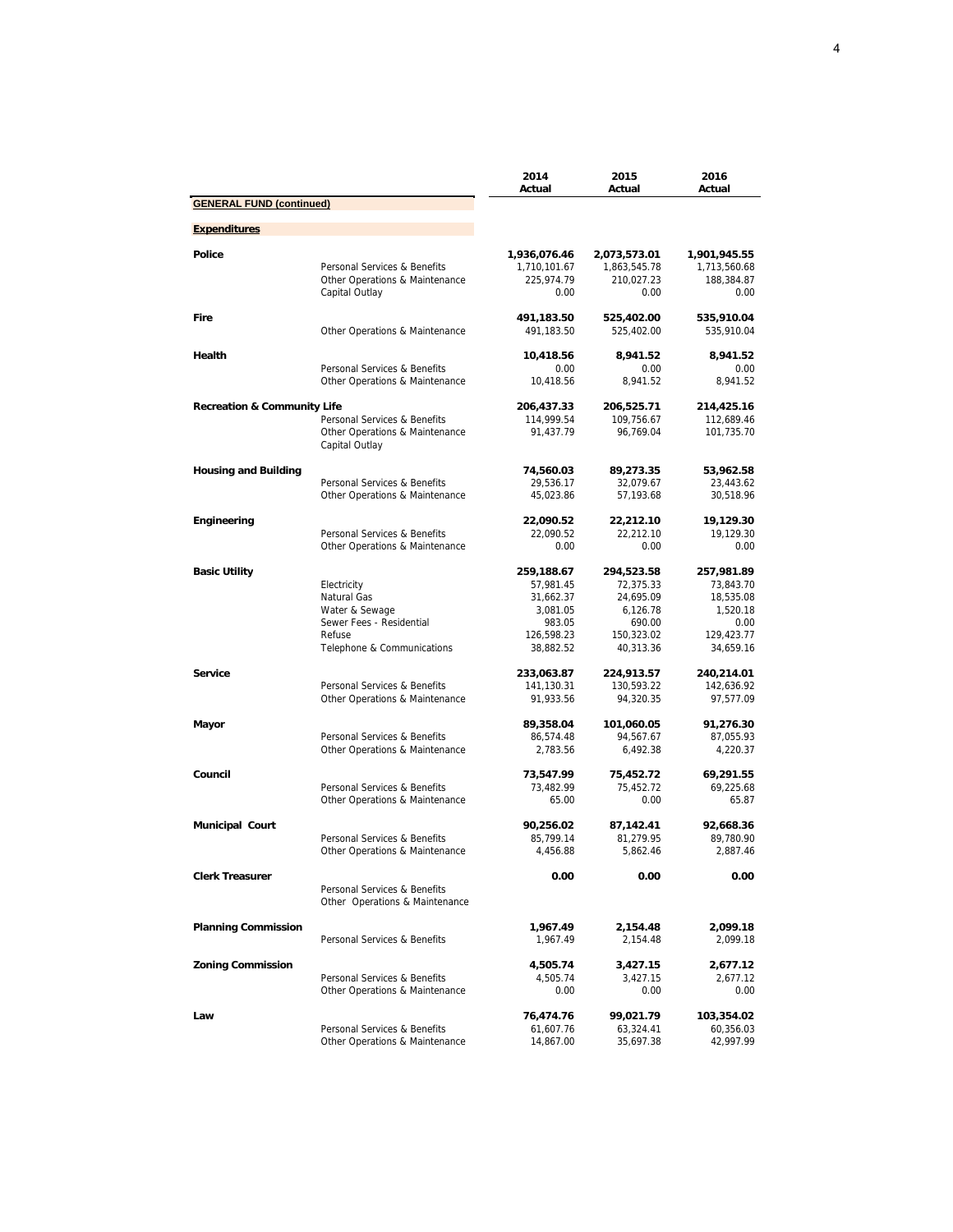|                                   |                                                                | 2014<br>Actual | 2015<br>Actual | 2016<br>Actual |
|-----------------------------------|----------------------------------------------------------------|----------------|----------------|----------------|
| <b>GENERAL FUND (continued)</b>   |                                                                |                |                |                |
| Income tax                        |                                                                | 26,296.74      | 76,503.71      | 206,144.81     |
|                                   | Personal Services & Benefits<br>Other Operations & Maintenance | 26,296.74      | 76,503.71      | 206,144.81     |
|                                   |                                                                |                |                |                |
| <b>General Office</b>             |                                                                | 486,183.73     | 494,257.49     | 566,585.59     |
|                                   | Personal Services & Benefits                                   | 266,219.23     | 313,810.57     | 313,551.32     |
|                                   | Other Operations & Maintenance                                 | 215,413.50     | 176,646.92     | 249,812.27     |
|                                   | <b>UAN Fees</b>                                                | 4,551.00       | 3,800.00       | 3,222.00       |
|                                   | Capital Outlay                                                 | 0.00           | 0.00           | 0.00           |
| <b>Total General Government</b>   |                                                                | 848,590.51     | 939,019.80     | 1,134,096.93   |
| Non-Departmental                  |                                                                | 635,895.00     | 999,000.00     | 819,000.00     |
|                                   | <b>Transfers</b>                                               | 635,895.00     | 999,000.00     | 819,000.00     |
|                                   | Advances Out                                                   | 0.00           | 0.00           | 0.00           |
|                                   | Other Operations & Maintenance                                 | 0.00           | 0.00           | 0.00           |
| <b>Total Disbursements</b>        |                                                                | 4,717,504.45   | 5,383,384.64   | 5,185,606.98   |
| <b>Adjustments</b>                |                                                                | 75.00          | 188.69         | 0.00           |
| <b>Cash Balance</b>               |                                                                | 2,404,794.19   | 1,943,854.82   | 1,413,565.06   |
| <b>Less: Encumbrances</b>         |                                                                | 120,141.69     | 56,162.90      | 238,931.17     |
| <b>Unencumbered Balance</b>       |                                                                | 2,284,652.50   | 1,887,691.92   | 1,174,633.89   |
|                                   |                                                                |                |                |                |
|                                   | SCMR Fund #2011                                                |                |                |                |
| Balance - January 1st             |                                                                | 44,173.47      | 48,938.91      | 128,561.33     |
| <b>Revenues</b>                   |                                                                | 688,803.33     | 766,545.38     | 811,993.02     |
|                                   | Gasoline Excise Tax                                            | 114,384.77     | 111,547.47     | 102,238.92     |
|                                   | State Motor Vehicle License Tax                                | 51.148.06      | 64.832.66      | 47.761.35      |
|                                   | Interest                                                       | 0.00           | 0.00           | 0.00           |
|                                   | Other                                                          | 23.270.50      | 165.25         | 1,992.75       |
|                                   | Advances In                                                    | 0.00           | 0.00           | 0.00           |
|                                   | Transfers-In                                                   | 500,000.00     | 590,000.00     | 660,000.00     |
| <b>Total Receipts and Balance</b> |                                                                | 732,976.80     | 815,484.29     | 940,554.35     |
| <b>Expenditures</b>               |                                                                | 684,037.89     | 686,922.96     | 765,294.78     |
|                                   | Personal Services & Benefits                                   | 447,200.77     | 491,395.79     | 520,081.50     |
|                                   | Other Operations & Maintenance<br>Capital Outlay               | 236,837.12     | 195,527.17     | 245,213.28     |

|                             | Personal Services & Benefits<br>Other Operations & Maintenance<br>Capital Outlay | 447.200.77<br>236.837.12 | 491.395.79<br>195.527.17 | 520.081.50<br>245.213.28 |
|-----------------------------|----------------------------------------------------------------------------------|--------------------------|--------------------------|--------------------------|
| <b>Total Disbursements</b>  |                                                                                  | 684.037.89               | 686.922.96               | 765,294.78               |
| Adjustments                 |                                                                                  | 0.00                     | 0.00                     | 0.00                     |
| <b>Cash Balance</b>         |                                                                                  | 48.938.91                | 128.561.33               | 175.259.57               |
| <b>Less: Encumbrances</b>   |                                                                                  | 22.244.51                | 20.978.75                | 85,390.61                |
| <b>Unencumbered Balance</b> |                                                                                  | 26.694.40                | 107.582.58               | 89.868.96                |

**Unencumbered Balance 26,694.40 107,582.58 89,868.96**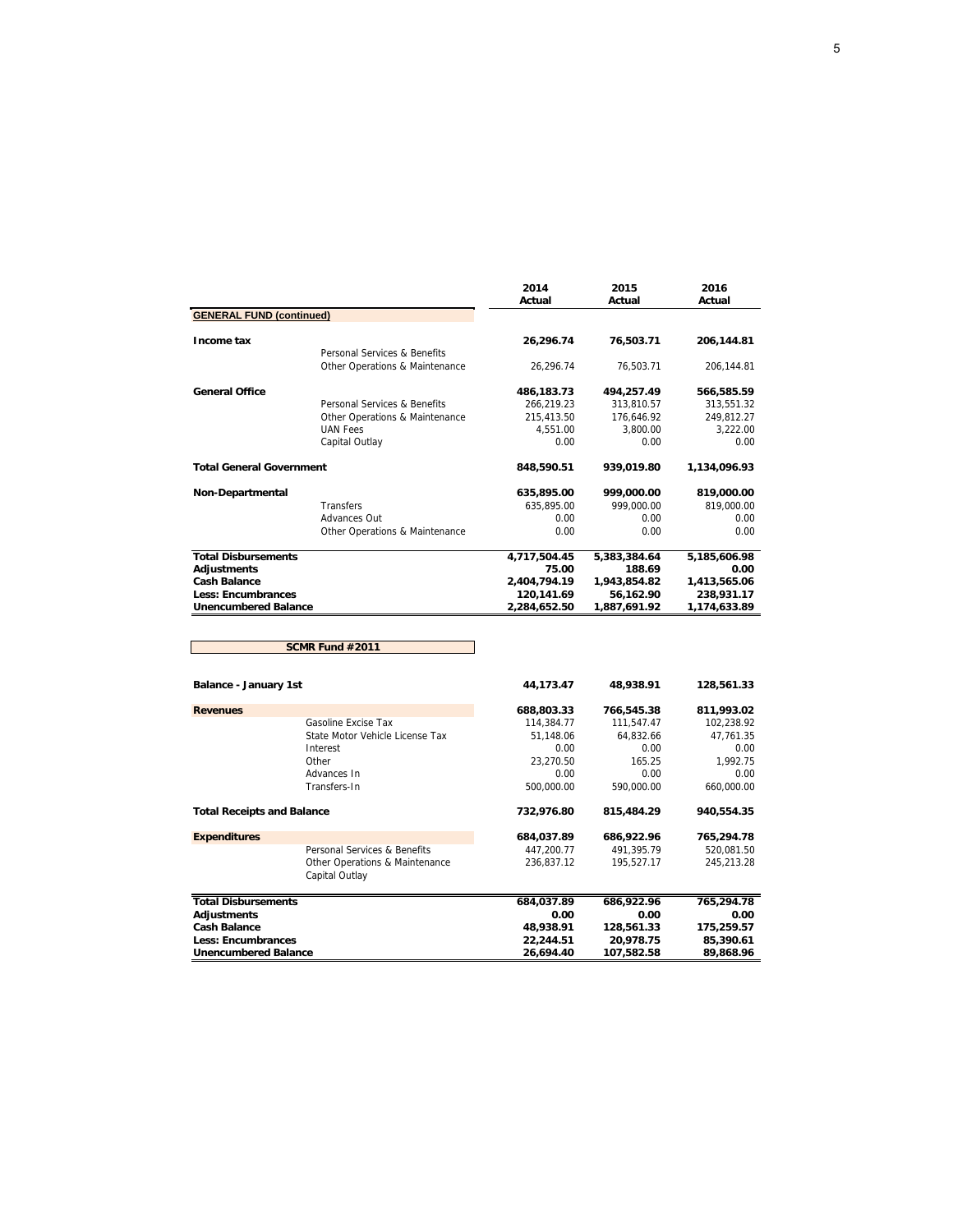|                                                  |                                                                                  | 2014<br>Actual | 2015<br>Actual        | 2016<br>Actual |
|--------------------------------------------------|----------------------------------------------------------------------------------|----------------|-----------------------|----------------|
| <b>State Highway Fund #2021</b>                  |                                                                                  |                |                       |                |
| <b>Balance - January 1st</b>                     |                                                                                  | 1,151.07       | 572.63                | 3,807.60       |
| <b>Revenues</b>                                  |                                                                                  | 13,421.56      | 21,099.87             | 15,187.87      |
|                                                  | Gasoline Excise Tax                                                              | 9,274.42       | 9,044.39              | 8,289.67       |
|                                                  | State Motor Vehicle License Tax                                                  | 4,147.14       | 5,256.72              | 6,898.20       |
|                                                  | Interest                                                                         | 0.00           | 0.00                  | 0.00           |
|                                                  | Other                                                                            | 0.00           | 6,798.76              | 0.00           |
| <b>Total Receipts and Balance</b>                |                                                                                  | 14,572.63      | 21,672.50             | 18,995.47      |
| <b>Expenditures</b>                              |                                                                                  | 14,000.00      | 17,864.90             | 0.00           |
|                                                  | Personal Services & Benefits<br>Other Operations & Maintenance<br>Capital Outlay | 14,000.00      | 17,864.90             | 0.00           |
| <b>Total Disbursements</b>                       |                                                                                  | 14,000.00      | 17,864.90             | 0.00           |
| <b>Adjustments</b>                               |                                                                                  |                |                       |                |
| <b>Cash Balance</b>                              |                                                                                  | 572.63         | 3,807.60              | 18,995.47      |
| <b>Less: Encumbrances</b>                        |                                                                                  | 0.00           | 0.00                  | 0.00           |
| <b>Unencumbered Balance</b>                      |                                                                                  | 572.63         | 3,807.60              | 18,995.47      |
| Law Enforcement Trust Fund #2091                 |                                                                                  |                |                       |                |
|                                                  |                                                                                  |                |                       |                |
| Balance - January 1st                            |                                                                                  | 4,524.85       | 5,541.63              | 2,139.98       |
| <b>Revenues</b>                                  |                                                                                  | 3,999.40       | 1,705.00              | 1,822.00       |
|                                                  | Fines                                                                            | 1,699.40       | 1,705.00              | 1,822.00       |
|                                                  | Grant                                                                            | 0.00           | 0.00                  | 0.00           |
|                                                  | Other                                                                            | 2,300.00       | 0.00                  | 0.00           |
|                                                  | Transfers In                                                                     | 0.00           | 0.00                  | 0.00           |
| <b>Total Receipts and Balance</b>                |                                                                                  | 8,524.25       | 7,246.63              | 3,961.98       |
| <b>Expenditures</b>                              |                                                                                  | 3,020.58       | 5,106.65              | 4,610.74       |
|                                                  | Personal Services & Benefits                                                     | 0.00           | 254.65                | 0.00           |
|                                                  | Other Operations & Maintenance                                                   | 3,020.58       | 4,852.00              | 4,610.74       |
|                                                  | Capital Outlay                                                                   | 0.00           | 0.00                  | 0.00           |
| <b>Total Disbursements</b>                       |                                                                                  | 3,020.58       | $\overline{5,}106.65$ | 4,610.74       |
| <b>Adjustments</b>                               |                                                                                  | 37.96          | 0.00                  | 0.00           |
| <b>Cash Balance</b>                              |                                                                                  | 5,541.63       | 2,139.98              | (648.76)       |
| <b>Less: Encumbrances</b>                        |                                                                                  | 966.38         | 103.30                | 120.00         |
| <b>Unencumbered Balance</b>                      |                                                                                  | 4,613.21       | 2,036.68              | (768.76)       |
|                                                  | Motor Vehicle License Tax #2101                                                  |                |                       |                |
|                                                  |                                                                                  |                |                       |                |
| Balance - January 1st                            |                                                                                  | 113,960.15     | 138,736.56            | 168,457.72     |
| <b>Revenues</b>                                  |                                                                                  | 24,776.41      | 29,721.16             | 23,811.21      |
|                                                  | State Motor Vehicle License Tax                                                  | 24,776.41      | 29,721.16             | 23,811.21      |
|                                                  | Interest                                                                         | 0.00           | 0.00                  | 0.00           |
| <b>Total Receipts and Balance</b>                |                                                                                  | 138,736.56     | 168,457.72            | 192,268.93     |
| <b>Expenditures</b>                              |                                                                                  | 0.00           | 0.00                  | 0.00           |
|                                                  | Other Operations & Maintenance<br>Capital Outlay                                 | 0.00<br>0.00   | 0.00<br>0.00          | 0.00<br>0.00   |
|                                                  |                                                                                  |                |                       |                |
| <b>Total Disbursements</b><br><b>Adjustments</b> |                                                                                  | 0.00           | 0.00                  | 0.00           |
| <b>Cash Balance</b>                              |                                                                                  | 138,736.56     | 168,457.72            | 192,268.93     |
| Less: Encumbrances                               |                                                                                  | 0.00           | 0.00                  | 0.00           |
| <b>Unencumbered Balance</b>                      |                                                                                  | 138,736.56     | 168,457.72            | 192,268.93     |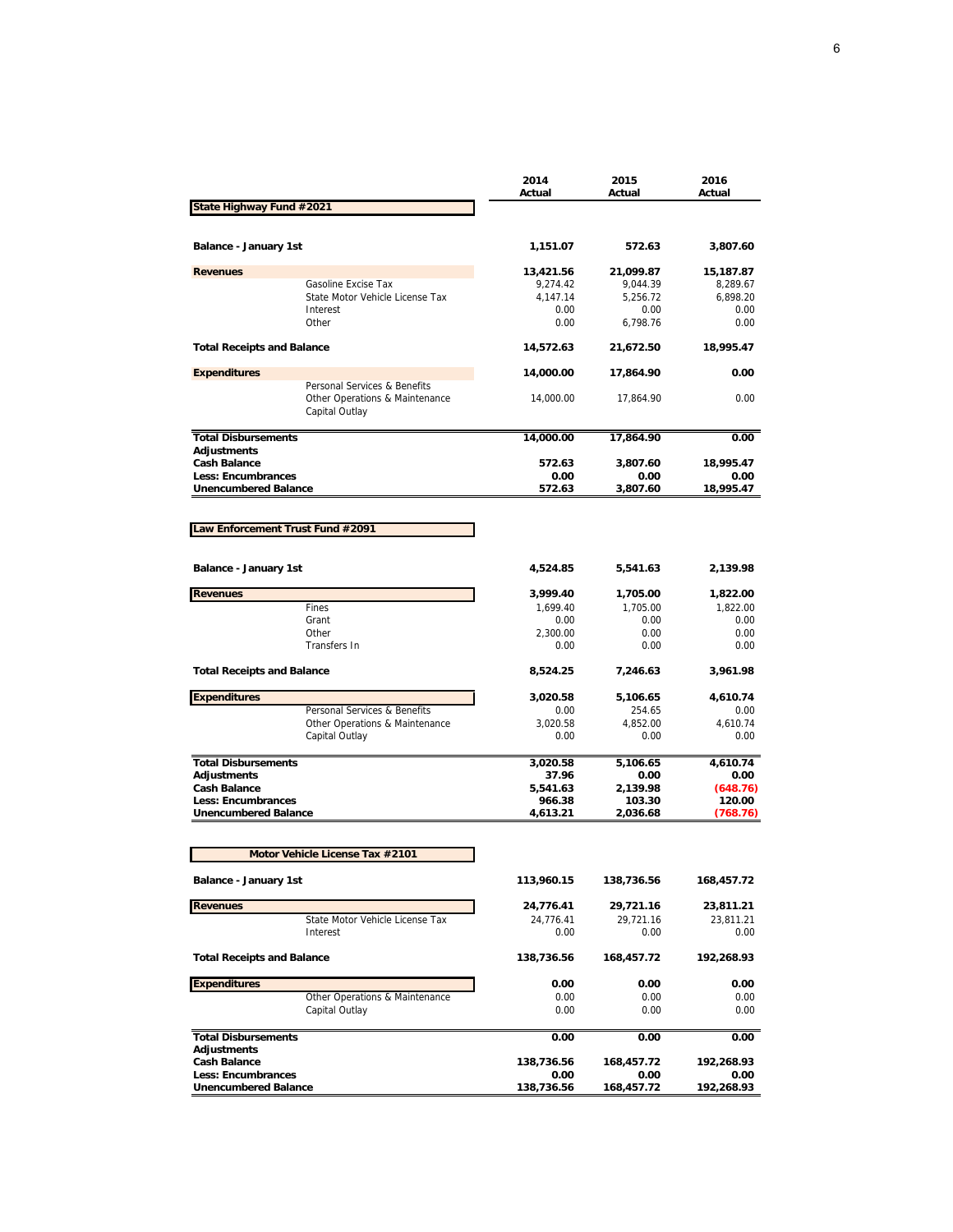|                                                          | 2014<br>Actual       | 2015<br>Actual    | 2016<br>Actual         |
|----------------------------------------------------------|----------------------|-------------------|------------------------|
| Police Pension Fund #2131                                |                      |                   |                        |
| Balance - January 1st                                    | 17,562.24            | 9,175.65          | 19,160.12              |
| <b>Revenues</b>                                          | 166,558.59           | 190,247.73        | 188,137.37             |
| Real Estate & Public Utility                             | 32.979.74            | 38,101.02         | 34,936.91              |
| Tangible Personal Property                               | 0.00                 | 0.00              | 0.00                   |
| Homestead                                                | 810.18               | 405.09            | 3.200.46               |
| Rollback                                                 | 0.00                 | 0.00              | 0.00                   |
| CAT Tax                                                  | 0.00                 | 1.741.62          | 0.00                   |
| Other - State Shared Taxes & Permit                      | 6,768.67             | 0.00              | 0.00                   |
| Transfer in                                              | 126.000.00           | 150.000.00        | 150,000.00             |
| <b>Total Receipts and Balance</b>                        | 184,120.83           | 199,423.38        | 207,297.49             |
| <b>Expenditures</b>                                      | 174,945.18           | 180,263.26        | 171,568.19             |
| <b>Employers Share</b>                                   | 174.220.71           | 179.743.82        | 171.032.44             |
| County fees                                              | 724.47               | 519.44            | 535.75                 |
| <b>Total Disbursements</b>                               | 174,945.18           | 180,263.26        | 171,568.19             |
| <b>Adjustments</b><br><b>Cash Balance</b>                |                      |                   |                        |
|                                                          | 9,175.65             | 19,160.12         | 35,729.30              |
| <b>Less: Encumbrances</b><br><b>Unencumbered Balance</b> | 6.968.00<br>2,207.65 | 0.00<br>19,160.12 | 10.967.56<br>24,761.74 |

|                                   | Water Meter & Repair Fund #2901 |          |          |           |
|-----------------------------------|---------------------------------|----------|----------|-----------|
| <b>Balance - January 1st</b>      |                                 | 55.76    | 524.55   | 1,017.19  |
| <b>Revenues</b>                   |                                 | 9,170.00 | 9,340.00 | 9,400.00  |
|                                   | <b>Tap Fees</b>                 | 170.00   | 340.00   | 400.00    |
|                                   | Interest                        |          |          |           |
|                                   | Transfer (General Fund)         | 9,000.00 | 9,000.00 | 9,000.00  |
| <b>Total Receipts and Balance</b> |                                 | 9,225.76 | 9,864.55 | 10,417.19 |
| <b>Expenditures</b>               |                                 | 8,701.21 | 8,847.36 | 8,847.36  |
|                                   | Other Operations & Maintenance  | 8,701.21 | 8,847.36 | 8,847.36  |
| <b>Total Disbursements</b>        |                                 | 8,701.21 | 8,847.36 | 8,847.36  |
| <b>Adjustments</b>                |                                 | 0.00     | 0.00     | 0.00      |
| <b>Cash Balance</b>               |                                 | 524.55   | 1,017.19 | 1,569.83  |
| <b>Less: Encumbrances</b>         |                                 | 0.00     | 0.00     | 0.00      |
| <b>Unencumbered Balance</b>       |                                 | 524.55   | 1,017.19 | 1,569.83  |
|                                   |                                 |          |          |           |
|                                   | FEMA #2902                      |          |          |           |
| <b>Balance - January 1st</b>      |                                 | 0.00     | 0.00     | 0.00      |
| <b>Revenues</b>                   |                                 | 0.00     | 0.00     | 0.00      |
|                                   | Donations and Contributions     | 0.00     | 0.00     | 0.00      |
|                                   | Transfer (General Fund)         | 0.00     | 0.00     | 0.00      |
| <b>Total Receipts and Balance</b> |                                 | 0.00     | 0.00     | 0.00      |
| <b>Expenditures</b>               |                                 | 0.00     | 0.00     | 0.00      |
|                                   | Personal Services & Benefits    | 0.00     | 0.00     | 0.00      |
|                                   | Other Operations & Maintenance  | 0.00     | 0.00     | 0.00      |
|                                   | Capital Outlay                  | 0.00     | 0.00     | 0.00      |
|                                   |                                 |          |          |           |
| <b>Total Disbursements</b>        |                                 | 0.00     | 0.00     | 0.00      |
| <b>Cash Balance</b>               |                                 | 0.00     | 0.00     | 0.00      |
| <b>Less: Encumbrances</b>         |                                 | 0.00     | 0.00     | 0.00      |
| <b>Unencumbered Balance</b>       |                                 | 0.00     | 0.00     | 0.00      |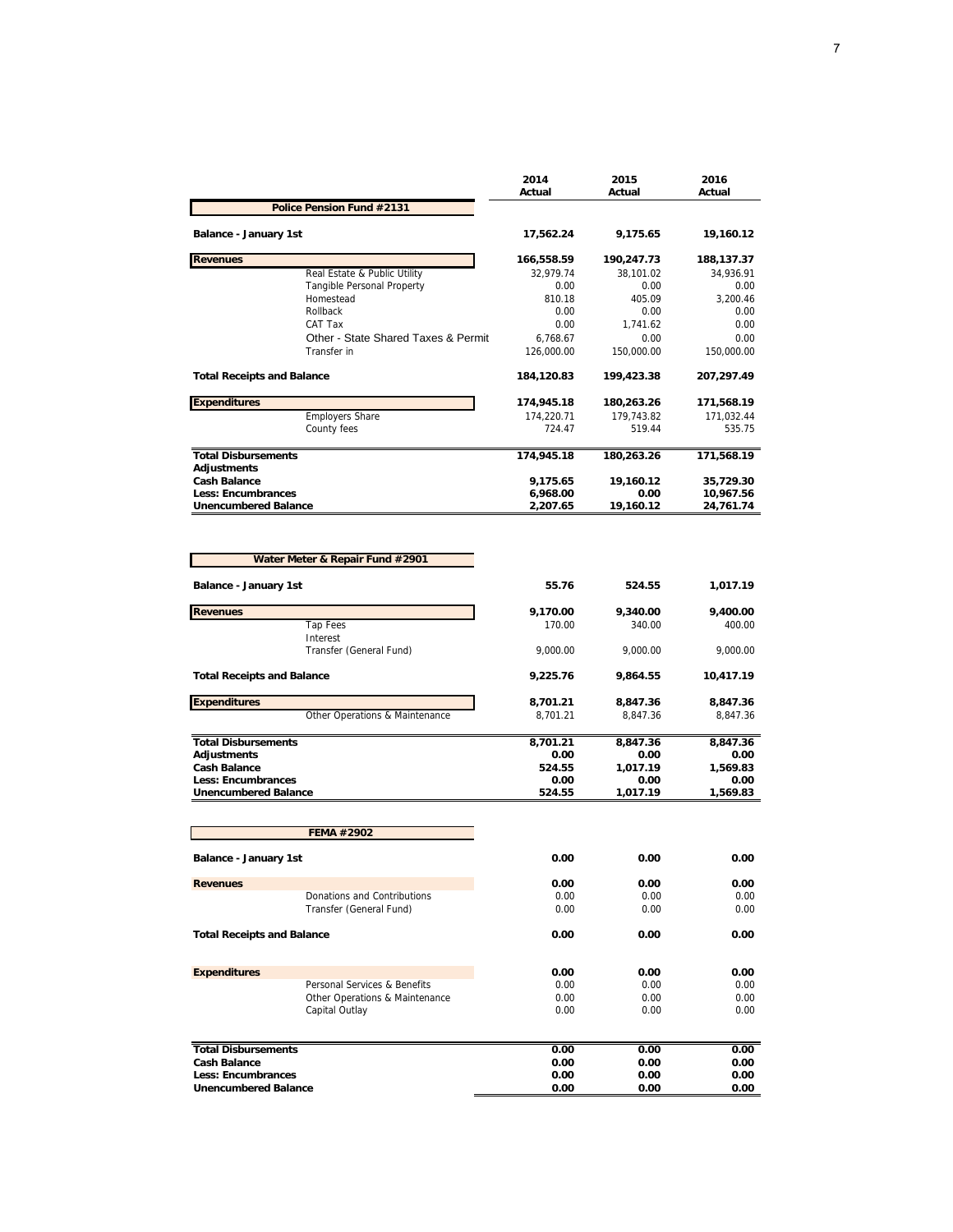|                                                          | 2014<br>Actual | 2015<br>Actual   | 2016<br>Actual               |
|----------------------------------------------------------|----------------|------------------|------------------------------|
| Mayor's Court Computer #2903                             |                |                  |                              |
| Balance - January 1st                                    | 10,441.73      | 13,605.68        | 17,800.68                    |
| <b>Revenues</b>                                          | 5,764.00       | 6,105.00         | 5,645.00                     |
| Court Fines                                              | 5,764.00       | 6,105.00         | 5,645.00                     |
| <b>Total Receipts and Balance</b>                        | 16,205.73      | 19,710.68        | 23,445.68                    |
| <b>Expenditures</b>                                      | 2,600.05       | 1,910.00         | 1,948.00                     |
| Other Operations & Maintenance                           | 131.98         | 0.00             | 0.00                         |
| Capital Outlay                                           | 2,468.07       | 1,910.00         | 1,948.00                     |
| <b>Total Disbursements</b>                               | 2,600.05       | 1,910.00         | 1,948.00                     |
| <b>Adjustments</b>                                       | 0.00           | 0.00             | 0.00                         |
| <b>Cash Balance</b>                                      | 13,605.68      | 17,800.68        | 21,497.68                    |
| <b>Less: Encumbrances</b>                                | 0.00           | 0.00             | 0.00                         |
| <b>Unencumbered Balance</b>                              | 13,605.68      | 17,800.68        | 21,497.68                    |
| Special Bond Retirement #3101                            |                |                  |                              |
|                                                          |                |                  |                              |
| Balance - January 1st                                    | 743.80         | 272.11           | 1,050.42                     |
| <b>Revenues</b>                                          | 36,000.00      | 475,000.00       | 1,289,828.00                 |
| <b>Special Assessments</b>                               | 0.00           | 0.00             | 0.00                         |
| Bond/Note Proceeds                                       | 0.00           | 375,000.00       | 1,179,828.00                 |
| Transfer In - Capital                                    | 36,000.00      | 100,000.00       | 110,000.00                   |
| Interest                                                 | 0.00           | 0.00             | 0.00                         |
| <b>Total Receipts and Balance</b>                        | 36,743.80      | 475,272.11       | 1,290,878.42                 |
| <b>Expenditures</b>                                      | 36,471.69      | 474,221.69       | 22,962.10                    |
| Principal                                                | 32,222.00      | 457,534.49       | 18,235.84                    |
| Interest                                                 | 4,249.69       | 16,687.20        | 4,726.26                     |
| Other                                                    | 0.00           | 0.00             | 0.00                         |
| County fees                                              | 0.00           | 0.00             | 0.00                         |
| <b>Total Disbursements</b>                               | 36,471.69      | 474,221.69       | 22,962.10                    |
| <b>Adjustments</b>                                       | 0.00           | 0.00             | 0.00                         |
| <b>Cash Balance</b>                                      | 272.11         | 1,050.42         | 1,267,916.32                 |
| <b>Less: Encumbrances</b><br><b>Unencumbered Balance</b> | 0.00<br>272.11 | 0.00<br>1,050.42 | 1,294,125.00<br>(26, 208.68) |
|                                                          |                |                  |                              |
| Bond Construction Fund #4101                             |                |                  |                              |
| Balance - January 1st                                    | 0.00           | 0.00             | 0.00                         |
| <b>Revenues</b>                                          | 0.00           | 0.00             | 0.00                         |
| Transfers - in                                           | 0.00           | 0.00             | 0.00                         |
| Other                                                    | 0.00           | 0.00             | 0.00                         |
| <b>Total Receipts and Balance</b>                        | 0.00           | 0.00             | 0.00                         |
| <b>Expenditures</b>                                      | 0.00           | 0.00             | 0.00                         |
| Other Operations & Maintenance                           | 0.00           | 0.00             | 0.00                         |
| <b>Total Disbursements</b>                               | 0.00           | 0.00             | 0.00                         |
| <b>Adjustments</b>                                       |                |                  |                              |
| <b>Cash Balance</b>                                      | 0.00           | 0.00             | 0.00                         |
| Less: Encumbrances                                       | 0.00           | 0.00             | 0.00                         |
| <b>Unencumbered Balance</b>                              | 0.00           | 0.00             | 0.00                         |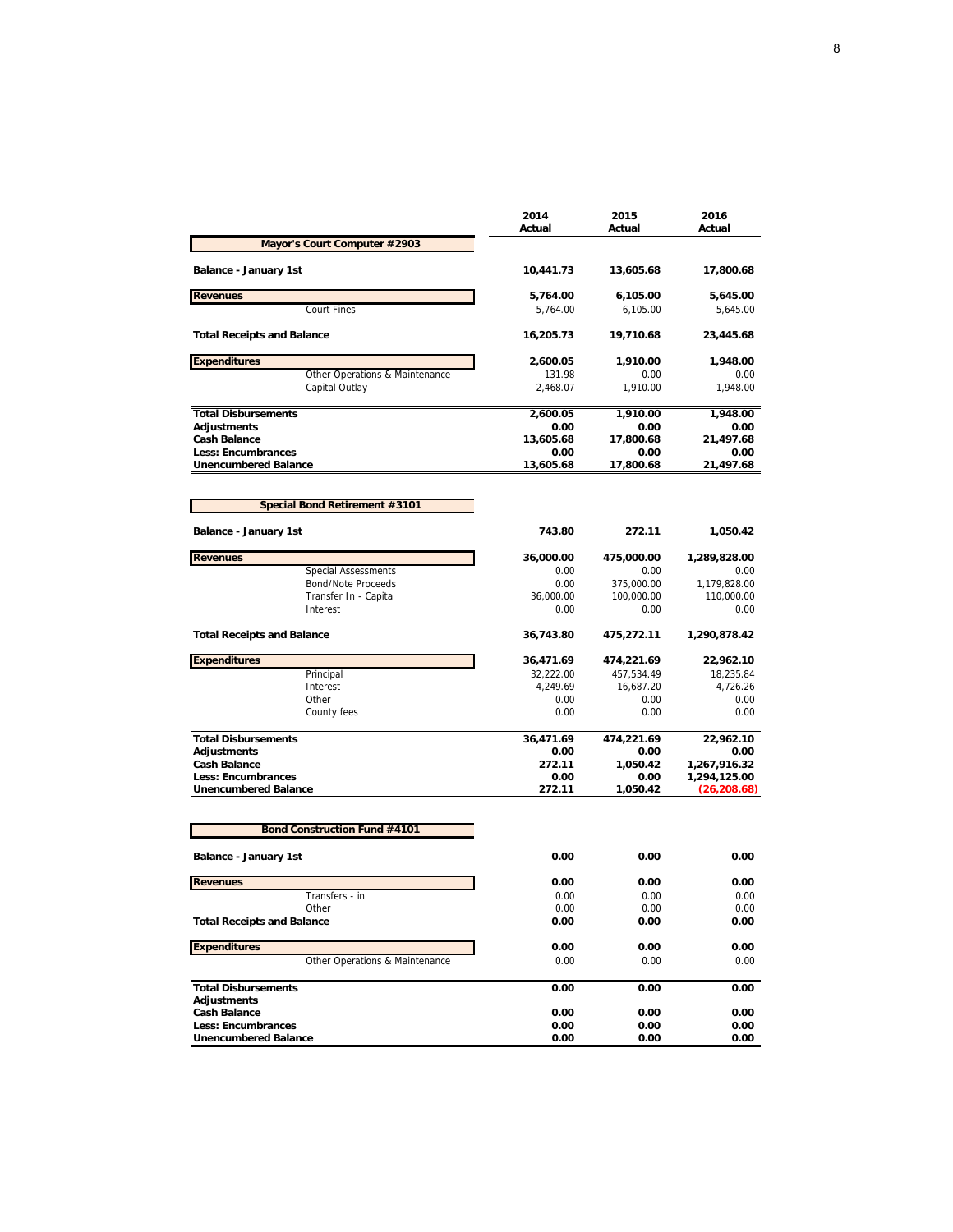|                                      | 2014<br>Actual | 2015<br>Actual | 2016<br>Actual |
|--------------------------------------|----------------|----------------|----------------|
| Issue I and II - Capital Funds #4201 |                |                |                |
| <b>Balance - January 1st</b>         | 0.00           | 0.00           | 0.00           |
| <b>Revenues</b>                      | 0.00           | 0.00           | 0.00           |
| <b>Special Assessments</b>           | 0.00           | 0.00           | 0.00           |
| Other                                | 0.00           | 0.00           | 0.00           |
| Transfer - In                        |                |                |                |
| <b>Total Receipts and Balance</b>    | 0.00           | 0.00           | 0.00           |
|                                      |                |                |                |
| <b>Expenditures</b>                  | 0.00           | 0.00           | 0.00           |
| Sreets, Sidewalks, Highways & Curbs  | 0.00           | 0.00           | 0.00           |
| Dunham - Water & Sewer               | 0.00           | 0.00           | 0.00           |
| <b>Transfers Out</b>                 | 0.00           | 0.00           | 0.00           |
| Adjustments                          |                |                |                |
| <b>Total Disbursements</b>           | 0.00           | 0.00           | 0.00           |
| <b>Adjustments</b>                   |                |                |                |
| <b>Cash Balance</b>                  | 0.00           | 0.00           | 0.00           |
| <b>Less: Encumbrances</b>            | 0.00           | 0.00           | 0.00           |
| <b>Unencumbered Balance</b>          | 0.00           | 0.00           | 0.00           |
|                                      |                |                |                |
| Capital Improvement Fund #4901       |                |                |                |
| <b>Balance - January 1st</b>         | 1,323,483.24   | 568,599.01     | 562,415.01     |
| <b>Revenues</b>                      | 102,933.85     | 3,486,642.36   | 1,427,579.09   |
| Grants                               | 0.00           | 2,294,321.65   | 831,402.59     |
| Interest                             | 1.325.49       | 14.226.56      | 0.00           |

| Grants                            | 0.00         | 2,294,321.65 | 831,402.59   |
|-----------------------------------|--------------|--------------|--------------|
| Interest                          | 1,325.49     | 14,226.56    | 0.00         |
| Other                             | 54,277.11    | 928,094.15   | 585,809.00   |
| <b>Sewer Fees</b>                 | 47,331.25    | 0.00         | 10,367.50    |
| Transfers - in                    | 0.00         | 250,000.00   | 0.00         |
| <b>Total Receipts and Balance</b> | 1,426,417.09 | 4,055,241.37 | 1,989,994.10 |
| <b>Expenditures</b>               | 857,818.08   | 3,492,826.36 | 1,341,271.08 |
| Capital Outlay                    | 821.818.08   | 3.392.826.36 | 1,231,271.08 |
| Advances - Out                    | 0.00         | 0.00         | 0.00         |
| Transfer - Out/Debt Service       | 36,000.00    | 100,000.00   | 110,000.00   |
| <b>Total Disbursements</b>        | 857,818.08   | 3,492,826.36 | 1,341,271.08 |
| <b>Adjustments</b>                | 0.00         | 0.00         | 0.00         |
| <b>Cash Balance</b>               | 568,599.01   | 562,415.01   | 648,723.02   |
| <b>Less: Encumbrances</b>         | 227,613.93   | 493,332.32   | 291,860.95   |
| <b>Unencumbered Balance</b>       | 340,985.08   | 69,082.69    | 356,862.07   |
| Veteran's Memorial Fund #4902     |              |              |              |
|                                   |              |              |              |
| Balance - January 1st             | 7,187.85     | 8,272.11     | 6,888.56     |
| <b>Revenues</b>                   | 1,444.26     | 1,621.92     | 560.73       |
| Transfers - in                    | 0.00         | 0.00         | 0.00         |
| Other                             | 1,444.26     | 1,621.92     | 560.73       |
| <b>Total Receipts and Balance</b> | 8,632.11     | 9.894.03     | 7,449.29     |
| <b>Expenditures</b>               | 360.00       | 3,005.47     | 1,237.50     |

**Total Disbursements 360.00 3,005.47 1,237.50 Adjustments 0.00 0.00 0.00 Cash Balance 8,272.11 6,888.56 6,211.79 Less: Encumbrances 0.00 135.00 252.50 Unencumbered Balance 8,272.11 6,753.56 5,959.29**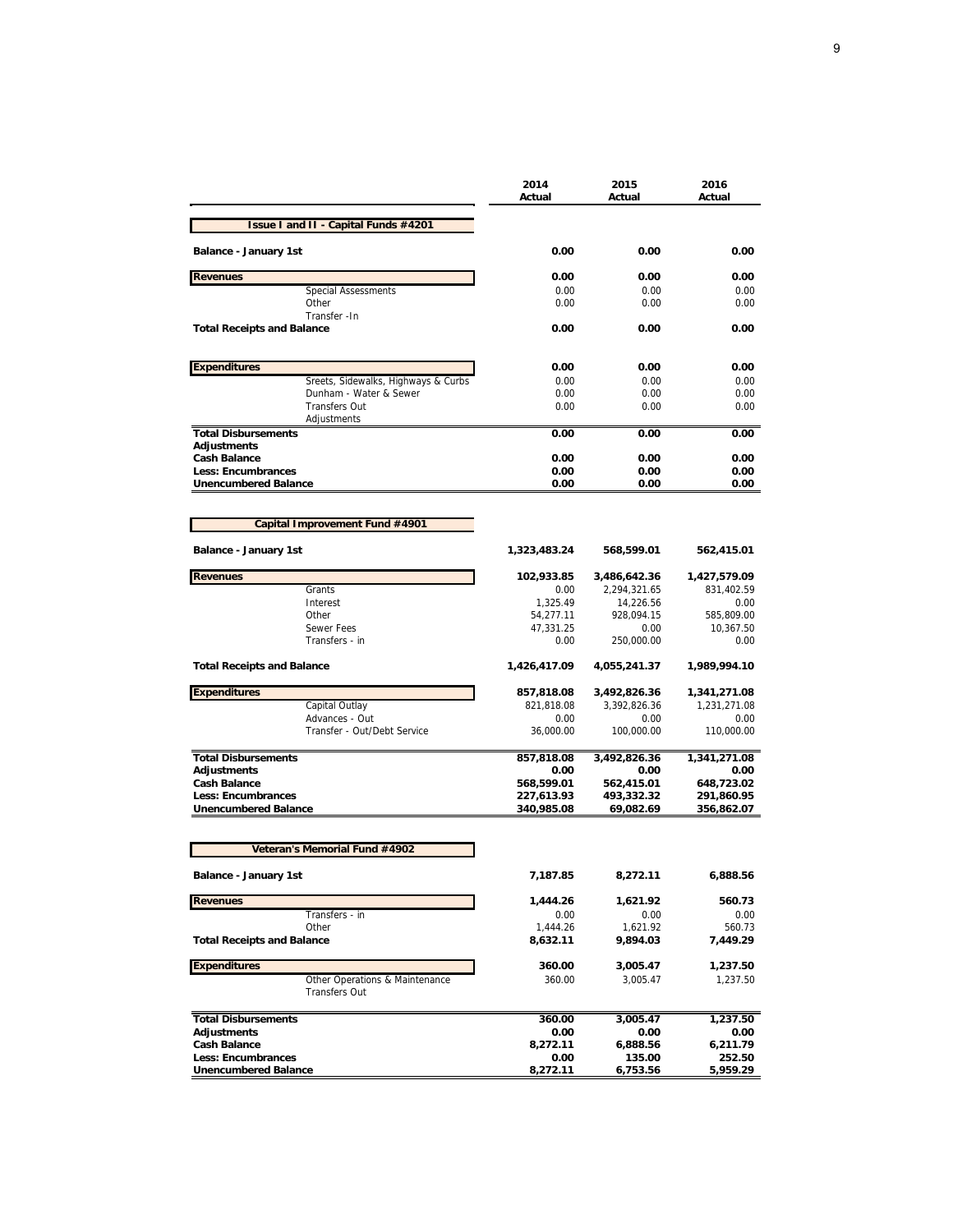|                                   | 2014<br>Actual | 2015<br>Actual | 2016<br>Actual |
|-----------------------------------|----------------|----------------|----------------|
| <b>Building Bond Fund #7001</b>   |                |                |                |
|                                   |                |                |                |
| <b>Balance - January 1st</b>      | 0.00           | 0.00           | 0.00           |
| <b>Revenues</b>                   | 0.00           | 0.00           | 0.00           |
| Transfers - in                    | 0.00           | 0.00           | 0.00           |
| Other                             | 0.00           | 0.00           | 0.00           |
| <b>Total Receipts and Balance</b> | 0.00           | 0.00           | 0.00           |
| <b>Expenditures</b>               | 0.00           | 0.00           | 0.00           |
| Other Operations & Maintenance    | 0.00           | 0.00           | 0.00           |
| <b>Transfers Out</b>              | 0.00           | 0.00           | 0.00           |
| <b>Total Disbursements</b>        | 0.00           | 0.00           | 0.00           |
| <b>Cash Balance</b>               | 0.00           | 0.00           | 0.00           |
| <b>Less: Encumbrances</b>         | 0.00           | 0.00           | 0.00           |
| <b>Unencumbered Balance</b>       | 0.00           | 0.00           | 0.00           |
|                                   |                |                |                |
| <b>Unclaimed Monies #9101</b>     |                |                |                |
|                                   |                |                |                |
| Balance - January 1st             | 50.00          | 50.00          | 50.00          |
| <b>Revenues</b>                   | 0.00           | 0.00           | 0.00           |
| Other                             | 0.00           | 0.00           | 0.00           |
| <b>Total Receipts and Balance</b> | 50.00          | 50.00          | 50.00          |
|                                   |                |                |                |
| <b>Expenditures</b>               | 0.00           | 0.00           | 0.00           |
| Other Operations & Maintenance    | 0.00           | 0.00           | 0.00           |
| <b>Total Disbursements</b>        | 0.00           | 0.00           | 0.00           |
| <b>Adjustments</b>                | 0.00           | 0.00           | 0.00           |
| <b>Cash Balance</b>               | 50.00          | 50.00          | 50.00          |
| <b>Less: Encumbrances</b>         |                |                |                |
| <b>Unencumbered Balance</b>       | 50.00          | 50.00          | 50.00          |
|                                   |                |                |                |
| <b>Building Bonds #9901</b>       |                |                |                |
|                                   |                |                |                |
| Balance - January 1st             | 137,516.99     | 125,116.99     | 131,116.99     |
| <b>Revenues</b>                   | 2,000.00       | 6,000.00       | 4,500.00       |
| Other                             | 2,000.00       | 6,000.00       | 4,500.00       |
| <b>Total Receipts and Balance</b> | 139,516.99     | 131,116.99     | 135,616.99     |
|                                   |                |                |                |
| <b>Expenditures</b>               | 14,400.00      | 0.00           | 7,545.76       |
| Other Operations & Maintenance    | 14,400.00      | 0.00           | 7,545.76       |
| <b>Total Disbursements</b>        | 14,400.00      | 0.00           | 7,545.76       |
| <b>Adjustments</b>                | 0.00           | 0.00           | 0.00           |
| <b>Cash Balance</b>               | 125,116.99     | 131,116.99     | 128,071.23     |
| Less: Encumbrances                | 0.00           | 0.00           | 0.00           |
| <b>Unencumbered Balance</b>       | 125,116.99     | 131,116.99     | 128,071.23     |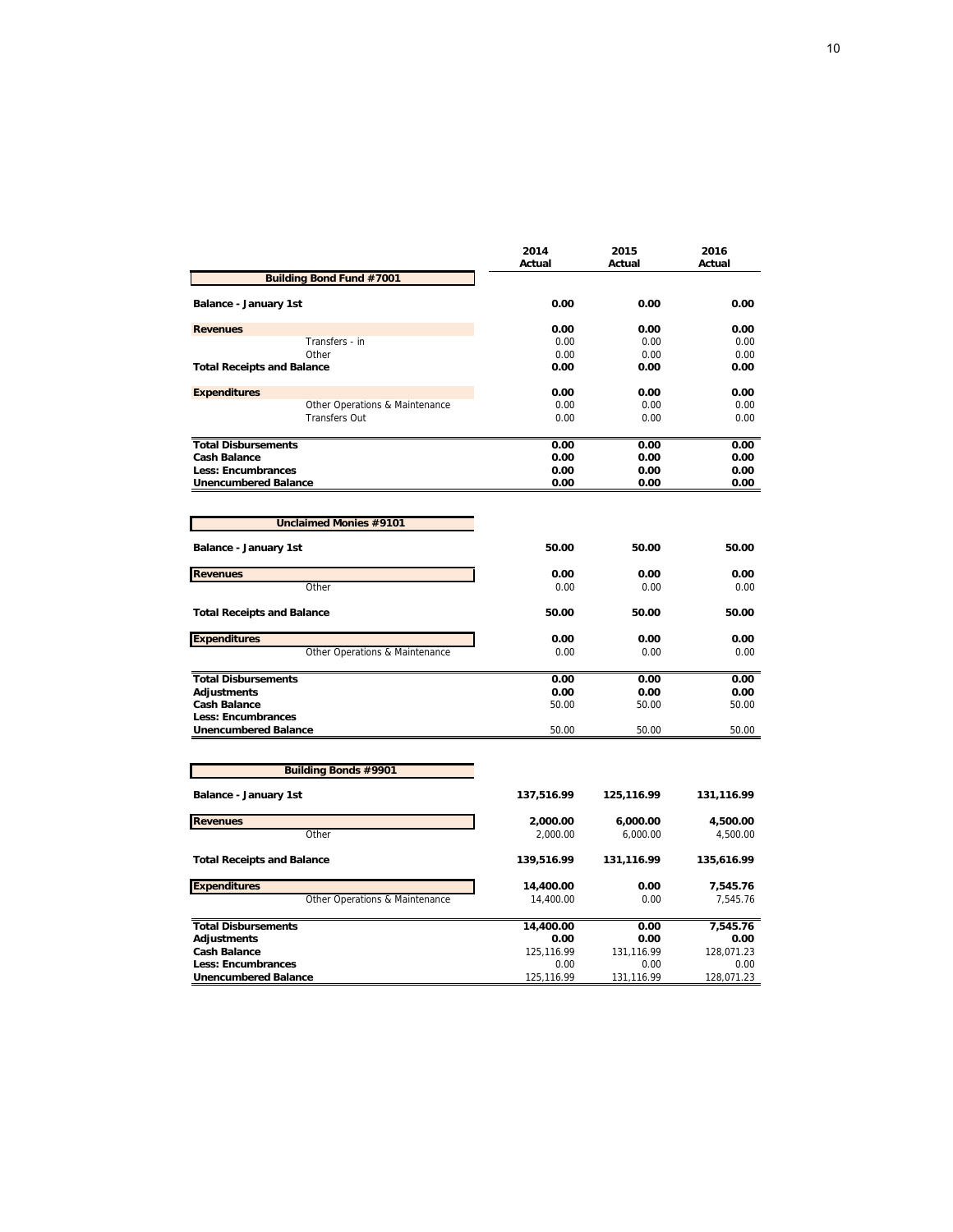|                                                     | 2014<br>Actual | 2015<br>Actual | 2016<br>Actual |
|-----------------------------------------------------|----------------|----------------|----------------|
| <b>Building Bonds #9901</b><br>Mayor's Court - 9902 |                |                |                |
| Balance - January 1st                               | 21,555.07      | 19,459.26      | 23,052.60      |
| <b>Revenues</b>                                     | 282,003.00     | 310,047.40     | 283,690.65     |
| Other                                               | 282,003.00     | 310,047.40     | 283,690.65     |
| <b>Total Receipts and Balance</b>                   | 303,558.07     | 329,506.66     | 306,743.25     |
| <b>Expenditures</b>                                 | 284,098.81     | 306,454.06     | 272,926.61     |
| Other Operations & Maintenance                      | 284,098.81     | 306,454.06     | 272,926.61     |
| <b>Total Disbursements</b>                          | 284,098.81     | 306,454.06     | 272,926.61     |
| <b>Adjustments</b>                                  | 0.00           | 0.00           | 0.00           |
| <b>Cash Balance</b>                                 | 19,459.26      | 23,052.60      | 33,816.64      |
| <b>Less: Encumbrances</b>                           | 0.00           | 0.00           | 0.00           |
| <b>Unencumbered Balance</b>                         | 19,459.26      | 23,052.60      | 33,816.64      |
|                                                     |                |                |                |
| Second Party Service #9903                          |                |                |                |
| <b>Balance - January 1st</b>                        | 5,505.12       | 8,694.14       | 5,952.47       |
| <b>Revenues</b>                                     | 32,464.10      | 37,034.10      | 33,867.74      |
| Other                                               | 32,464.10      | 37,034.10      | 33,867.74      |
| <b>Total Receipts and Balance</b>                   | 37,969.22      | 45,728.24      | 39,820.21      |
| <b>Expenditures</b>                                 | 29,275.08      | 39,775.77      | 33,327.99      |
| Other Operations & Maintenance                      | 29,275.08      | 39,775.77      | 33,327.99      |
| <b>Total Disbursements</b>                          | 29,275.08      | 39,775.77      | 33,327.99      |
| <b>Adjustments</b>                                  | 0.00           | 0.00           | 0.00           |
| <b>Cash Balance</b>                                 | 8,694.14       | 5,952.47       | 6,492.22       |
| <b>Less: Encumbrances</b>                           | 0.00           | 0.00           | 0.00           |
| <b>Unencumbered Balance</b>                         | 8,694.14       | 5,952.47       | 6,492.22       |
|                                                     |                |                |                |
| <b>Walton Hills/Sagamore Hills JEDD</b>             |                |                |                |
| <b>Balance - January 1st</b>                        | 0.00           | 0.00           | 164,511.76     |

| Balance - January 1st             | 0.00          | 0.00          | 164.511.76   |
|-----------------------------------|---------------|---------------|--------------|
| <b>Revenues</b>                   | 0.00          | 164,511.76    | 712,776.39   |
| Other                             | 0.00          | 164.511.76    | 712.776.39   |
| <b>Total Receipts and Balance</b> | 0.00          | 164,511.76    | 877,288.15   |
| <b>Expenditures</b>               | 0.00          | 0.00          | 760,312.60   |
| Other Operations & Maintenance    | 0.00          | 0.00          | 760,312.60   |
| <b>Total Disbursements</b>        | 0.00          | 0.00          | 760,312.60   |
| <b>Adjustments</b>                | 0.00          | 0.00          | 0.00         |
| <b>Cash Balance</b>               | 0.00          | 164,511.76    | 116,975.55   |
| <b>Less: Encumbrances</b>         | 0.00          | 0.00          | 0.00         |
| <b>Unencumbered Balance</b>       | 0.00          | 164,511.76    | 116,975.55   |
| Village Total - All Funds         |               |               |              |
| Balance - January 1st             | 3,666,861.69  | 3,352,353.42  | 3,179,837.25 |
| <b>Adjustments</b>                | 112.96        | 188.69        | 0.00         |
| <b>Total Revenues</b>             | 6,512,611.79  | 10,427,878.26 | 9,464,116.29 |
| <b>Total Disbursements</b>        | 6,827,233.02  | 10,600,583.12 | 8,577,459.69 |
| <b>Cash Balance</b>               | 3,352,353.42  | 3,179,837.25  | 4,066,493.85 |
| <b>Less: Encumbrances</b>         | 377,934.51    | 570,712.27    | 1,921,647.79 |
| <b>Unencumbered Balance</b>       | 2,974,418.91  | 2,609,124.98  | 2,144,846.06 |
|                                   |               |               |              |
| <b>SURPLUS (DEFICIT)</b>          | (314, 621.23) | (172,704.86)  | 886,656.60   |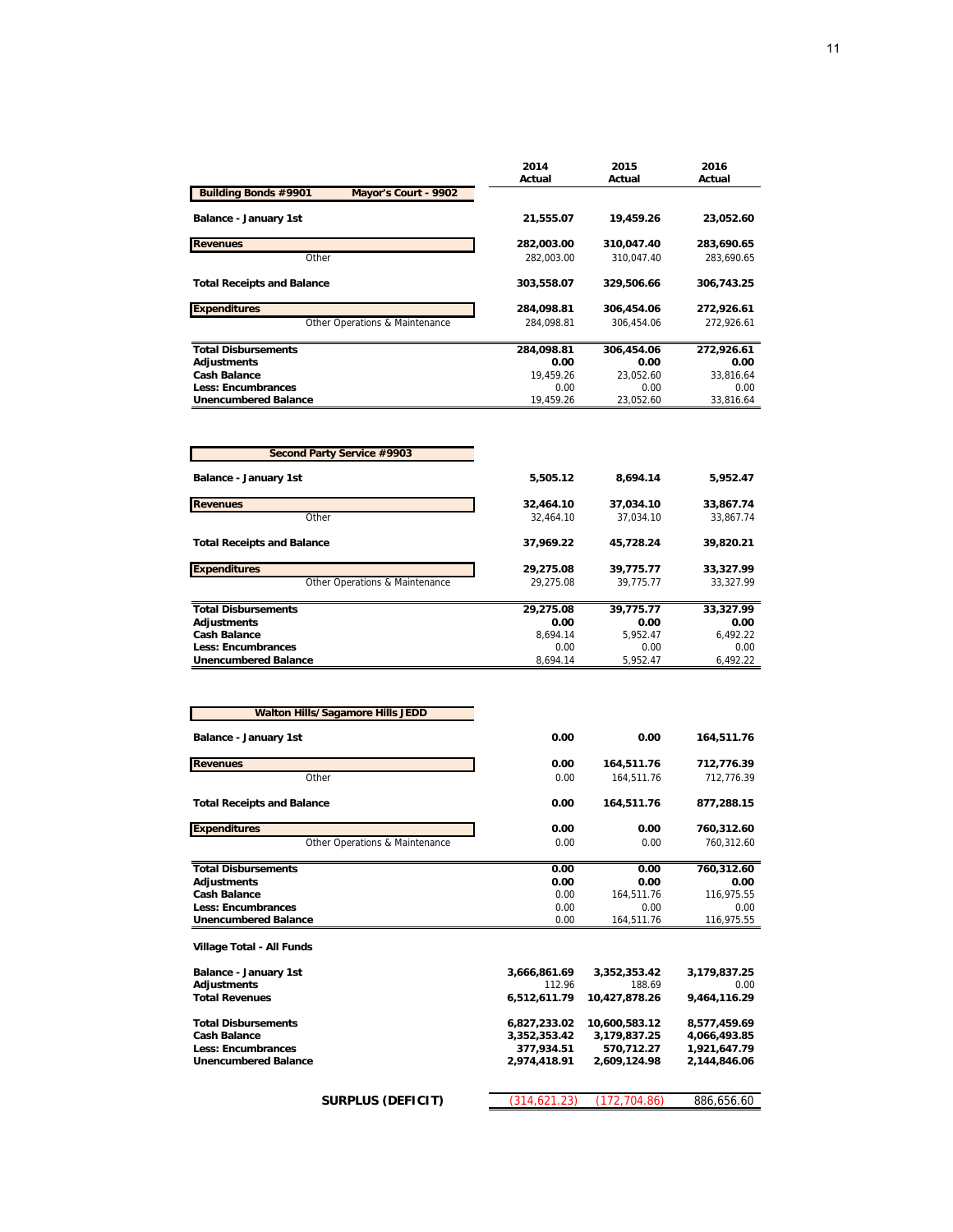|                                |                                                         | 2014                | 2015                    | 2016                   | 2016                   |
|--------------------------------|---------------------------------------------------------|---------------------|-------------------------|------------------------|------------------------|
| <b>ACCOUNT #</b>               | <b>ACCOUNT</b>                                          | Actual              | Actual                  | <b>Budget</b>          | Actual                 |
|                                |                                                         |                     |                         |                        |                        |
| <b>GENERAL FUND</b>            |                                                         |                     |                         |                        |                        |
| 1000-130-0000                  | Municipal Income Tax                                    | 0.00                | 0.00                    | 0.00                   | 0.00                   |
| 1000-130-0004                  | Municipal Income Tax-ELECTRIC TAX                       | 888.31              | 863.23                  | 700.00                 | 2,349.80               |
| 1000-130-0131                  | Income Tax Withholding                                  | 3,584,282.33        | 3,057,736.83            | 3,200,000.00           | 2,633,083.22           |
| 1000-130-0132                  | Income Tax Individual<br>Income Tax Net Profit          | 284,351.25          | 346,114.06              | 400,000.00             | 322,085.59             |
| 1000-130-0133                  |                                                         | 690,899.50          | 913,130.49              | 900,000.00             | 739,191.14             |
| 1000-130-0134<br>1000-190-0000 | Municipal Income Tax (PENALTY)<br>Other - Local Taxes   | 20.00<br>9,923.77   | 0.00<br>9,821.67        | 0.00<br>8,500.00       | 0.00<br>8,857.32       |
| 1000-211-0000                  | <b>Local Government Distribution</b>                    | 37,541.50           | 34,433.19               | 35,000.00              | 23,179.26              |
| 1000-212-0000                  | Local Government Revenue Assistance                     | 0.00                | 0.00                    | 0.00                   | 0.00                   |
| 1000-221-0000                  | <b>Inheritance Tax</b>                                  | 10,911.71           | 0.00                    | 0.00                   | 0.00                   |
| 1000-222-0000                  | Cigarette Tax                                           | 111.37              | 74.25                   | 0.00                   | 0.00                   |
| 1000-224-0000                  | Liquor and Beer Permit Fees                             | 5,612.60            | 4,935.70                | 5,200.00               | 4,619.30               |
| 1000-231-0000                  | <b>Commercial Activity Tax</b>                          | 0.00                | 0.00                    | 0.00                   | 0.00                   |
| 1000-290-0000                  | Other - State Shared Taxes and Permits                  | 28,441.50           | 25,949.50               | 25,000.00              | 15,000.00              |
| 1000-390-0000                  | Other - Special Assessments                             | 0.00                | 0.00                    | 0.00                   | 425.00                 |
| 1000-411-0000                  | Federal - Restricted                                    | 0.00                | 0.00                    | 0.00                   | 0.00                   |
| 1000-422-0000                  | State - Restricted                                      | 0.00                | 0.00                    | 0.00                   | 0.00                   |
| 1000-429-0000                  | Other - State Receipts                                  | 0.00                | 0.00                    | 0.00                   | 0.00                   |
| 1000-429-2250                  | Other - State Receipts WC                               | 0.00                | 0.00                    | 0.00                   | 0.00                   |
| 1000-440-0000                  | Grants or Aid                                           | 7,982.54            | 13,505.66               | 10,000.00              | 13,237.11              |
| 1000-440-0001                  | <b>Grants or Aid-Community Diversion</b>                | 1,500.00            | 1,200.00                | 1,200.00               | 0.00                   |
| 1000-490-0100                  | Intergovernmental                                       | 0.00                | 0.00                    | 0.00                   | 0.00                   |
| 1000-512-0016                  | Contracts for Police Prot. (False Alarms)               | 3,350.00            | 1,025.00                | 1,200.00               | 800.00                 |
| 1000-519-0000                  | <b>Other - General Government Contracts</b>             | 0.00                | 0.00                    | 0.00                   | 0.00                   |
| 1000-522-0000                  | <b>Concession Stands</b>                                | 0.00                | 0.00                    | 0.00                   | 223.00                 |
| 1000-522-1001                  | Concession Stands (Pop Machine)                         | 862.50              | 736.50                  | 750.00                 | 596.00                 |
| 1000-522-3106                  | Concession Stands (Parker Program)                      | 1,367.05            | 766.50                  | 1,000.00               | 2,329.00               |
| 1000-522-3116                  | Concession Stands (New)                                 | 521.70              | 469.75                  | 500.00                 | 483.75                 |
| 1000-522-3104                  | Concession Stands - SPECIAL EVENTS                      | 0.00                | 0.00                    | 0.00                   | 0.00                   |
| 1000-523-0000                  | <b>Recreation Entry Fees</b>                            | 0.00                | 0.00                    | 0.00                   | 0.00                   |
| 1000-523-3106                  | Recreation Entry Fees-Parker Program                    | 11,597.00           | 12,052.50               | 12,000.00              | 11,843.00              |
| 1000-523-3107                  | Recreation Entry Fees-Baseball                          | 1,860.00            | 2,480.00                | 2,000.00               | 1,065.00               |
| 1000-523-3111                  | Recreation Entry Fees-S.O.S.                            | 0.00                | 0.00                    | 0.00                   | 0.00                   |
| 1000-523-3112                  | Recreation Entry Fees- Beach Volleyball                 | 0.00                | 0.00                    | 0.00                   | 0.00                   |
| 1000-523-3113                  | Recreation Entry Fees - Travel Baseball                 | 360.00              | 500.00                  | 0.00                   | 0.00                   |
| 1000-529-0000                  | Other - Cultural and Recreational Programs              | 0.00                | 0.00                    | 0.00                   | 0.00                   |
| 1000-529-3101                  | <b>Recreational Programs- Trips</b>                     | 2,449.00            | 1,439.50                | 1,700.00               | 1,213.00               |
| 1000-529-3102                  | Recreational Programs- Exercise                         | 0.00                | 0.00                    | 0.00                   | 0.00                   |
| 1000-529-3104                  | Recreational Programs- Special Events                   | 2,328.00            | 62.34                   | 500.00                 | 3,101.39               |
| 1000-529-3109                  | Recreational Programs- Transportation                   | 3,855.00            | 2,233.00                | 2,500.00               | 2,154.00               |
| 1000-529-3110                  | <b>Recreational Programs- Senior Services</b>           | 2,985.00            | 2,851.00                | 2,500.00               | 2,534.00               |
| 1000-542-0000                  | Tap Fes                                                 | 0.00                | 0.00                    | 0.00                   | 0.00                   |
| 1000-542-6202                  | Tap Fees- Sewer                                         | 0.00                | 0.00                    | 0.00                   | 0.00                   |
| 1000-590-0000                  | Other - Charges for Services                            | 20.00<br>135,600.00 | 100.00                  | 50,790.00              | 2,750.00<br>103,467.78 |
| 1000-590-0011<br>1000-590-0018 | Other - Charges for Dispatch<br>Other - Police Services | 5,542.50            | 135,252.00<br>13,274.44 | 141,000.00             | 90.00                  |
| 1000-590-0325                  | Advertising                                             | 10,105.48           | 12,200.00               | 10,000.00<br>12,000.00 | 10,425.00              |
| 1000-590-0410                  | Other - Charges for Services (Bldg. Dept.               | 2,541.20            | 2,785.15                | 2,000.00               | 2,075.04               |
| 1000-590-0486                  | Other - Charges for Services{Finance Department}        | 0.00                | 0.00                    | 0.00                   | 30,105.00              |
| 1000-590-3103                  | Other - Community Room/TGY Rental                       | 3,200.00            | 2,350.00                | 2,500.00               | 2,800.00               |
| 1000-590-3114                  | Other - Baseball Field Rental                           | 0.00                | 375.00                  | 0.00                   | 525.00                 |
| 1000-590-4104                  | <b>Other Charges</b>                                    | 6,415.00            | 5,668.30                | 5,000.00               | 3,515.00               |
| 1000-590-4105                  | Other - Charges (Structure Plan & Review)               | 4,107.75            | 6,877.48                | 0.00                   | 2,015.00               |
| 1000-590-5002                  | Other - Attenna Lease                                   |                     | 0.00                    | 0.00                   | 0.00                   |
| 1000-611-0000                  | <b>Court Costs</b>                                      | 61,062.54           | 70,040.49               | 68,000.00              | 62,211.38              |
| 1000-612-0000                  | <b>Court Fines</b>                                      | 119,581.99          | 130,320.01              | 140,000.00             | 126,729.35             |
| 1000-612-0060                  | Court Fines - Auxiliary                                 | 1,650.00            | 0.00                    | 0.00                   | 0.00                   |
| 1000-619-0000                  | Other - Fines and Forfeitures                           | 5,680.00            | 2,550.00                | 4,000.00               | 5,493.85               |
| 1000-619-0006                  | Restitution                                             | 805.00              | 829.63                  | 0.00                   | 0.00                   |
| 1000-621-0000                  | Permits                                                 | 8,563.26            | 8,630.08                | 7,000.00               | 7,305.34               |
| 1000-621-4101                  | Permits (1% to State)                                   | 88.05               | 115.34                  | 100.00                 | 83.97                  |
| 1000-621-4102                  | Permits (3% Commercial)                                 | 298.55              | 621.94                  | 500.00                 | 142.01                 |
| 1000-621-4103                  | Permits (Comm/Industrial)                               | 8,620.51            | 19,197.56               | 15,000.00              | 4,729.70               |
| 1000-622-0000                  | Inspections                                             | 275.00              | 350.00                  | 200.00                 | 810.00                 |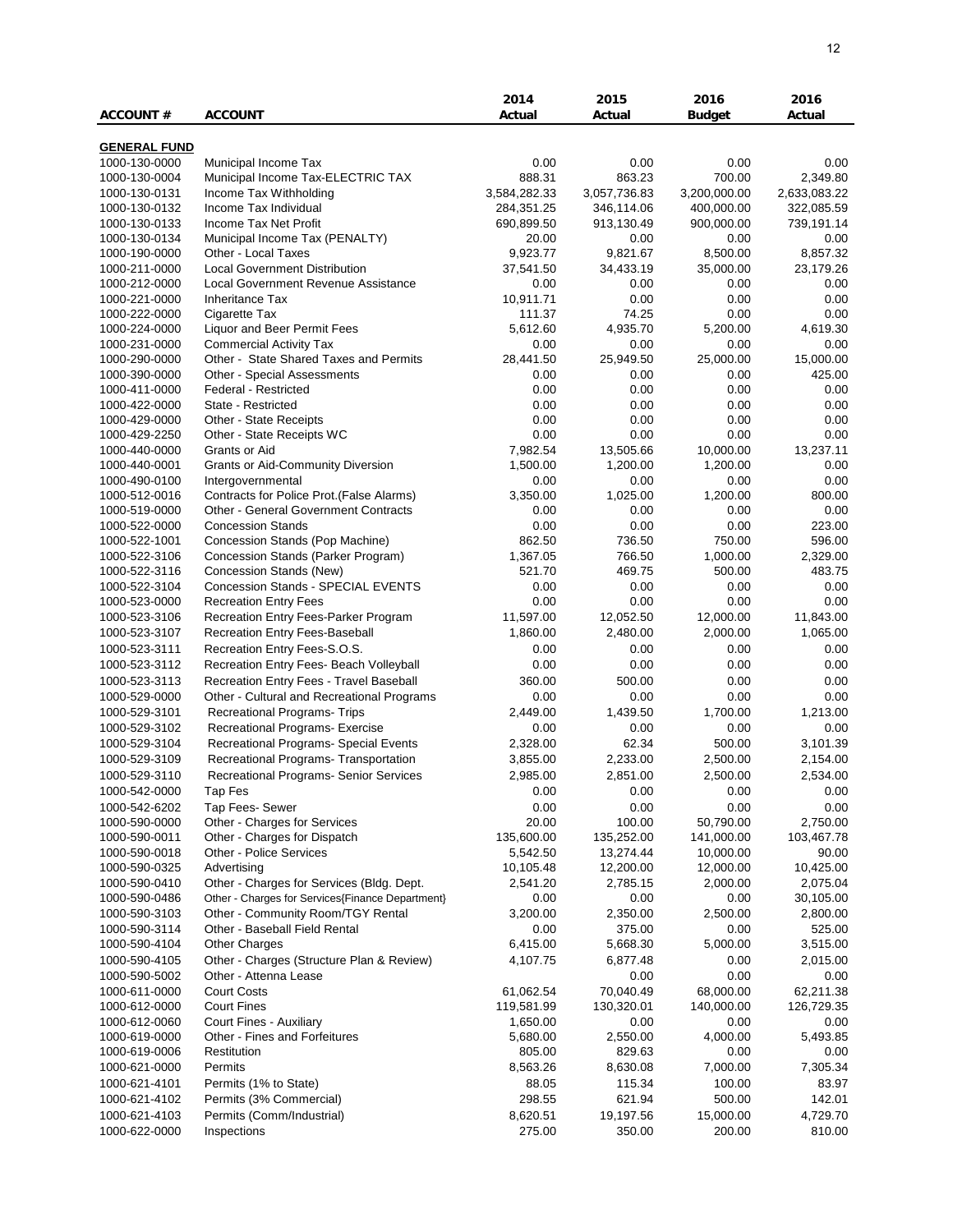|                                                                                     |                                                                                                                                 | 2014                                    | 2015                                    | 2016                                    | 2016                                    |
|-------------------------------------------------------------------------------------|---------------------------------------------------------------------------------------------------------------------------------|-----------------------------------------|-----------------------------------------|-----------------------------------------|-----------------------------------------|
| <b>ACCOUNT #</b>                                                                    | <b>ACCOUNT</b>                                                                                                                  | Actual                                  | Actual                                  | <b>Budget</b>                           | Actual                                  |
| 1000-623-0000                                                                       | Zoning                                                                                                                          | 2,540.00                                | 2,925.50                                | 300.00                                  | 6,315.00                                |
| 1000-623-4103                                                                       | Zoning - Comm/Industrial                                                                                                        | 710.00                                  | 3,102.00                                | 3,500.00                                | 10,857.20                               |
| 1000-624-0000                                                                       | <b>Street Opening</b>                                                                                                           | 100.00                                  | 0.00                                    | 0.00                                    | 200.00                                  |
| 1000-625-0000                                                                       | <b>Cable Franchise Fees</b>                                                                                                     | 32,058.39                               | 34,239.81                               | 35,000.00                               | 35,238.93                               |
| 1000-629-0000                                                                       | Other - Licenses and Permits                                                                                                    | 200.00                                  | 1,000.00                                | 0.00                                    | 500.00                                  |
| 1000-629-0411                                                                       | Other Licenses and Permits (General)                                                                                            | 18,025.00                               | 19,775.00                               | 16,500.00                               | 13,725.00                               |
|                                                                                     |                                                                                                                                 |                                         |                                         |                                         |                                         |
| 1000-690-0000                                                                       | Other - Fines, Licenses and Permits                                                                                             | 20.00                                   | 0.00                                    | 0.00                                    | 130.00                                  |
| 1000-690-5225                                                                       | Fire dept permits                                                                                                               | 380.58                                  | 834.00                                  | 0.00                                    | 0.00                                    |
| 1000-701-0000                                                                       | Interest- Transferred to Capital                                                                                                | 0.00                                    | 0.00                                    | 0.00                                    | 2,401.37                                |
| 1000-820-0000                                                                       | <b>Contributions and Donations</b>                                                                                              | 0.00                                    | 100.00                                  | 0.00                                    | 602.00                                  |
| 1000-820-3104                                                                       | <b>Contributions and Donations-Special Events</b>                                                                               | 1,500.00                                | 2,165.00                                | 1,500.00                                | 2,125.00                                |
| 1000-820-3106                                                                       | Contributions and Donations (Parker Program)                                                                                    | 275.00                                  | 50.00                                   | 250.00                                  | 390.00                                  |
| 1000-820-3107                                                                       | Contributions and Donations-baseball                                                                                            | 6,500.00                                | 0.00                                    | 0.00                                    | 150.00                                  |
| 1000-820-3111                                                                       | <b>Contributions and Donations - SOS</b>                                                                                        | 0.00                                    | 0.00                                    | 0.00                                    | 0.00                                    |
| 1000-891-0000                                                                       | Other - Miscellaneous Operating                                                                                                 | 0.00                                    | 57.76                                   | 0.00                                    | 0.00                                    |
| 1000-891-5001                                                                       | Other - Miscellaneous Recycling                                                                                                 | 0.00                                    | 0.00                                    | 0.00                                    | 0.00                                    |
| 1000-892-0000                                                                       | Other - Miscellaneous Non-Operating                                                                                             | 2,780.63                                | 4,172.35                                | 3,100.00                                | 32,330.98                               |
| 1000-892-0002                                                                       | Other - Miscellaneous                                                                                                           | 205.75                                  | 62.34                                   | 100.00                                  | 3.13                                    |
| 1000-892-0003                                                                       | Other - Prisoner Housing                                                                                                        | 2,475.00                                | 1,265.00                                | 1,200.00                                | 0.00                                    |
| 1000-892-0005                                                                       | <b>Printing/Advertising Directory</b>                                                                                           | 1,674.48                                | 979.73                                  | 500.00                                  | 56.82                                   |
| 1000-892-0009                                                                       | Other - Vehicle Release                                                                                                         | 4,780.00                                | 6,860.00                                | 5,000.00                                | 4,223.50                                |
| 1000-892-0014                                                                       | Other - Title Search                                                                                                            | 175.00                                  | 100.00                                  | 100.00                                  | 10.00                                   |
| 1000-892-3105                                                                       | Garage Sale                                                                                                                     | 715.00                                  | 650.00                                  | 700.00                                  | 854.00                                  |
|                                                                                     |                                                                                                                                 |                                         |                                         |                                         |                                         |
| 1000-892-3110                                                                       | <b>Senior Services</b>                                                                                                          | 0.00                                    | 0.00                                    | 0.00                                    | 0.00                                    |
| 1000-931-0000                                                                       | Transfers - In                                                                                                                  | 0.00                                    | 0.00                                    | 0.00                                    | 391,560.99                              |
| 1000-941-0000                                                                       | Advances - In                                                                                                                   | 0.00                                    | 0.00                                    | 0.00                                    | 0.00                                    |
| 1000-961-0000                                                                       | Sale of Fixed Assets<br>TOTAL GENERAL FUND                                                                                      | 0.00<br>5,143,273.29                    | 0.00<br>4,922,256.58                    | 0.00<br>5,136,090.00                    | 0.00<br>4,655,317.22                    |
| <b>S.C.M.R.</b><br>2011-225-0000<br>2011-430-0000<br>2011-440-0000<br>2011-701-0000 | Gasoline Tax (State)<br>License Tax - County Levied<br>Grants or Aid (Non-Federal or State)<br>Interest- Transferred to Capital | 114,384.77<br>51,148.06<br>0.00<br>0.00 | 111,547.47<br>64,832.66<br>0.00<br>0.00 | 110,000.00<br>53,000.00<br>0.00<br>0.00 | 102,238.92<br>47,761.35<br>0.00<br>0.00 |
| 2011-892-0000                                                                       | Other - Miscellaneous Non-Operating                                                                                             | 2,270.50                                | 165.25                                  | 0.00                                    | 1,992.75                                |
| 2011-931-0000                                                                       | Transfers in- General Fund                                                                                                      | 500,000.00                              | 590,000.00                              | 660,000.00                              | 660,000.00                              |
| 2011-941-0000                                                                       | Advances - In                                                                                                                   | 0.00                                    | 0.00                                    | 0.00                                    | 0.00                                    |
| 2011-961-0000                                                                       | Sale of Fixed Assets                                                                                                            | 21,000.00                               | 0.00                                    | 0.00                                    | 0.00                                    |
| <b>STATE HIGHWAY</b>                                                                |                                                                                                                                 |                                         |                                         |                                         |                                         |
| 2021-225-0000                                                                       | Gasoline Tax (State)                                                                                                            | 9,274.42                                | 9,044.39                                | 9,000.00                                | 8,289.67                                |
| 2021-430-0000                                                                       | License Tax - County Levied                                                                                                     |                                         |                                         |                                         | 6,898.20                                |
| 2021-701-0000                                                                       |                                                                                                                                 | 4,147.14<br>0.00                        | 5,256.72<br>0.00                        | 5,000.00<br>0.00                        | 0.00                                    |
|                                                                                     | Interest                                                                                                                        |                                         |                                         |                                         |                                         |
| 2021-941-0000                                                                       | Advances - In                                                                                                                   |                                         | 6,798.76                                | 0.00                                    | 0.00                                    |
| <b>LEFT</b>                                                                         |                                                                                                                                 |                                         |                                         |                                         |                                         |
| 2091-413-0000                                                                       | Federal - Pass Through Grants                                                                                                   |                                         | 0.00                                    | 0.00                                    | 0.00                                    |
| 2091-422-0000                                                                       | State - Pass Through Grants                                                                                                     | 0.00                                    | 0.00                                    | 0.00                                    | 0.00                                    |
| 2091-612-0000                                                                       | <b>Court Fines</b>                                                                                                              | 1,139.40                                | 1,540.00                                | 1,000.00                                | 1,500.00                                |
| 2091-619-0000                                                                       | Other - Fines and Forfeitures                                                                                                   | 560.00                                  | 165.00                                  | 500.00                                  | 322.00                                  |
| 2091-820-0000                                                                       | <b>Contributions and Donations</b>                                                                                              | 0.00                                    | 0.00                                    | 0.00                                    | 0.00                                    |
| 2091-931-0000                                                                       | Transfers - In                                                                                                                  | 0.00                                    | 0.00                                    | 0.00                                    | 0.00                                    |
| 2091-961-0000                                                                       | Sale of Fixed Assets                                                                                                            | 2,300.00                                | 0.00                                    | 0.00                                    | 0.00                                    |
|                                                                                     |                                                                                                                                 |                                         |                                         |                                         |                                         |
| <b>MOTOR VEHICLE</b><br>2101-290-0000                                               | Other - State Shared Taxes and Permits                                                                                          | 24,776.41                               | 29,721.16                               | 30,000.00                               | 23,811.21                               |
| 2101-701-0000                                                                       | Interest- Transferred to Capital                                                                                                | 0.00                                    | 0.00                                    | 0.00                                    | 0.00                                    |
| 2101-931-0000                                                                       | Transfers - In                                                                                                                  |                                         | 0.00                                    | 0.00                                    | 0.00                                    |
|                                                                                     |                                                                                                                                 |                                         |                                         |                                         |                                         |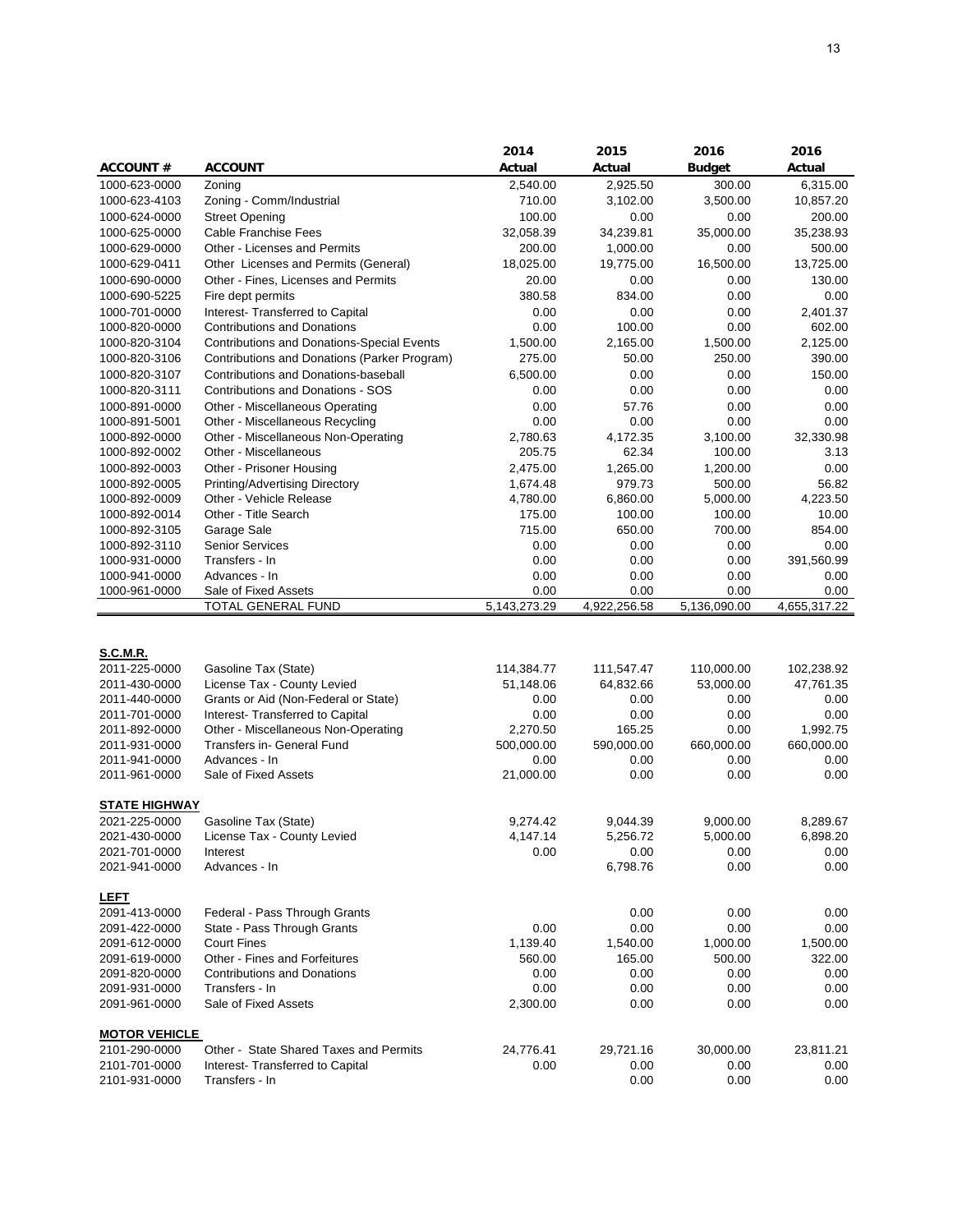|                                |                                       | 2014       | 2015       | 2016          | 2016         |
|--------------------------------|---------------------------------------|------------|------------|---------------|--------------|
| <b>ACCOUNT#</b>                | <b>ACCOUNT</b>                        | Actual     | Actual     | <b>Budget</b> | Actual       |
|                                |                                       |            |            |               |              |
| <b>POLICE PENSION</b>          |                                       |            |            |               |              |
| 2131-110-0000                  | General Property Tax - Real Estate    | 32,979.74  | 38,101.02  | 45,000.00     | 34,936.91    |
| 2131-120-0000                  | Tangible Personal Property Tax        | 0.00       | 0.00       | 0.00          | 0.00         |
| 2131-120-0020                  | Tangible Personal Prop Tac (CAT Tax)  | 0.00       | 1,741.62   | 1,600.00      | 0.00         |
| 2131-190-0000                  | Other - Local Taxes                   | 810.18     | 405.09     | 0.00          | 3,200.46     |
| 2131-231-0000                  | <b>Property Tax Rollbacks</b>         | 0.00       | 0.00       | 0.00          | 0.00         |
| 2131-290-0000                  | Other - State Shared Taxes & Permit   | 6,768.67   | 0.00       | 0.00          | 0.00         |
| 2131-931-0000                  | Transfers - In                        | 126,000.00 | 150,000.00 | 150,000.00    | 150,000.00   |
| <b>WATER METER REPAIR FUND</b> |                                       |            |            |               |              |
| 2901-542-0000                  | <b>Tap Fees</b>                       | 170.00     | 340.00     | 0.00          | 400.00       |
| 2901-701-0000                  | Interest                              |            | 0.00       | 0.00          | 0.00         |
| 2901-931-0000                  | Transfers - In                        | 9,000.00   | 9,000.00   | 9,000.00      | 9,000.00     |
| <b>MAYOR'S COURT COMPUTER</b>  |                                       |            |            |               |              |
| 2903-612-0000                  | <b>Court Fines</b>                    |            |            |               |              |
|                                |                                       | 5,764.00   | 6,105.00   | 5,500.00      | 5,645.00     |
|                                | <b>SPECIAL BOND RETIREMENT FUND</b>   |            |            |               |              |
| 3101-390-0000                  | Other - Special Assessments           | 0.00       | 0.00       | 0.00          | 0.00         |
|                                | Transfer In - Capital                 | 0.00       | 0.00       | 0.00          | 0.00         |
| 3101-701-0000                  | Interest- Transferred to Capital      | 0.00       | 0.00       | 0.00          | 0.00         |
| 3101-892-0000                  | Other- Misc. Non-Operating            | 0.00       | 0.00       | 1,170,000.00  | 9,828.00     |
| 3101-911-4905                  | <b>BONDS</b>                          | 0.00       | 0.00       | 0.00          | 0.00         |
| 3101-921-0000                  | Sale of Notes                         |            | 375,000.00 | 0.00          | 1,170,000.00 |
| 3101-931-0000                  | Transfers - In                        | 36,000.00  | 100,000.00 | 170,000.00    | 110,000.00   |
| <b>THIRD PARTY</b>             |                                       |            |            |               |              |
| 4101-892-0000                  | Other - Miscellaneous Non-Operating   | 0.00       | 0.00       | 0.00          | 0.00         |
| 4101-892-3110                  | Other - Miscellaneous                 | 0.00       | 0.00       | 0.00          | 0.00         |
| 4101-931-0000                  | Transfers - In                        |            | 0.00       | 0.00          | 0.00         |
|                                |                                       |            |            |               |              |
| <b>ISSUE Land II</b>           |                                       |            |            |               |              |
| 4201-422-0000                  | State - Restricted                    |            | 0.00       | 0.00          | 0.00         |
| 4201-422-4905                  | State - Restricted-Dunham Rd Sanitary |            | 0.00       | 0.00          | 0.00         |
| 4201-931-0000                  | Advance-In                            |            | 0.00       | 0.00          | 0.00         |
| 4201-422-0000                  | State-Restricted                      |            | 0.00       | 0.00          | 0.00         |
| 4201-931-0000                  | Transfers - In                        |            | 0.00       | 0.00          | 0.00         |
| 4201-941-0000                  | Advance-In                            |            | 0.00       | 0.00          | 0.00         |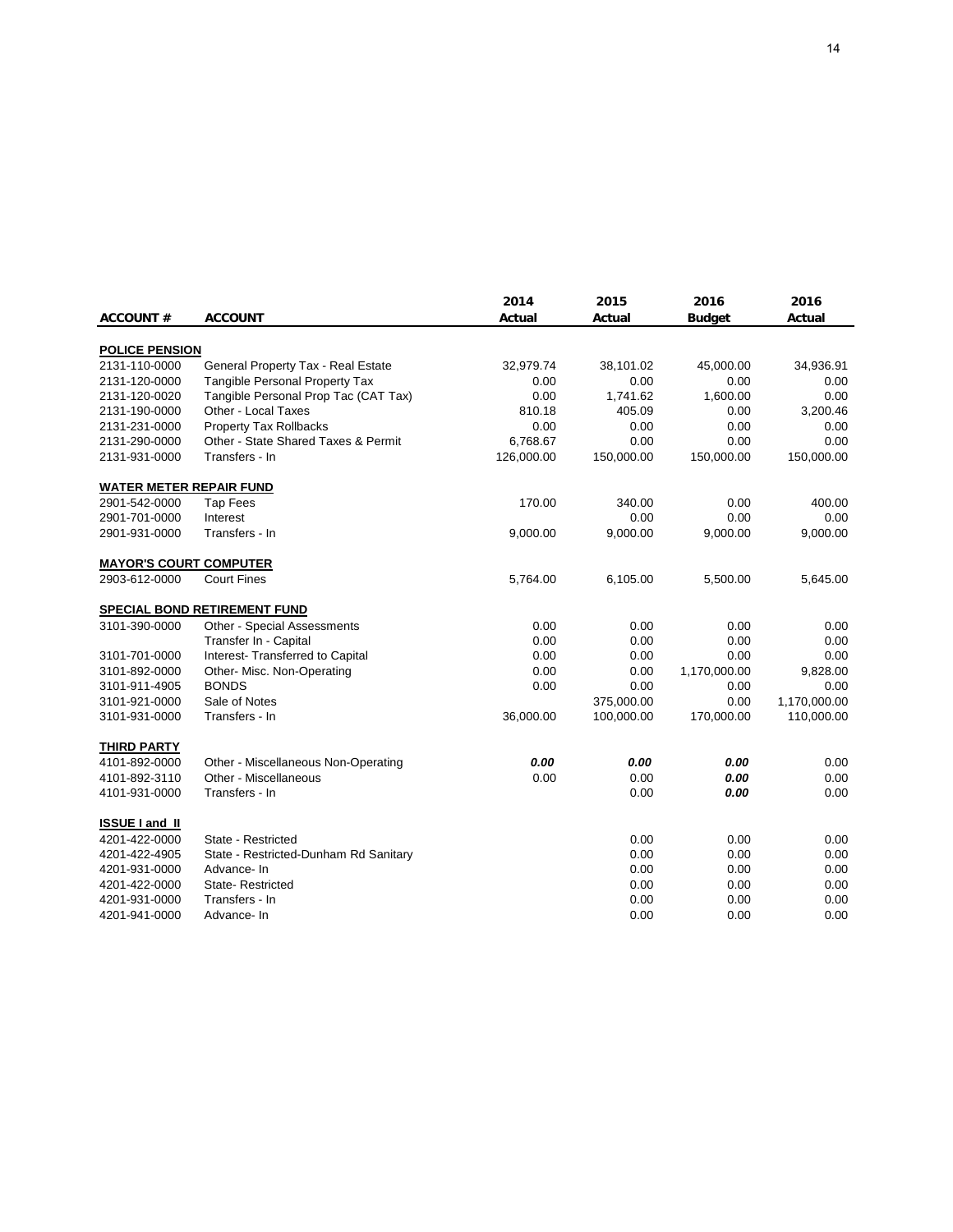|                             |                                              | 2014         | 2015          | 2016          | 2016         |
|-----------------------------|----------------------------------------------|--------------|---------------|---------------|--------------|
| <b>ACCOUNT #</b>            | <b>ACCOUNT</b>                               | Actual       | Actual        | <b>Budget</b> | Actual       |
| <b>CAPITAL</b>              |                                              |              |               |               |              |
| 4901-440-0000               | Grants or Aid                                |              | 1,918,733.60  | 0.00          | 537,194.10   |
| 4901-490-0000               | Other - Intergovernmental                    |              | 375,588.05    | 44,551.00     | 294,208.49   |
| 4901-490-0801               | <b>Fueling Facilty Rheab</b>                 |              | 0.00          | 0.00          | 0.00         |
| 4901-542-0000               | <b>TAP FEES</b>                              |              | 0.00          | 0.00          | 0.00         |
| 4901-549-4910               | <b>Barclay Sewer Fees</b>                    | 47,331.25    | 0.00          | 20,735.00     | 10,367.50    |
| 4901-612-0000               | Court fines                                  |              | 0.00          | 0.00          | 0.00         |
| 4901-612-0015               | Court Fines - Safety Vehicle                 | 11,524.00    | 12,192.00     | 11,500.00     | 11,309.00    |
| 4901-624-0000               |                                              |              | 0.00          | 0.00          | 0.00         |
| 4901-629-0000               |                                              |              | 0.00          | 0.00          | 0.00         |
| 4901-701-0000               | Interest                                     | 577.32       | 13,472.21     | 27,000.00     | 0.00         |
| 4901-701-0135               | Interest                                     | 748.17       | 754.35        | 700.00        | 0.00         |
| 4901-820-0000               | <b>Contributions and Donations</b>           | 0.00         | 0.00          | 0.00          | 15,000.00    |
| 4901-892-0000               | Other - Miscellaneous Non-Operating          | 10,000.00    | 0.00          | 0.00          | 4,663.69     |
| 4901-921-0000               | Sale of Notes                                |              | 900,000.00    | 0.00          | 550,000.00   |
| 4901-931-0000               | Trans (Adv) - In (Interest from other Funds) | 0.00         | 250,000.00    | 0.00          | 0.00         |
| 4901-941-0000               | Advances - In                                | 0.00         | 0.00          | 110,000.00    | 0.00         |
| 4901-961-0000               | Sale of Fixed Assets                         | 32,753.11    | 15,902.15     | 0.00          | 4,836.31     |
| 4901-971-0000               | <b>Other Debt Proceeds</b>                   | 0.00         | 0.00          | 0.00          | 0.00         |
|                             |                                              |              | 0.00          | 0.00          | 0.00         |
| <b>VETERAN'S MEMORIAL</b>   |                                              |              |               |               |              |
| 4902-820-0000               | <b>Memorial Bricks</b>                       |              | 450.00        | 0.00          | 50.00        |
| 4902-892-0000               | Recycling                                    | 1,444.26     | 1,171.92      | 1,200.00      | 510.73       |
| 4902-931-0000               | <b>Transfers- General</b>                    |              | 0.00          | 0.00          | 0.00         |
|                             |                                              |              |               |               |              |
|                             |                                              |              |               |               |              |
| <b>BUILDING BOND</b>        |                                              |              |               |               |              |
| 7001-701-0000               | <b>INTEREST</b>                              |              | 0.00          | 0.00          | 0.00         |
| 7001-892-0000               | <b>OTHER</b>                                 |              | 0.00          | 0.00          | 0.00         |
|                             |                                              |              |               |               |              |
| <b>UNCLAIMED MONIES</b>     |                                              |              |               |               |              |
| 9101-892-0000               | Other - Miscellaneous Non-Operating          |              | 0.00          | 0.00          | 0.00         |
|                             |                                              |              |               |               |              |
| <b>BUILDING BOND</b>        |                                              |              |               |               |              |
| 9901-544-0000               | Deposits                                     | 2,000.00     | 6,000.00      | 0.00          | 4,500.00     |
| 9901-892-0000               | Other - Miscellaneous Non-Operating          | 0.00         | 0.00          | 0.00          | 0.00         |
|                             |                                              |              |               |               |              |
| <b>Mayor's Court</b>        |                                              |              |               |               |              |
| 9902-690-0000               | Other-Fines, Licenses, & Permits             | 282,003.00   | 310,047.40    | 0.00          | 283,690.65   |
| 9902-892-0000               | Other- Misc. Non Operating                   | 0.00         | 0.00          | 0.00          | 0.00         |
|                             |                                              |              |               |               |              |
|                             |                                              |              |               |               |              |
| <b>SECOND PARTY SERVICE</b> |                                              |              |               |               |              |
| 9903-544-0000               | Other - Miscellaneous Non-Operating          | 18,879.00    | 24,758.90     | 0.00          | 22,674.70    |
| 9903-544-0001               | Deposits (Comm. Diversion Program)           | 0.00         | 0.00          | 0.00          | 0.00         |
| 9903-544-0007               | Deposits (Benevolent Fund-General)           | 1,195.00     | 1,353.20      | 0.00          | 1,002.04     |
| 9903-544-0008               | Deposits (Benevolent Fund-Events)            | 0.00         | 506.00        | 0.00          | 605.00       |
| 9903-544-0013               | Deposits (Animal Fund)                       | 641.10       | 0.00          | 0.00          | 0.00         |
| 9903-544-3200               | Deposits (Sr. Snow Plow)                     | 11,749.00    | 10,416.00     | 0.00          | 9,576.00     |
| 9903-892-0000               | Other - Miscellaneous Non-Operating          | 0.00         | 0.00          | 0.00          | 10.00        |
| 9903-931-0000               | Transfers-In                                 | 0.00         | 0.00          | 0.00          | 0.00         |
|                             |                                              |              |               |               |              |
|                             | <b>WALTON HILLS/SAGAMORE HILLS JEDD</b>      |              |               |               |              |
| 9904-130-0131               |                                              |              | 164,511.76    | 693,000.00    | 712,477.74   |
| 9904-130-0132               |                                              |              |               |               | 298.65       |
|                             |                                              |              |               |               |              |
|                             | <b>TOTAL</b>                                 | 6,512,611.79 | 10,427,878.26 | 8,464,376.00  | 9,464,116.29 |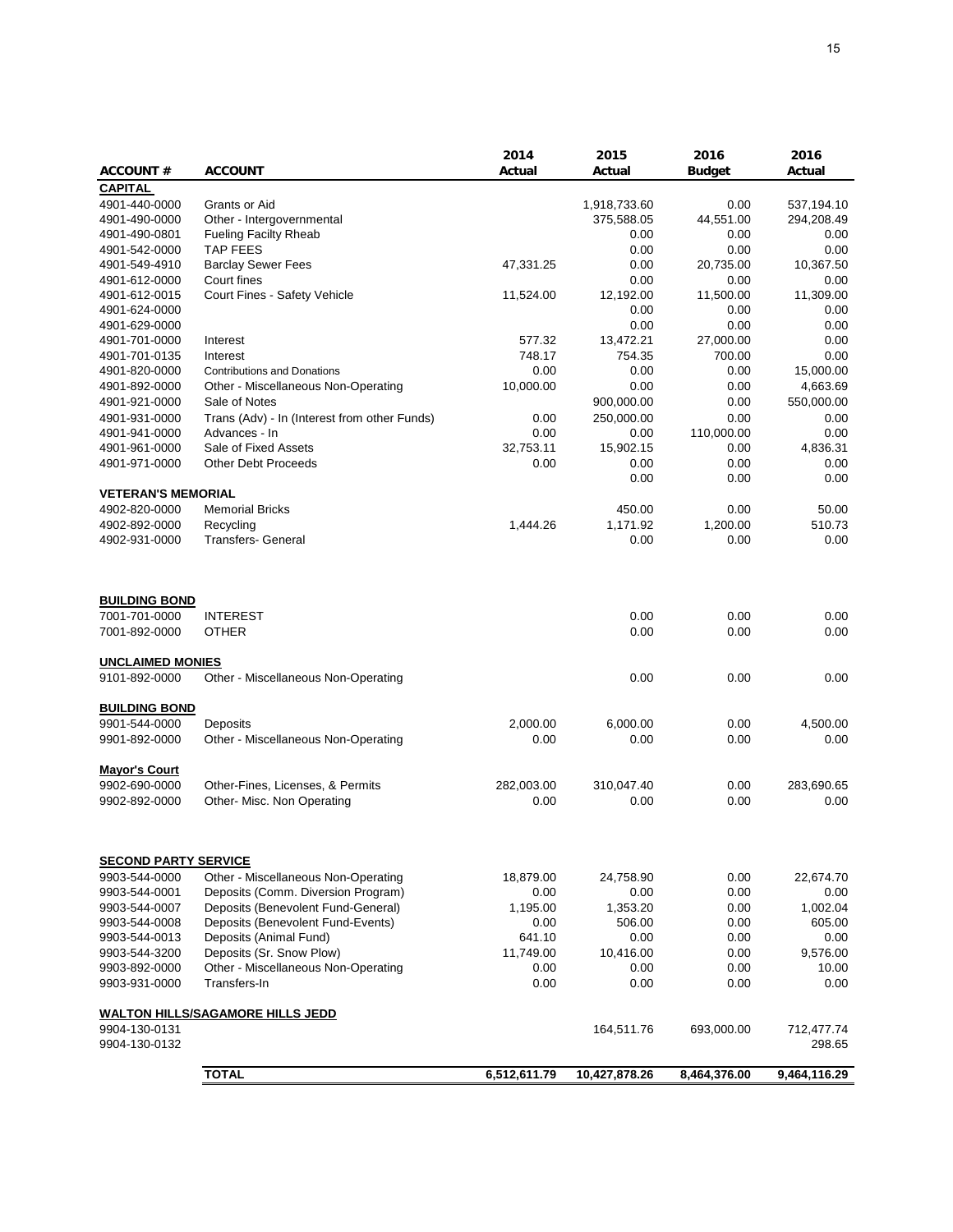|                     |                                              | 2014       | 2015       | 2016          | 2016       |
|---------------------|----------------------------------------------|------------|------------|---------------|------------|
| <b>Account Code</b> | <b>Account Name</b>                          | Actual     | Actual     | <b>Budget</b> | Actual     |
|                     |                                              |            |            |               |            |
| General Fund        | <b>POLICE</b>                                |            |            |               |            |
| 1000-110-190-0000   | Police Salary-FT                             | 848,070.97 | 901,695.59 | 874,907.00    | 810,765.89 |
| 1000-110-190-0001   | Salary-Community Diversion                   | 1,084.40   | 0.00       | 0.00          | 0.00       |
| 1000-110-190-0010   | Overtime Police                              | 13,726.47  | 18,501.90  | 15,000.00     | 19,071.82  |
| 1000-110-190-0011   | Dispatch Salary-FT                           | 134,925.47 | 176,217.33 | 219,387.00    | 182,772.80 |
| 1000-110-190-0012   | Dispatch Overtime                            | 4,697.25   | 3,866.03   | 3,500.00      | 10,032.63  |
| 1000-110-190-0190   | Police Salary-PT                             | 121,201.56 | 152,245.58 | 145,205.00    | 109,299.64 |
| 1000-110-190-0198   | Auxillary Salary - PT                        | 33,670.50  | 36,475.75  | 20,000.00     | 28,045.73  |
| 1000-110-190-0191   | Dispatch Salary-PT                           | 227,017.35 | 218,620.20 | 100,000.00    | 154,323.86 |
| 1000-110-190-0194   | Longevity                                    | 20,819.76  | 21,622.27  | 22,720.00     | 19,457.82  |
| 1000-110-190-0195   | Employee Uniform Police                      | 0.00       | 0.00       | 0.00          | 0.00       |
| 1000-110-190-0196   | Employee Weapons Allowance                   | 7,650.00   | 8,100.00   | 8,100.00      | 0.00       |
| 1000-110-190-0197   | Employee Uniform Dispatch                    | 0.00       | 0.00       | 0.00          | 0.00       |
| 1000-110-190-0200   | <b>Sick Leave Conversion</b>                 | 0.00       | 0.00       | 0.00          | 49,739.54  |
| 1000-110-190-0201   | Sick Leave Conversion-Dispatch               | 0.00       | 0.00       | 0.00          | 0.00       |
| 1000-110-190-0202   | Sick Leave - Police                          | 6,975.10   | 9,591.88   | 0.00          | 5,679.96   |
|                     |                                              |            |            |               |            |
| 1000-110-190-0203   | Sick Leave - Injury Pay                      | 0.00       | 0.00       | 0.00          | 0.00       |
| 1000-110-190-0204   | Sick Leave - Dispatch                        | 6,057.67   | 9,967.64   | 0.00          | 2,602.89   |
| 1000-110-190-7906   | Payments in Lieu of Healthcare               | 0.00       | 0.00       | 0.00          | 0.00       |
| 1000-110-190-7916   | Payments in Lieu of Healthcare-Dispatch      | 0.00       | 0.00       | 0.00          | 0.00       |
| 1000-110-211-0000   | OPERS-Police                                 | 21,497.37  | 26,545.30  | 25,379.00     | 22,261.28  |
| 1000-110-211-0011   | OPERS-Dispatch                               | 52,073.66  | 54,378.93  | 60,704.00     | 50,344.44  |
| 1000-110-213-0000   | Medicare- Police                             | 13,754.92  | 15,237.46  | 15,352.00     | 13,798.68  |
| 1000-110-213-0011   | Medicare-Dispatch                            | 5,321.26   | 5,646.80   | 6,289.00      | 4,886.81   |
| 1000-110-221-0000   | Medical/Hospitalization-Police               | 123,328.33 | 114,891.30 | 149,052.00    | 130,110.35 |
| 1000-110-221-0011   | Medical/Hospitalization-Dispatch             | 22,842.89  | 25,928.50  | 30,978.00     | 32,078.09  |
| 1000-110-222-0000   | Life Insurance-Police                        | 4,518.25   | 3,908.75   | 4,770.00      | 4,605.20   |
| 1000-110-222-0011   | Life Insurance-Dispatch                      | 539.50     | 530.00     | 795.00        | 825.75     |
| 1000-110-225-0000   | <b>Workers' Compensation</b>                 | 8,410.29   | 23,711.26  | 25,000.00     | 22,053.45  |
| 1000-110-225-0011   | Workers' Compensation-Dispatch               | 3,256.53   | 8,743.82   | 10,300.00     | 8,158.33   |
| 1000-110-240-0000   | Unemployment Compensation                    | 0.00       | 0.00       | 0.00          | 0.00       |
| 1000-110-240-0011   | Unemployment Compensation (Dispatch)         | 3,062.00   | 0.00       | 0.00          | 0.00       |
| 1000-110-251-0000   | Uniform, Tool, and Equip Reimbursements      | 0.00       | 0.00       | 0.00          | 0.00       |
| 1000-110-252-0000   | Travel and Transportation-Police             | 242.19     | 302.26     | 1,000.00      | 377.26     |
| 1000-110-252-0001   | Travel and Transportation-Community Div      | 990.00     | 990.00     | 1,000.00      | 1,010.00   |
| 1000-110-260-0000   | Lodging and Meals                            | 747.35     | 1,426.38   | 1,000.00      | 950.28     |
| 1000-110-270-0000   | Uniforms and Clothing                        | 22,613.06  | 23,110.42  | 26,000.00     | 27,117.23  |
| 1000-110-270-0060   | Uniforms and Clothing (Auxiliary)            | 1,007.57   | 1,290.43   | 2,000.00      | 3,190.95   |
| 1000-110-290-0000   | Income Tax Reimbursement                     | 0.00       | 0.00       | 0.00          | 0.00       |
| 1000-110-321-0000   | Telephone & Pagers                           | 4,512.12   | 4,156.02   | 4,400.00      | 3,976.25   |
| 1000-110-324-0000   | Printing and Reproduction                    | 1,369.14   | 1,516.64   | 1,500.00      | 229.00     |
| 1000-110-330-0000   | Rents and Leases                             | 0.00       | 0.00       | 0.00          | 0.00       |
| 1000-110-348-0000   | <b>Training Services</b>                     | 1,896.94   | 865.00     | 1,000.00      | 5,976.85   |
| 1000-110-348-0060   | Training Services (Auxiliary)                | 0.00       | 0.00       | 1,000.00      | 0.00       |
| 1000-110-349-0000   | Professional and Technical Services          | 3,826.30   | 17,813.73  | 15,000.00     | 11,119.62  |
| 1000-110-391-0000   | Dues and Fees                                | 26,893.72  | 29,286.89  | 30,000.00     | 27,363.00  |
| 1000-110-394-0000   | Machinery, Equipment & Furniture             | 1,768.00   | 10,747.30  | 10,000.00     | 16,960.45  |
| 1000-110-399-0000   | <b>Contractual Services</b>                  | 18,636.55  | 11,720.00  | 10,000.00     | 10,684.62  |
| 1000-110-410-0000   | Office Supplies and Materials                | 6,063.68   | 7,837.98   | 8,000.00      | 7,730.32   |
| 1000-110-420-0000   | <b>Operating Supplies and Materials</b>      | 17,295.69  | 29,220.70  | 20,000.00     | 28,060.46  |
| 1000-110-420-0060   | <b>Auxiliary - Supplies</b>                  | 99.90      | 0.00       | 0.00          | 0.00       |
| 1000-110-420-6700   | Fuel                                         | 52,521.03  | 32,899.70  | 40,000.00     | 24,356.54  |
| 1000-110-420-0120   | <b>Operating Supplies - Auxiliary Police</b> | 0.00       | 0.00       | 0.00          | 0.00       |
| 1000-110-431-0000   | R & M of Buildings and Land                  | 0.00       | 0.00       | 0.00          | 0.00       |
| 1000-110-432-0000   | R & M of Machinery & Equipment               | 6,884.07   | 7,986.22   | 7,000.00      | 5,638.35   |
| 1000-110-433-0000   | R & M of Motor vehicles                      | 19,641.08  | 18,582.20  | 15,000.00     | 22,238.19  |
| 1000-110-440-0000   | Small Tools and Minor Equipment              | 820.74     | 0.00       | 0.00          | 1,011.79   |
|                     |                                              |            |            |               |            |
| 1000-110-490-0000   | Other - Supplies and Materials               | 296.62     | 1,026.43   | 500.00        | 1,413.78   |
| 1000-110-490-0003   | Supplies and Materials- Prisoners            | 6,945.61   | 5,498.05   | 5,000.00      | 5,672.81   |
| 1000-110-520-0000   | Equipment                                    | 108.68     | 993.85     | 0.00          | 7,003.23   |
| 1000-110-520-0482   | <b>Equipment-Emergency Warning Sirens</b>    | 5,000.00   | 5,000.00   | 5,000.00      | 5,000.00   |
| 1000-110-550-0000   | Motor Vehicle Equipment                      | 0.00       | 0.00       | 5,000.00      | 0.00       |
| 1000-110-600-0852   | <b>Computers &amp; Supplies</b>              | 25,051.02  | 14,897.99  | 15,000.00     | 0.00       |

**OTHER SECURITY OF PERSONS & PROPERTY**

1000-120-440-0000 Small Tool and Minor Equipment **0.00 0.00 0.00 0.00**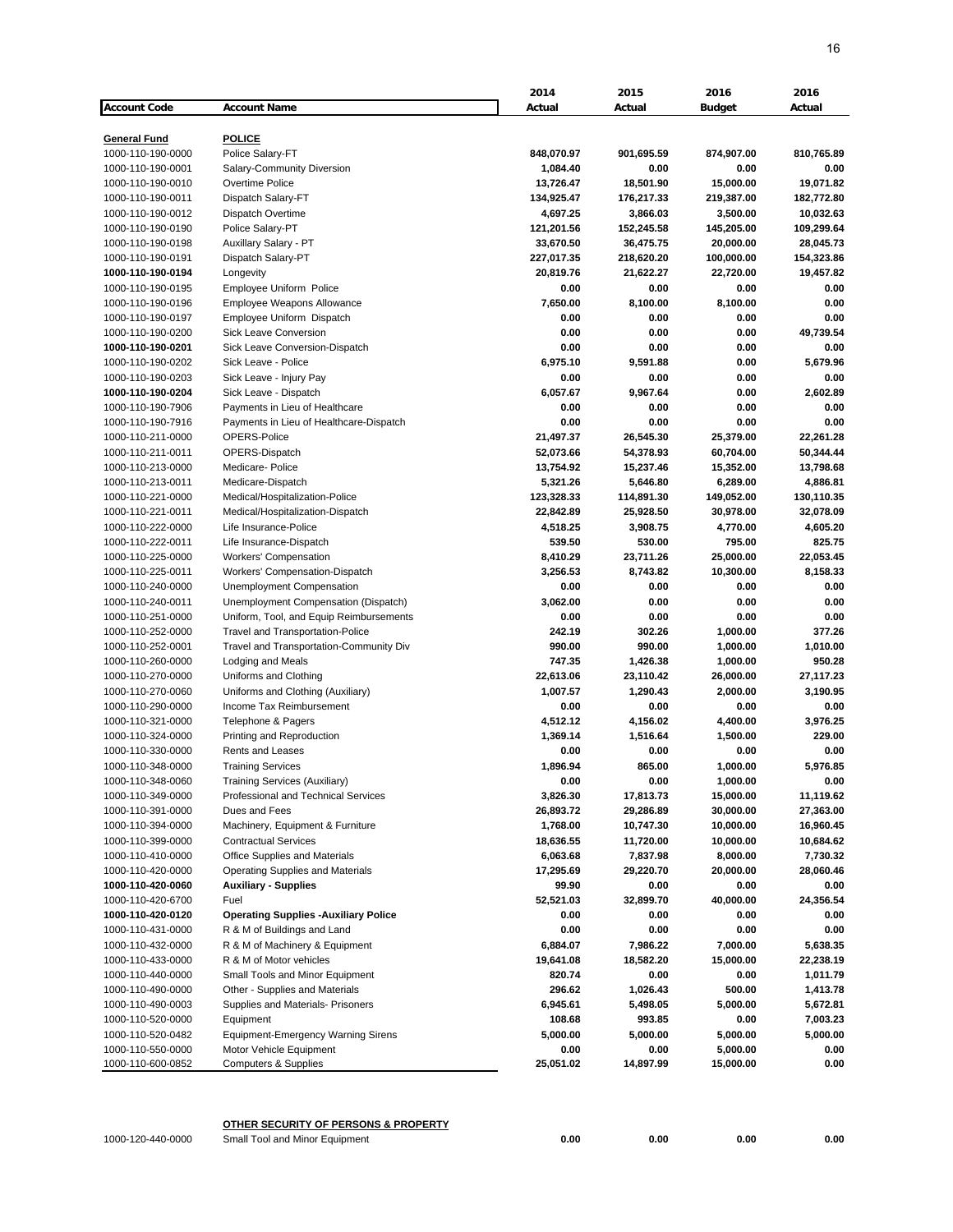|                                        |                                                                           | 2014                 | 2015                 | 2016                 | 2016                 |
|----------------------------------------|---------------------------------------------------------------------------|----------------------|----------------------|----------------------|----------------------|
| <b>Account Code</b>                    | <b>Account Name</b>                                                       | Actual               | Actual               | <b>Budget</b>        | Actual               |
|                                        |                                                                           |                      |                      |                      |                      |
| 1000-120-590-0000                      | Capital Outlay                                                            | 0.00                 | 0.00                 | 0.00                 | 0.00                 |
| 1000-120-640-0000                      | <b>Fire Contract</b>                                                      | 491,183.50           | 525,402.00           | 535,204.00           | 535,910.04           |
| 1000-130-311-0000                      | <b>Electricity- Street Lights</b>                                         | 15,181.60            | 0.00                 | 0.00                 | 0.00                 |
| 1000-140-399-0000<br>1000-150-311-0000 | <b>Contractual Services</b>                                               | 3,500.00             | 3,500.00<br>0.00     | 3,500.00<br>0.00     | 3,500.00<br>0.00     |
| 1000-150-349-0000                      | <b>Electricity- Traffic Lights</b><br>Professional and Technical Services | 2,165.97<br>0.00     | 0.00                 | 0.00                 | 0.00                 |
| 1000-160-349-0000                      | <b>Other Professional</b>                                                 | 5,496.33             | 6,478.53             | 3,000.00             | 449.61               |
| 1000-210-349-2110                      | Board of Health                                                           | 10,418.56            | 8,941.52             | 9,000.00             | 8,941.52             |
|                                        |                                                                           |                      |                      |                      |                      |
|                                        | <b>RECREATION and COMMUNITY LIFE</b>                                      |                      |                      |                      |                      |
| 1000-310-190-0000                      | Salary                                                                    | 41,113.30            | 44,528.70            | 36,316.00            | 44,662.47            |
| 1000-310-190-0010                      | Overtime                                                                  | 92.25                | 0.00                 | 0.00                 | 724.68               |
| 1000-310-190-0192                      | Seasonal Salary                                                           | 31,219.07            | 28,554.33            | 36,800.00            | 36,017.16            |
| 1000-310-190-0193                      | <b>Transportation Salary</b>                                              | 26,623.01            | 20,034.54            | 32,000.00            | 12,444.06            |
| 1000-310-211-0000                      | Ohio Public Employees Retirement System                                   | 13,934.82            | 12,695.88            | 16,733.00            | 13,524.51            |
| 1000-310-212-0000                      | Social Security                                                           | 0.00                 | 0.00                 | 0.00                 | 0.00                 |
| 1000-310-213-0000                      | Medicare                                                                  | 1,444.72             | 1,350.21             | 1,733.00             | 1,360.82             |
| 1000-310-225-0000                      | Workers' Compensation                                                     | 572.37               | 2,355.26             | 2,865.00             | 2,200.24             |
| 1000-310-252-0000                      | <b>Travel &amp; Transportation</b>                                        | 0.00                 | 65.80                | 100.00               | 179.37               |
| 1000-310-260-0000<br>1000-310-270-0000 | Lodging & Meals<br>Uniforms                                               | 0.00<br>0.00         | 171.95<br>0.00       | 500.00<br>0.00       | 1,576.15<br>420.00   |
| 1000-310-324-0000                      | Printing and Reproduction                                                 | 0.00                 | 0.00                 | 0.00                 | 16.00                |
| 1000-310-330-0000                      | Rents and Leases                                                          | 0.00                 | 0.00                 | 0.00                 | 0.00                 |
| 1000-310-348-0000                      | Training                                                                  | 0.00                 | 0.00                 | 0.00                 | 0.00                 |
| 1000-310-349-0000                      | Professional and Technical Services                                       | 881.54               | 652.52               | 1,000.00             | 951.10               |
| 1000-310-349-2569                      | Professional - Golf Outing                                                | 0.00                 | 0.00                 | 0.00                 | 0.00                 |
| 1000-310-349-3101                      | Trips                                                                     | 3,621.94             | 1,966.85             | 3,000.00             | 2,574.45             |
| 1000-310-349-3102                      | <b>Exercise Program</b>                                                   | 0.00                 | 0.00                 | 0.00                 | 0.00                 |
| 1000-310-349-3104                      | <b>Special Events</b>                                                     | 13,832.14            | 8,610.91             | 15,000.00            | 14,332.86            |
| 1000-310-349-3105                      | Garage Sale                                                               | 192.02               | 311.50               | 300.00               | 526.24               |
| 1000-310-349-3106                      | Parker program                                                            | 6,862.41             | 8,681.22             | 12,839.67            | 11,653.36            |
| 1000-310-349-3107                      | Baseball                                                                  | 8,029.65             | 11,072.70            | 8,413.46             | 8,413.46             |
| 1000-310-349-4587                      | <b>Community Day</b>                                                      | 19,309.38            | 20,924.70            | 23,746.87            | 24,018.29            |
| 1000-310-349-9633                      | Music                                                                     | 280.00               | 0.00                 | 0.00                 | 0.00                 |
| 1000-310-351-0000                      | Insurance and Bonding                                                     | 0.00                 | 334.00               | 450.00               | 265.00               |
| 1000-310-353-3107                      | Liability Insurance                                                       | 0.00                 | 0.00                 | 0.00                 | 0.00                 |
| 1000-310-391-0000                      | Dues & Fees                                                               | 0.00                 | 560.00               | 1,000.00             | 1,700.00             |
| 1000-310-394-0000                      | Machinery, Equipment & Furniture                                          | 119.49               | 216.68               | 3,000.00             | 0.00                 |
| 1000-310-399-0000                      | Contractual                                                               | 20,000.00            | 20,000.00            | 20,000.00            | 20,000.00            |
| 1000-310-420-0000                      | <b>Operating Supplies and Materials</b>                                   | 1,068.92             | 1,866.03             | 2,000.00             | 2,548.60             |
| 1000-310-420-3108<br>1000-310-420-3110 | <b>Operating Supplies -Concessions</b><br><b>Senior Services</b>          | 1,046.88<br>6,518.07 | 1,663.02<br>8,177.02 | 2,500.00<br>6,500.00 | 1,609.94             |
| 1000-310-420-6700                      | Fuel                                                                      | 4,801.69             | 3,027.24             | 4,500.00             | 7,272.40<br>2,128.73 |
| 1000-310-420-8522                      | Operating Supplies and Materials-TGY                                      | 0.00                 | 9.48                 | 50.00                | 74.41                |
| 1000-310-431-0000                      | Land & Buildings                                                          | 2,077.70             | 414.83               | 1,000.00             | 399.00               |
| 1000-310-432-0000                      | Repairs and Maint of Machinery & Equip                                    | 0.00                 | 458.12               | 0.00                 | 0.00                 |
| 1000-310-433-0000                      | Repairs and Maint of Motor Vehicles                                       | 2,625.16             | 2,002.23             | 3,500.00             | 2,486.73             |
| 1000-310-440-0000                      | Small Tools and Minor Equipment                                           | 16.96                | 24.99                | 500.00               | 157.17               |
| 1000-310-500-0000                      | Capital Outlay                                                            | 0.00                 | 5,795.00             | 0.00                 | 0.00                 |
| 1000-310-600-0852                      | Other-Computers & Supplies                                                | 153.84               | 0.00                 | 0.00                 | 187.96               |
| 1000-310-610-3103                      | Deposits Refunded                                                         | 0.00                 | 0.00                 | 0.00                 | 0.00                 |
|                                        |                                                                           |                      |                      |                      |                      |
|                                        | <b>BUILDING DEPARTMENT</b>                                                |                      |                      |                      |                      |
| 1000-410-190-0000                      | Salary                                                                    | 24,596.18            | 26,018.23            | 20,316.00            | 14,390.74            |
| 1000-410-190-0010                      | Overtime                                                                  | 446.54               | 0.00                 | 0.00                 | 0.00                 |
| 1000-410-190-0190                      | Part-Time                                                                 | 561.00               | 0.00                 | 0.00                 | 0.00                 |
| 1000-410-190-0192                      | Seasonal Salary                                                           | 0.00                 | 0.00                 | 0.00                 | 0.00                 |
| 1000-410-190-0200                      | Sick Leave Conversion                                                     | 0.00                 | 0.00                 | 0.00                 | 0.00                 |
| 1000-410-190-0202                      | Sick Leave                                                                | 0.00                 | 1,404.37             | 0.00                 | 0.00                 |
| 1000-410-190-7906                      | Payments in Lieu of Healthcare                                            | 0.00                 | 0.00                 | 0.00                 | 0.00                 |
| 1000-410-211-0000                      | Ohio Public Employees Retirement System                                   | 3,511.28             | 3,677.82             | 5,644.00             | 8,262.93             |
| 1000-410-213-0000                      | Medicare                                                                  | 357.42               | 394.38               | 585.00               | 214.48               |
|                                        | <b>BUILDING DEPARTMENT (continued)</b>                                    |                      |                      |                      |                      |
| 1000-410-221-0000                      | Medical/Hospitalization                                                   | 0.00                 | 0.00                 | 0.00                 | 0.00                 |
| 1000-410-222-0000                      | Life Insurance                                                            | 0.00                 | 0.00                 | 0.00                 | 0.00                 |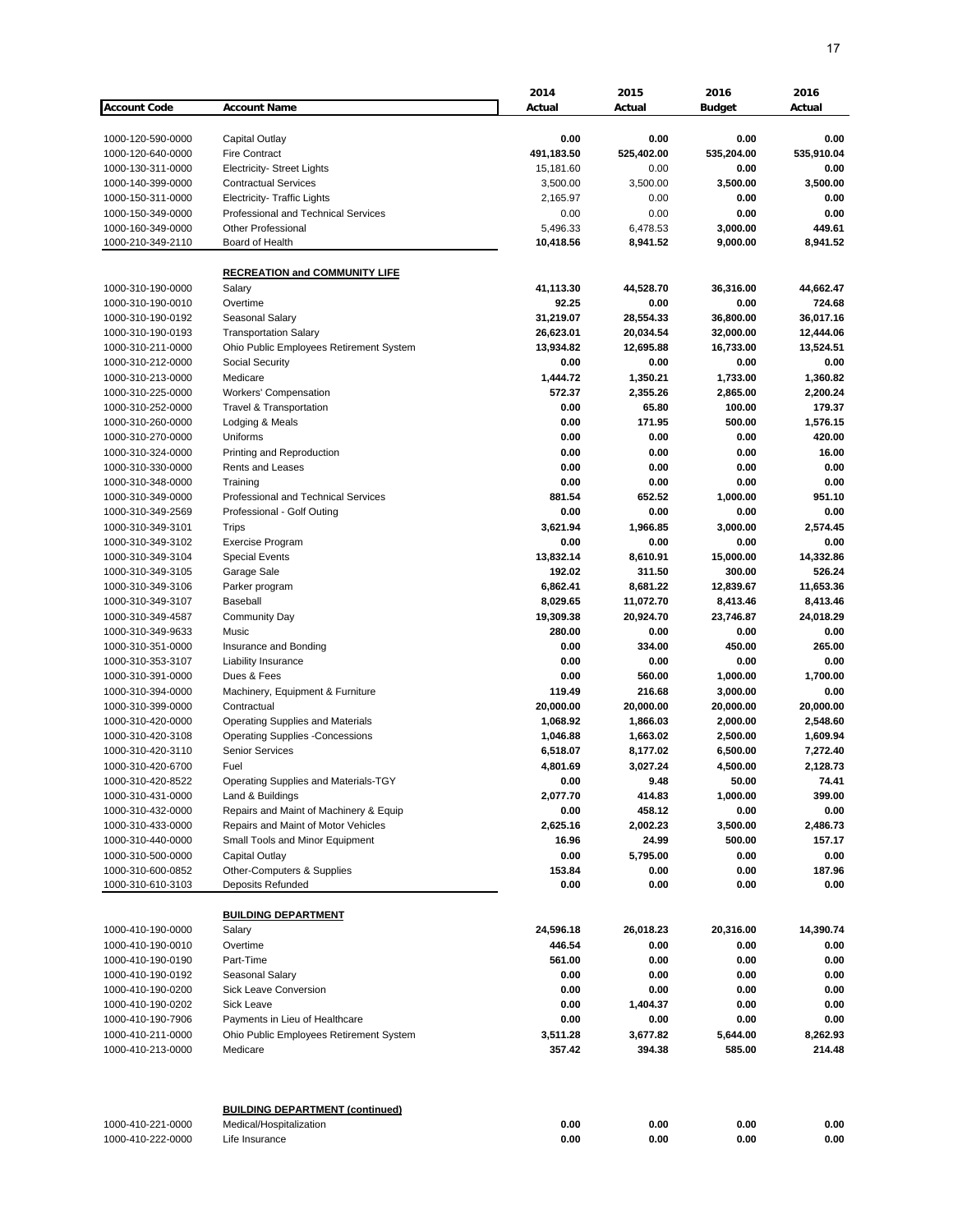|                     |                                            | 2014       | 2015       | 2016          | 2016       |
|---------------------|--------------------------------------------|------------|------------|---------------|------------|
| <b>Account Code</b> | <b>Account Name</b>                        | Actual     | Actual     | <b>Budget</b> | Actual     |
|                     |                                            |            |            |               |            |
| 1000-410-225-0000   | <b>Workers' Compensation</b>               | 63.75      | 584.87     | 630.00        | 544.37     |
| 1000-410-240-0000   | Unemployment Compensation                  | 0.00       | 0.00       | 0.00          | 0.00       |
| 1000-410-252-0000   | <b>Travel and Transportation</b>           | 0.00       | 0.00       | 1,000.00      | 31.10      |
|                     |                                            |            |            |               |            |
| 1000-410-260-0000   | Lodging and Meals                          | 0.00       | 0.00       | 500.00        | 0.00       |
| 1000-410-270-0000   | Uniforms                                   | 0.00       | 0.00       | 0.00          | 0.00       |
| 1000-410-320-0000   | Communications, Printing and Advertising   | 0.00       | 0.00       | 0.00          | 0.00       |
| 1000-410-348-0000   | Training                                   | 0.00       | 0.00       | 0.00          | 0.00       |
| 1000-410-349-0000   | <b>Professional and Technical Services</b> | 43,100.63  | 54,334.00  | 30,000.00     | 27,479.69  |
| 1000-410-391-0000   | Dues & Fees                                | 333.32     | 808.61     | 600.00        | 479.02     |
| 1000-410-394-0000   | Machinery, Equipment & Furniture           | 0.00       | 0.00       | 0.00          | 0.00       |
| 1000-410-395-0000   | Land and Land Improvements                 | 0.00       | 1,000.00   | 1,000.00      | 0.00       |
| 1000-410-410-0000   | Office Supplies and Materials              | 449.68     | 530.75     | 500.00        | 784.92     |
| 1000-410-410-0852   | <b>Computers &amp; Supplies</b>            | 989.48     | 520.32     | 500.00        | 476.96     |
| 1000-410-420-0000   | <b>Operating Supplies</b>                  | 0.00       | 0.00       | 0.00          | 344.05     |
| 1000-410-420-6700   | <b>FUEL</b>                                | 0.00       | 0.00       | 0.00          | 0.00       |
| 1000-410-433-0000   | Repairs & Maint Motor Vehicles             | 150.75     | 0.00       | 0.00          | 954.32     |
| 1000-410-610-0000   | Deposits Refunded                          | 0.00       | 0.00       | 0.00          | 0.00       |
|                     |                                            |            |            |               |            |
|                     | <b>ENGINEERING</b>                         |            |            |               |            |
| 1000-490-190-0000   |                                            |            |            |               |            |
|                     | Salary                                     | 19,000.00  | 18,999.90  | 19,000.00     | 16,185.10  |
| 1000-490-211-0000   | Ohio Public Employees Retirement System    | 2,657.34   | 2,565.26   | 2,660.00      | 2,364.46   |
| 1000-490-213-0000   | Medicare                                   | 275.50     | 275.51     | 277.00        | 234.68     |
| 1000-490-225-0000   | <b>Workers' Compensation</b>               | 157.68     | 371.43     | 376.00        | 345.06     |
| 1000-490-346-0000   | <b>Engineering Services</b>                | 0.00       | 0.00       | 0.00          | 0.00       |
| 1000-490-391-0000   | Dues and Fees                              | 0.00       | 0.00       | 0.00          | 0.00       |
| 1000-490-399-0000   | <b>Contractual Services-Engineering</b>    | 0.00       | 0.00       | 0.00          | 0.00       |
|                     |                                            |            |            |               |            |
|                     | <b>UTILITIES</b>                           |            |            |               |            |
| 1000-519-311-0000   | Electricity                                | 57,981.45  | 72,375.33  | 62,000.00     | 73,843.70  |
| 1000-529-313-0000   | <b>Natural Gas</b>                         | 31,662.37  | 24,695.09  | 24,000.00     | 18,535.08  |
| 1000-539-312-0000   | Water and Sewage                           | 2,403.55   | 6,126.78   | 3,000.00      | 1,520.18   |
| 1000-549-312-0000   | Water and Sewage                           | 983.05     | 690.00     | 0.00          | 0.00       |
| 1000-551-349-0000   | Other- Professional and Technical Services | 0.00       | 0.00       | 0.00          | 0.00       |
| 1000-559-347-0000   | <b>Planning Consultants</b>                | 0.00       | 0.00       | 0.00          | 0.00       |
|                     |                                            |            |            |               |            |
| 1000-569-398-0000   | Garbage and Trash Removal                  | 126,598.23 | 150,323.02 | 135,000.00    | 129,423.77 |
| 1000-592-349-0000   | Other- Professional and Technical Services | 677.50     | 0.00       | 0.00          | 0.00       |
| 1000-599-321-0000   | Telephone                                  | 34,335.32  | 29,576.22  | 16,000.00     | 20,356.69  |
| 1000-599-329-0000   | Other communications                       | 4,547.20   | 10,737.14  | 12,000.00     | 14,302.47  |
|                     |                                            |            |            |               |            |
|                     | <b>SERVICE DEPARTMENT</b>                  |            |            |               |            |
| 1000-620-190-0000   | Salary                                     | 70,144.95  | 83,617.81  | 96,878.00     | 82,344.60  |
| 1000-620-190-0010   | Overtime                                   | 5,320.78   | 4,212.47   | 5,000.00      | 2,583.72   |
| 1000-620-190-0190   | Part-time                                  | 0.00       | 0.00       | 0.00          | 0.00       |
| 1000-620-190-0193   | Salary -Seasonal                           | 0.00       | 0.00       | 0.00          | 0.00       |
| 1000-620-190-0200   | <b>Sick Leave Conversion</b>               | 21,196.88  | 0.00       | 0.00          | 0.00       |
| 1000-620-190-0202   | Sick Leave                                 | 3,996.61   | 1,404.38   | 0.00          | 416.00     |
| 1000-620-211-0000   | Ohio Public Employees Retirement System    | 11,140.18  | 12,064.34  | 13,562.00     | 8,715.62   |
| 1000-620-213-0000   | Medicare                                   | 1,430.90   | 1,253.88   | 1,405.00      | 1,388.86   |
| 1000-620-221-0000   | Medical/Hospitalization                    | 26,532.08  | 24,551.94  | 30,404.00     | 43,228.91  |
|                     |                                            |            |            |               |            |
| 1000-620-222-0000   | Life Insurance                             | 291.50     | 265.00     | 228.00        | 318.00     |
| 1000-620-225-0000   | Workers' Compensation                      | 535.01     | 2,350.54   | 2,390.00      | 2,168.45   |
| 1000-620-252-0000   | <b>Travel and Transportation</b>           | 0.00       | 0.00       | 0.00          | 0.00       |
| 1000-620-260-0000   | Lodging and Meals                          | 0.00       | 0.00       | 0.00          | 0.00       |
| 1000-620-270-0000   | Uniforms and Clothing                      | 541.42     | 872.86     | 700.00        | 1,472.76   |
| 1000-620-330-0000   | Rents and Leases                           | 0.00       | 0.00       | 0.00          | 0.00       |
| 1000-620-346-0000   | <b>Engineering Services</b>                | 0.00       | 0.00       | 0.00          | 0.00       |
| 1000-620-348-0000   | <b>Training Services</b>                   | 0.00       | 0.00       | 0.00          | 0.00       |
| 1000-620-349-0000   | Professional and Technical Services        | 17,470.52  | 10,741.49  | 25,000.00     | 3,576.53   |
| 1000-620-391-0000   | Dues and Fees                              | 281.00     | 156.50     | 200.00        | 53.25      |
| 1000-620-394-0000   | Machinery, Equipment & Furniture           | 206.94     | 0.00       | 0.00          | 0.00       |
|                     |                                            |            |            |               |            |
|                     | <b>SERVICE DEPARTMENT (continued)</b>      |            |            |               |            |
| 1000-620-395-5001   | Land and Improvements-Recycling            | 0.00       | 0.00       | 0.00          | 0.00       |
| 1000-620-420-0000   | <b>Operating Supplies and Materials</b>    | 8,479.53   | 2,165.33   | 5,000.00      | 4,057.48   |
| 1000-620-420-6700   | Fuel                                       | 0.00       | 0.00       | 0.00          | 0.00       |
| 1000-620-431-0000   | Repairs and Maint of Buildings and Land    | 45,291.05  | 51,848.24  | 50,000.00     | 59,825.95  |
|                     |                                            |            |            |               |            |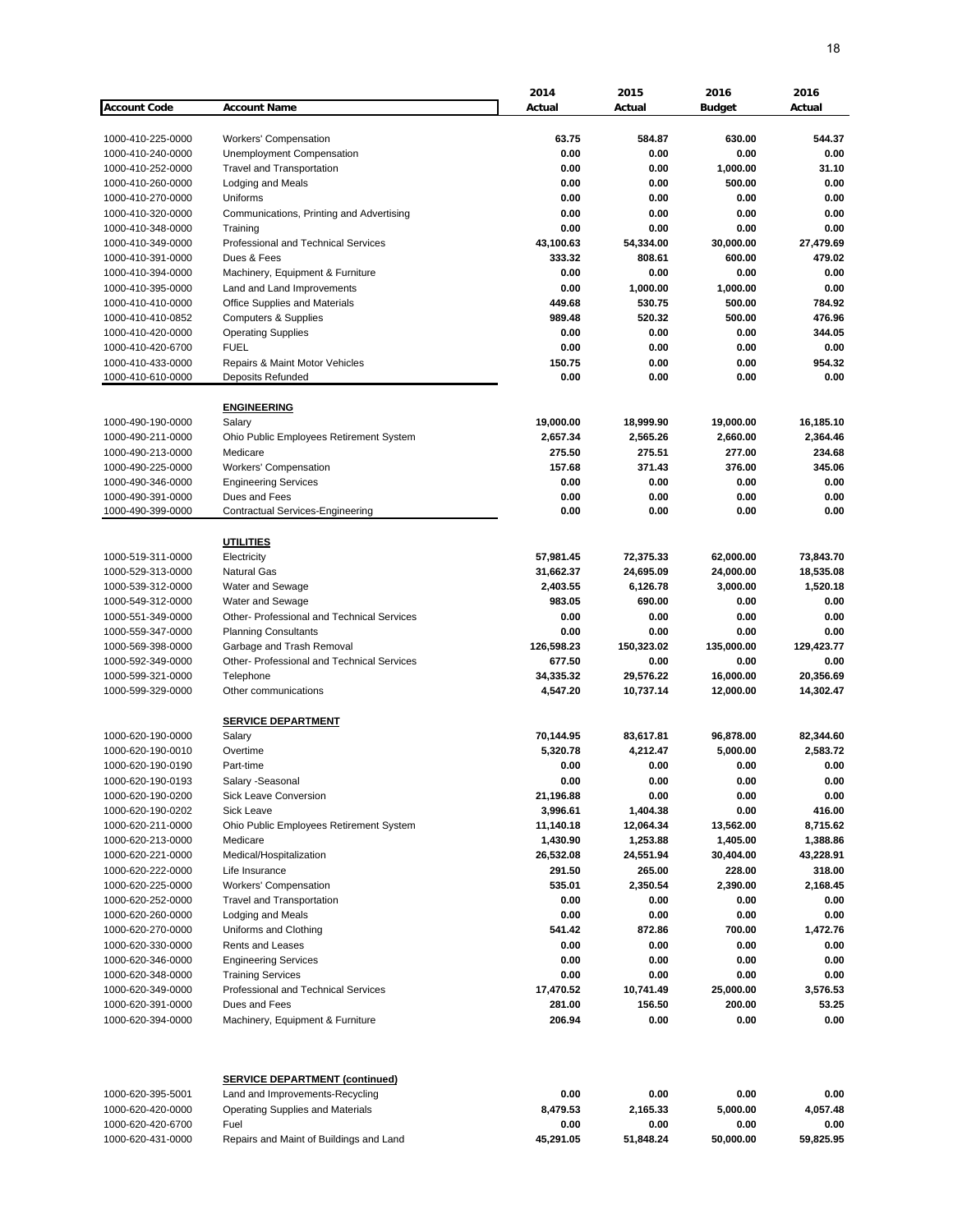|                     |                                            | 2014      | 2015         | 2016          | 2016      |
|---------------------|--------------------------------------------|-----------|--------------|---------------|-----------|
| <b>Account Code</b> | <b>Account Name</b>                        | Actual    | Actual       | <b>Budget</b> | Actual    |
|                     |                                            |           |              |               |           |
| 1000-620-431-6208   | <b>Building Supplies</b>                   | 0.00      | 0.00         | 0.00          | 0.00      |
| 1000-620-431-6209   | <b>Hardware Supplies</b>                   | 0.00      | 0.00         | 0.00          | 0.00      |
| 1000-620-432-0000   | R & M of Machinery & Equip                 | 0.00      | 918.97       | 500.00        | 2,063.94  |
| 1000-620-432-6220   | R & M of Machinery & Equip-Major           | 0.00      | 0.00         | 0.00          | 0.00      |
| 1000-620-432-6230   | R & M of Machinery & Equip-Minor           | 0.00      | 0.00         | 0.00          | 0.00      |
| 1000-620-433-0000   | R & M of Motor Vehicles                    | 0.00      | 0.00         | 0.00          | 0.00      |
| 1000-620-433-6110   | R & M of Motor Vehicles                    | 0.00      | 0.00         | 0.00          | 0.00      |
| 1000-620-433-6225   | R & M of Motor Vehicles                    | 0.00      | 0.00         | 0.00          | 0.00      |
| 1000-620-433-6310   | R & M of Motor Vehicles                    | 0.00      | 0.00         | 0.00          | 0.00      |
| 1000-620-440-0000   | Small Tools and Minor Equipment            | 0.00      | 0.00         | 0.00          | 573.24    |
| 1000-620-490-0000   | Other - Supplies and Materials             | 0.00      | 0.00         | 0.00          | 0.00      |
| 1000-620-490-0000-1 | <b>Other Operating Supplies</b>            | 0.00      | 0.00         | 0.00          | 0.00      |
| 1000-620-520-0000   | Equipment                                  | 0.00      | 0.00         | 0.00          | 0.00      |
| 1000-620-640-0000   | Leaf Dumping                               | 0.00      | 0.00         | 0.00          | 0.00      |
|                     | Professional and Technical Services        | 0.00      |              | 0.00          | 0.00      |
| 1000-630-349-0000   |                                            |           | 0.00         |               |           |
| 1000-630-390-0000   | Contractual -Senior Snow plowing           | 0.00      | 0.00         | 0.00          | 0.00      |
| 1000-630-420-0000   | <b>Operating Supplies -Salt</b>            | 0.00      | 0.00         | 0.00          | 0.00      |
| 1000-630-432-6320   | R & M - Snow Plows                         | 0.00      | 0.00         | 0.00          | 0.00      |
| 1000-640-399-6201   | R & M-Sanitary Sewers                      | 20,204.52 | 28,489.82    | 25,000.00     | 27,426.70 |
|                     |                                            |           |              |               |           |
|                     | <b>MAYOR</b>                               |           |              |               |           |
| 1000-710-131-0000   | Salary - MAYOR                             | 59,255.13 | 60,114.36    | 61,650.00     | 51,208.58 |
| 1000-710-131-7906   | Payments in Lieu of Healthcare             | 0.00      | 0.00         | 0.00          | 0.00      |
| 1000-710-211-0000   | Ohio Public Employees Retirement System    | 8,286.28  | 8,111.69     | 6,553.00      | 9,720.91  |
| 1000-710-213-0000   | Medicare                                   | 833.13    | 901.26       | 894.00        | 928.13    |
| 1000-710-221-0000   | Medical/Hospitalization                    | 16,096.48 | 22.117.62    | 20,601.00     | 17,919.74 |
| 1000-710-222-0000   | Life Insurance                             | 159.00    | 132.50       | 159.00        | 159.50    |
| 1000-710-225-0000   | Workers' Compensation                      | 462.93    | 1,350.84     | 1,404.00      | 1,256.00  |
| 1000-710-252-0000   | <b>Travel and Transportation</b>           | 89.64     | 804.85       | 800.00        | 2,805.37  |
| 1000-710-259-0000   | Other - Employee Reimbursements            | 0.00      | 0.00         | 0.00          | 0.00      |
| 1000-710-260-0000   | Housing & Meals                            | 1,391.89  | 1,034.55     | 1,000.00      | 3,057.70  |
| 1000-710-324-0000   | Printing and Reproduction                  | 0.00      | 0.00         | 0.00          | 0.00      |
| 1000-710-330-0000   | Rents and Leases                           | 0.00      | 0.00         | 0.00          | 0.00      |
| 1000-710-349-0000   | Professional and Technical Services        | 805.55    | 27.96        | 50.00         | 0.00      |
| 1000-710-349-7150   | <b>Education Expenses</b>                  | 0.00      | 0.00         | 0.00          | 0.00      |
| 1000-710-391-0000   | Dues and Fees                              | 430.00    | 4,248.03     | 5,000.00      | 3,803.03  |
| 1000-710-394-0000   | Machinery, Equipment & Furniture           | 364.24    | 174.98       | 500.00        | 0.00      |
| 1000-710-399-0000   | <b>Contractual Services</b>                | 0.00      | 0.00         | 0.00          | 0.00      |
| 1000-710-410-0000   | Office Supplies and Materials              | 1,147.83  | 2,041.41     | 2,000.00      | 216.24    |
| 1000-710-420-0000   | <b>Operating Supplies and Materials</b>    | 35.94     | 0.00         | 0.00          | 201.10    |
|                     |                                            |           |              |               |           |
|                     | <b>COUNCIL</b>                             |           |              |               |           |
| 1000-715-111-0000   | Salaries - Council                         | 63,046.74 | 64,284.30    | 65,569.00     | 58,003.70 |
| 1000-715-211-0000   | Ohio Public Employees Retirement System    | 8,817.45  | 8,672.55     | 9,180.00      | 8,433.89  |
| 1000-715-212-0000   | Social Security                            | 0.00      | 0.00         | 0.00          | 0.00      |
| 1000-715-213-0000   | Medicare                                   | 914.17    | 996.67       | 0.00          | 841.06    |
| 1000-715-225-0000   | <b>Workers' Compensation</b>               | 548.95    | 1,499.20     | 1,610.00      | 1,392.76  |
| 1000-715-252-0000   | Travel and Transportation                  | 155.68    | 0.00         | 0.00          | 0.00      |
| 1000-715-260-0000   | Lodging & Meals                            | 0.00      | 0.00         | 0.00          | 554.27    |
|                     |                                            | 0.00      |              |               | 0.00      |
| 1000-715-324-0000   | Printing and Reproduction                  | 0.00      | 0.00<br>0.00 | 0.00<br>0.00  | 0.00      |
| 1000-715-325-0000   | Advertising                                |           |              |               |           |
| 1000-715-348-0000   | Training                                   | 0.00      | 0.00         | 0.00          | 0.00      |
| 1000-715-349-0000   | <b>Professional and Technical Services</b> | 0.00      | 0.00         | 0.00          | 0.00      |
| 1000-715-349-7150   | <b>Education Exp</b>                       | 0.00      | 0.00         | 0.00          | 0.00      |
| 1000-715-391-0000   | Dues and Fees                              | 50.00     | 0.00         | 0.00          | 0.00      |
| 1000-715-399-0000   | <b>Contractual Services</b>                | 0.00      | 0.00         | 0.00          | 0.00      |
| 1000-715-399-7150   | <b>Contractual Services-Education Exp</b>  | 0.00      | 0.00         | 0.00          | 0.00      |
| 1000-715-399-7151   | Contractual Services- Master Plan          | 0.00      | 0.00         | 0.00          | 0.00      |
|                     |                                            |           |              |               |           |
|                     | <b>COUNCIL (continued)</b>                 |           |              |               |           |
| 1000-715-410-0000   | Office Supplies and Materials              | 15.00     | 0.00         | 0.00          | 65.87     |
| 1000-715-420-0000   | <b>Operating Supplies and Materials</b>    | 0.00      | 0.00         | 0.00          | 0.00      |
| 1000-715-600-6584   | Unemployment Compensation                  | 0.00      | 0.00         | 0.00          | 0.00      |
|                     |                                            |           |              |               |           |
|                     | <b>MAYOR'S COURT</b>                       |           |              |               |           |
| 1000-720-141-0000   | Salary - Legal Counsel-Prosecutor          | 30,642.38 | 31,256.11    | 30,643.00     | 28,088.49 |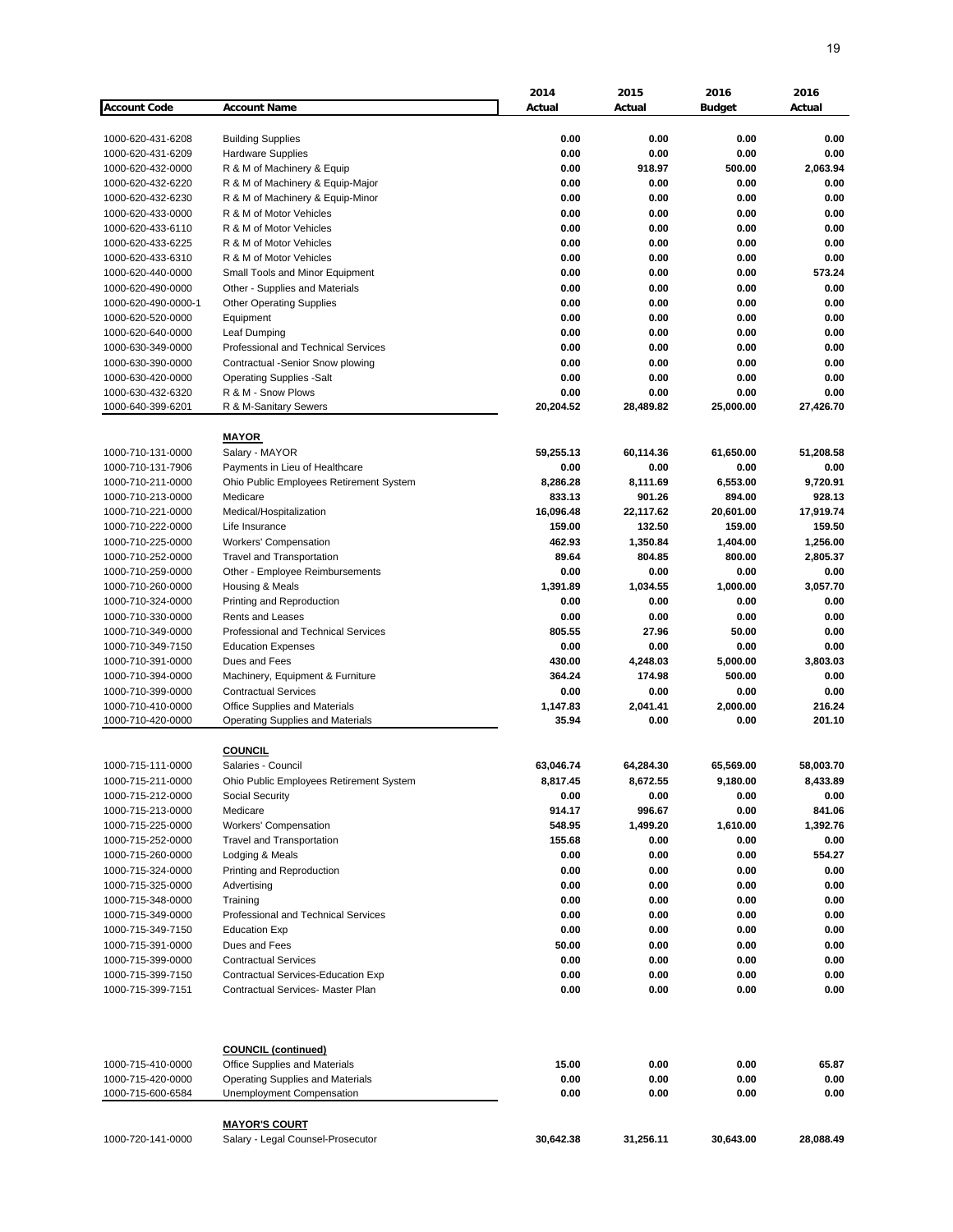|                     |                                             | 2014      | 2015      | 2016          | 2016      |
|---------------------|---------------------------------------------|-----------|-----------|---------------|-----------|
| <b>Account Code</b> | <b>Account Name</b>                         | Actual    | Actual    | <b>Budget</b> | Actual    |
|                     |                                             |           |           |               |           |
|                     |                                             |           |           |               |           |
| 1000-720-141-0141   | Magistrate                                  | 10,325.00 | 9,600.00  | 19,200.00     | 16,800.00 |
| 1000-720-190-0000   | Salary- Mayor's Court Clerk                 | 27,110.53 | 27,940.50 | 26,000.00     | 34,630.00 |
| 1000-720-190-0001   | <b>Community Diversion Program</b>          | 0.00      | 0.00      | 0.00          | 0.00      |
| 1000-720-190-0010   | Overtime                                    | 0.00      | 0.00      | 0.00          | 0.00      |
| 1000-720-190-0195   | Employee Uniform Allowance                  | 0.00      | 0.00      | 0.00          | 0.00      |
|                     |                                             |           |           |               |           |
| 1000-720-190-0202   | <b>Sick Leave</b>                           | 0.00      | 0.00      | 0.00          | 0.00      |
| 1000-720-211-0000   | Ohio Public Employees Retirement System     | 9,461.68  | 9,321.78  | 10,618.00     | 8,004.32  |
| 1000-720-213-0000   | Medicare                                    | 982.49    | 965.68    | 1,099.00      | 632.25    |
| 1000-720-221-0000   | Medical/Hospitalization                     | 0.00      | 0.00      | 0.00          | 0.00      |
| 1000-720-222-0000   | Life Insurance                              | 0.00      | 0.00      | 0.00          | 0.00      |
| 1000-720-225-0000   | Workers' Compensation                       | 506.77    | 1,593.16  | 1,620.00      | 1,480.04  |
|                     |                                             |           |           |               |           |
| 1000-720-240-0000   | Unemployment Compensation                   | 6,300.00  | 0.00      | 0.00          | 0.00      |
| 1000-720-252-0000   | Travel & Transportation                     | 348.09    | 316.38    | 500.00        | 145.80    |
| 1000-720-260-0000   | Lodging & Meals                             | 122.20    | 286.34    | 400.00        | 0.00      |
| 1000-720-270-0000   | Uniforms and Clothing                       | 0.00      | 0.00      | 0.00          | 0.00      |
| 1000-720-340-0853   | <b>Technical Services-Software Support</b>  | 0.00      | 0.00      | 0.00          | 0.00      |
|                     |                                             |           |           |               |           |
| 1000-720-348-0000   | <b>Training</b>                             | 754.40    | 150.00    | 850.00        | 350.00    |
| 1000-720-348-0001   | <b>Training- Community Diversion</b>        | 0.00      | 0.00      | 0.00          | 0.00      |
| 1000-720-349-0000   | Other - Professional and Technicl Services  | 133.75    | 2,320.97  | 600.00        | 0.00      |
| 1000-720-391-0000   | Dues and Fees                               | 775.00    | 375.00    | 300.00        | 770.00    |
| 1000-720-391-0001   | Dues and Fees (Community Diversion Program) | 0.00      | 0.00      | 0.00          | 0.00      |
| 1000-720-394-0000   | Machinery, Equipment & Furniture            | 321.00    | 0.00      | 100.00        | 0.00      |
|                     |                                             |           |           |               |           |
| 1000-720-399-0000   | <b>Contractual Services</b>                 | 0.00      | 0.00      | 0.00          | 0.00      |
| 1000-720-410-0000   | Office Supplies and Materials               | 2,472.73  | 3,016.49  | 2,500.00      | 1,515.50  |
| 1000-720-410-0001   | Office Supplies (Community Diversion)       | 0.00      | 0.00      | 0.00          | 0.00      |
| 1000-720-420-0000   | <b>Operating Supplies and Materials</b>     | 0.00      | 0.00      | 0.00          | 251.96    |
| 1000-720-640-0000   | Payment to Another Political Subdivision    | 0.00      | 0.00      | 0.00          | 0.00      |
|                     |                                             |           |           |               |           |
|                     |                                             |           |           |               |           |
|                     | <b>BOARDS &amp; COMMISSIONS</b>             |           |           |               |           |
| 1000-735-150-0000   | Compensation of Planning Commission         | 1,710.00  | 1,800.00  | 1,980.00      | 1,750.00  |
| 1000-735-150-0701   | Compensation of Zoning Board Members        | 4,020.00  | 3,030.00  | 3,600.00      | 2,362.48  |
| 1000-735-190-0000   | <b>Other- Personal Services</b>             | 0.00      | 0.00      | 0.00          | 0.00      |
| 1000-735-211-0000   | <b>OPERS</b>                                | 226.80    | 280.00    | 276.00        | 280.00    |
|                     |                                             |           |           |               |           |
| 1000-735-211-0701   | OPERS-BZA                                   | 378.00    | 257.60    | 504.00        | 190.40    |
| 1000-735-213-0000   | Medicare                                    | 29.52     | 26.10     | 29.00         | 24.23     |
| 1000-735-213-0701   | Medicare-BZA                                | 58.30     | 43.95     | 52.00         | 35.43     |
| 1000-735-225-0000   | <b>Workers' Compensation</b>                | 1.17      | 48.38     | 97.00         | 44.95     |
| 1000-735-225-0701   | Workers' Compensation-BZA                   | 49.44     | 95.60     | 49.00         | 88.81     |
| 1000-735-240-0701   | Unemployment Compensation                   | 0.00      | 0.00      | 0.00          | 0.00      |
|                     |                                             |           |           |               |           |
| 1000-735-252-0000   | <b>Travel and Transportation</b>            | 0.00      | 0.00      | 0.00          | 0.00      |
| 1000-735-349-000    | <b>Professional Services</b>                | 0.00      | 0.00      | 0.00          | 0.00      |
| 1000-735-410-0000   | Office Supplies and Materials               | 0.00      | 0.00      | 0.00          | 0.00      |
|                     | <b>AOS FEES</b>                             |           |           |               |           |
| 1000-745-342-0000   | <b>Auditor of State Audit Services</b>      | 13,370.00 | 1.00      | 14,000.00     | 16,071.50 |
|                     |                                             |           |           |               |           |
| 1000-745-343-0000   | Uniform Accounting Network Fees             | 4,551.00  | 3,800.00  | 4,500.00      | 3,222.00  |
|                     | <b>SOLICITOR</b>                            |           |           |               |           |
| 1000-750-141-0000   | Salary - Legal Counsel                      | 52,975.00 | 54,035.00 | 55,000.00     | 57,001.30 |
| 1000-750-141-0001   | Salary - Legal Counsel-Comm Diversion       | 0.00      | 0.00      | 0.00          | 0.00      |
| 1000-750-211-0000   | <b>OPERS</b>                                | 7,416.50  | 7,289.78  | 8,400.00      | 1,843.89  |
|                     |                                             |           |           |               |           |
| 1000-750-211-0001   | <b>OPERS-Community Diversion</b>            |           | 0.00      | 0.00          | 0.00      |
| 1000-750-211-0001-1 | <b>OPERS (Community Diversion)</b>          | 0.00      | 0.00      | 0.00          | 0.00      |
| 1000-750-213-0000   | Medicare                                    | 768.04    | 739.93    | 870.00        | 340.58    |
| 1000-750-213-0001   | Medicare-Community Diversion                |           | 0.00      | 0.00          | 0.00      |
| 1000-750-213-0001-1 | Medicare (Community Diversion Program)      | 0.00      | 0.00      | 0.00          | 0.00      |
| 1000-750-225-0000   | Workers' Compensation                       | 448.22    | 1,259.70  | 1,280.00      | 1,170.26  |
|                     |                                             |           |           |               |           |
| 1000-750-349-0000   | Professional and Technical Services         | 14,782.00 | 14,007.55 | 15,000.00     | 16,786.87 |
|                     |                                             |           |           |               |           |
|                     | <b>SOLICITOR (continued)</b>                |           |           |               |           |
| 1000-750-391-0000   | Dues & Fees                                 | 85.00     | 175.00    | 175.00        | 0.00      |
| 1000-750-399-0000   | <b>Contractual Services</b>                 | 0.00      | 21,514.83 | 0.00          | 26,211.12 |
|                     | <b>INCOME TAX</b>                           |           |           |               |           |
| 1000-755-322-0000   | Postage                                     | 425.52    | 911.29    | 600.00        | 48.63     |
| 1000-755-342-0000   | <b>Auditing Services</b>                    |           | 0.00      | 0.00          | 0.00      |
|                     |                                             |           |           |               |           |
| 1000-755-348-0000   | Training                                    |           | 0.00      | 0.00          | 0.00      |
| 1000-755-348-0000-1 | <b>Training Services</b>                    | 0.00      | 0.00      | 0.00          | 0.00      |
| 1000-755-349-0000   | Other Technical Services-Software           | 2,766.99  | 2,782.26  | 3,000.00      | 1,683.33  |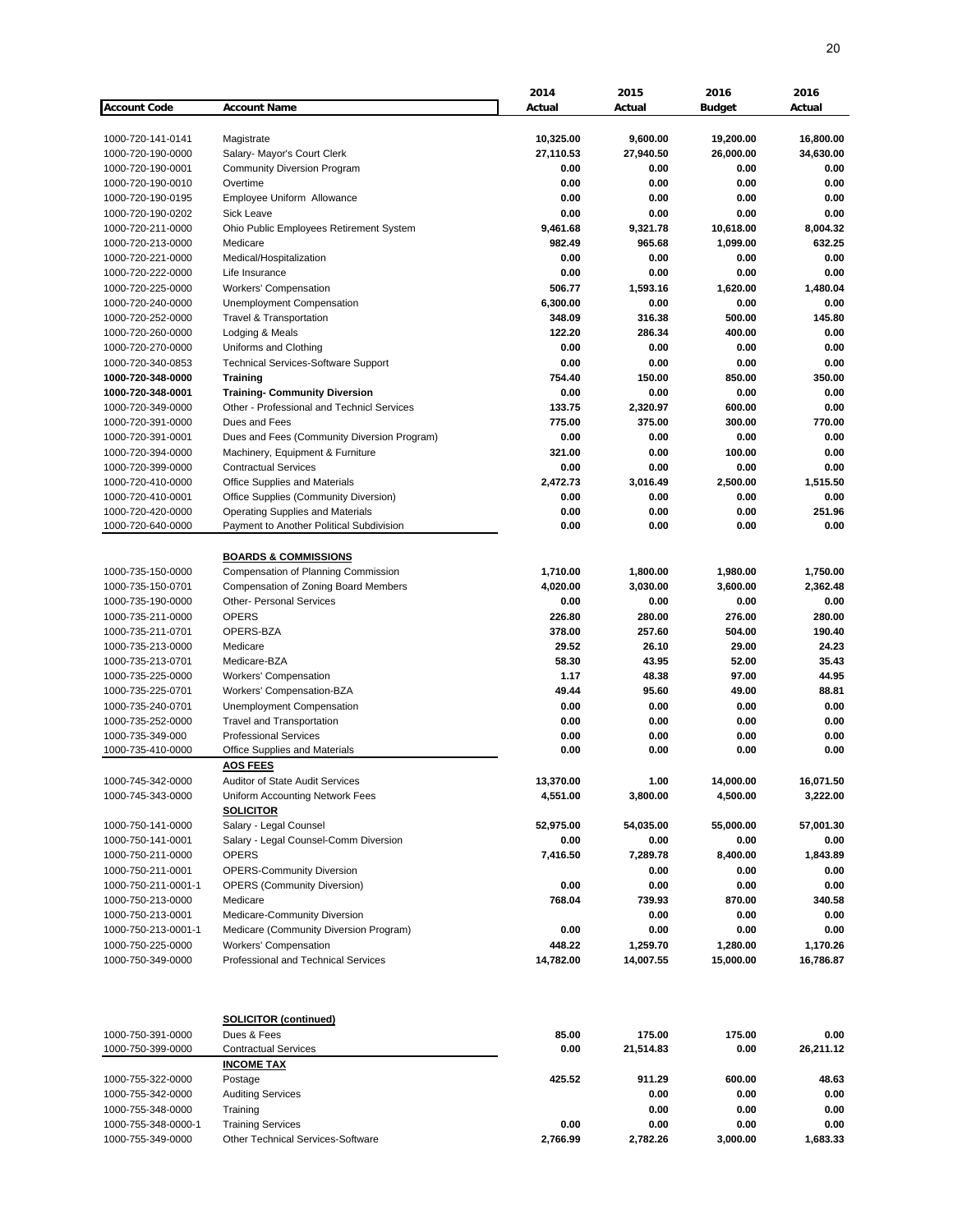|                                        |                                         | 2014                | 2015             | 2016          | 2016           |
|----------------------------------------|-----------------------------------------|---------------------|------------------|---------------|----------------|
| <b>Account Code</b>                    | <b>Account Name</b>                     | Actual              | Actual           | <b>Budget</b> | Actual         |
|                                        |                                         |                     |                  |               |                |
| 1000-755-349-0000-1                    | <b>Other Contractual Services</b>       |                     | 0.00             | 0.00          | 0.00           |
| 1000-755-391-0000                      | Dues and Fees                           |                     | 0.00             | 0.00          | 0.00           |
| 1000-755-391-0000-1                    | Dues and Fees                           | 20.00               | 0.00             | 0.00          | 0.00           |
| 1000-755-399-0000                      | <b>Contractual Services</b>             | 0.00                | 0.00             | 0.00          | 0.00           |
| 1000-755-420-0000                      | <b>Operating Supplies</b>               | 0.00                | 359.66           | 500.00        | 0.00           |
| 1000-760-690-0000                      | <b>Tax Refunds</b>                      | 23,084.23           | 72,450.50        | 125,000.00    | 204,412.85     |
|                                        |                                         |                     |                  |               |                |
|                                        | <b>ADMINISTRATIVE &amp; FINANCE</b>     |                     |                  |               |                |
| 1000-790-190-0000                      | Salary                                  | 139,857.43          | 169,563.48       | 209,206.00    | 186,315.12     |
| 1000-790-190-0010                      | Overtime                                | 0.00                | 0.00             | 0.00          | 0.00           |
| 1000-790-190-0190                      | Part-time                               | 53,258.11           | 43,459.85        | 17,629.00     | 17,879.16      |
| 1000-790-190-0192                      | <b>Salary Seasonal</b>                  | 0.00                | 0.00             | 0.00          | 0.00           |
| 1000-790-190-0200                      | Sick Leave conversion                   | 0.00                | 18,550.93        | 13,945.00     | 0.00           |
| 1000-790-190-0202                      | <b>Sick Leave</b>                       | 1,545.32            | 3,205.23         | 0.00          | 4,344.67       |
| 1000-790-190-7906                      | Payments in Lieu of Healthcare          | 0.00                | 0.00             | 0.00          | 0.00           |
| 1000-790-211-0000                      | <b>OPERS</b>                            | 27,201.75           | 28,883.22        | 30,590.00     | 27,991.64      |
| 1000-790-213-0000                      | Medicare                                | 2,757.19            | 3,383.38         | 3,168.00      | 2,905.24       |
| 1000-790-221-0000                      | Medical/Hospitalization                 | 37,184.93           | 39,958.50        | 50,486.00     | 64,313.10      |
| 1000-790-222-0000                      | Life Insurance                          | 437.25              | 397.50           | 400.00        | 699.50         |
| 1000-790-222-1790                      | Life Insurance-RETIREE                  | 1,310.18            | 1,293.00         | 2,400.00      | 1,929.37       |
| 1000-790-225-0000                      | Workers' Compensation                   | 1,569.36            | 4,387.26         | 5,000.00      | 4,089.18       |
| 1000-790-252-0000                      | <b>Travel and Transportation</b>        | 765.82              | 358.95           | 1,000.00      | 779.29         |
| 1000-790-260-0000                      | Meals & Lodging                         | 331.89              | 369.27           | 500.00        | 2.305.05       |
| 1000-790-322-0000                      | Postage                                 | 1,487.00            | 3,392.91         | 4,000.00      | 3,000.00       |
| 1000-790-323-0000                      | Postage Machine Rental                  | 1,839.79            | 593.99           | 700.00        | 767.99         |
| 1000-790-324-0000                      | Printing and Reproduction               | 1,838.06            | 1,690.64         | 1,500.00      | 3.048.02       |
| 1000-790-324-0005                      | Printing and Reproduction               | 8,680.01            | 16,840.82        | 19,000.00     | 17,491.54      |
| 1000-790-325-0000                      | Advertising                             | 7,730.89            | 5,767.22         | 6,000.00      | 5,469.40       |
| 1000-790-330-0000                      | Rents and Leases                        | 0.00                | 0.00             | 0.00          | 0.00           |
| 1000-790-345-0000                      | <b>Election Expenses</b>                | 6,386.02            | 0.00             | 6,000.00      | 2,120.25       |
| 1000-790-348-0000                      | Training                                | 130.00              | 200.00           | 300.00        | 591.66         |
| 1000-790-349-0000                      | Professional and Technical Services     | 95,273.97           | 76,246.94        | 60,000.00     | 115,466.80     |
| 1000-790-351-0000                      | Insurance and Bonding                   | 49,915.50           | 52,115.00        | 52,636.00     | 53,066.00      |
| 1000-790-391-0000                      | Dues and Fees                           | 6,050.22            | 2,784.92         | 2,500.00      | 10,449.42      |
| 1000-790-394-0000                      | Machinery, Equipment & Furniture        | 0.00                | 8,575.13         | 5,000.00      | 14,160.59      |
| 1000-790-399-0000                      | <b>Contractual Services</b>             | 0.00                | 0.00             | 0.00          | 1,435.49       |
| 1000-790-410-0000                      | Office Supplies and Materials           | 5,149.07            | 4,105.32         | 4,000.00      | 3,332.14       |
|                                        |                                         | 6,404.99            |                  |               |                |
| 1000-790-420-0000<br>1000-790-431-0000 | <b>Operating Supplies and Materials</b> |                     | 3,213.10         | 4,000.00      | 3,026.66       |
|                                        | R & M of Buildings and Land             | 0.00                | 0.00             | 0.00          | 0.00           |
| 1000-790-432-0000                      | R & M of Machinery & Equip              | 0.00                | 0.00             | 0.00          | 65.16          |
| 1000-790-490-0000                      | Econ Dev - Supplies & Materials         | 10,899.62<br>258.36 | 909.20<br>210.73 | 0.00          | 249.65<br>0.00 |
| 1000-790-640-0000                      | Payment to County Treasurer             |                     |                  | 300.00        |                |
|                                        | <b>CAPITAL &amp; TRANSFERS</b>          |                     |                  |               |                |
| 1000-800-520-0000                      | Equipment                               |                     |                  |               |                |
| 1000-910-910-0000                      | Transfers - Out OP&F                    | 226,000.00          | 289,000.00       | 159,000.00    | 159,000.00     |
| 1000-910-910-0620                      | Transfers - Out S.C.M.R. & Int          | 400,000.00          | 460,000.00       | 660,000.00    | 660,000.00     |
| 1000-910-910-0000-1                    | Transfers - Out VETERAN'S MEM           | 0.00                | 0.00             | 0.00          | 0.00           |
| 1000-910-910-4901                      | Transfers - Out Interest to Capital     | 0.00                | 250,000.00       | 110,000.00    | 0.00           |
| 1000-910-910-0000-2                    | Transfers - Out Water Meter Repair      | 9,000.00            | 0.00             | 0.00          | 0.00           |
| 1000-920-920-0000                      | Advances - Out                          | 0.00                | 0.00             | 0.00          | 0.00           |
| 1000-930-930-0000                      | Contingencies                           | 895.00              | 0.00             | 500.00        | 0.00           |
|                                        |                                         | 4,717,504.45        | 5,383,384.64     | 5,276,816.00  | 5,185,606.98   |

| <b>SCMR Fund</b>  |                                         |            |            |            |            |
|-------------------|-----------------------------------------|------------|------------|------------|------------|
| 2011-620-190-0000 | Salarv                                  | 294.154.97 | 345.160.78 | 371.000.00 | 373,213.96 |
| 2011-620-190-0010 | Overtime                                | 19,540.90  | 15,890.13  | 20.000.00  | 11,128.29  |
| 2011-620-190-0190 | Part-time                               | 19.722.62  | 2.842.00   | 16.000.00  | 0.00       |
| 2011-620-190-0192 | Salary -Seasonal                        | 0.00       | 0.00       | 0.00       | 0.00       |
| 2011-620-190-0200 | Sick Leave conversion                   | 0.00       | 0.00       | 23,000,00  | 316.32     |
| 2011-620-190-0202 | Sick Leave                              | 4.145.93   | 6.805.48   | 0.00       | 9,680.13   |
| 2011-620-190-0203 | Injury Pay                              | 0.00       | 1.760.36   | 0.00       | 0.00       |
| 2011-620-190-7906 | In Lieu of Healthcare                   | 0.00       | 0.00       | 0.00       | 0.00       |
| 2011-620-211-0000 | Ohio Public Employees Retirement System | 52,470.12  | 50.192.69  | 56.467.00  | 50,886.64  |
| 2011-620-213-0000 | Medicare                                | 3,047.65   | 3.189.77   | 5.900.00   | 3,522.25   |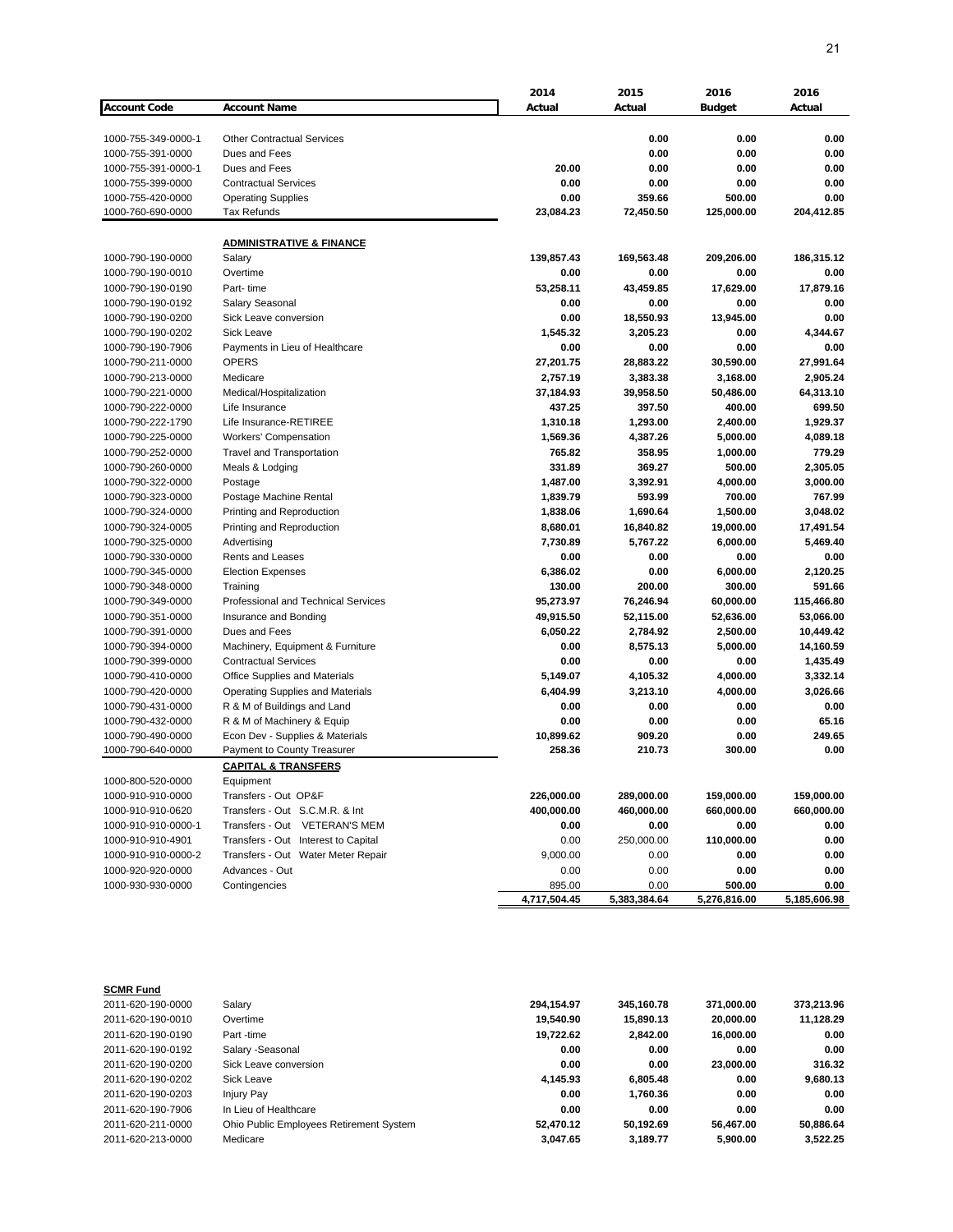|                                                        |                                                    | 2014                | 2015       | 2016          | 2016       |
|--------------------------------------------------------|----------------------------------------------------|---------------------|------------|---------------|------------|
| <b>Account Code</b>                                    | <b>Account Name</b>                                | Actual              | Actual     | <b>Budget</b> | Actual     |
| 2011-620-221-0000                                      | Medical/Hospitalization                            | 48,441.66           | 55,017.54  | 81,004.00     | 60,921.66  |
| 2011-620-222-0000                                      | Life Insurance                                     | 1,007.00            | 927.50     | 0.00          | 1,326.25   |
| 2011-620-225-0000                                      | Workers' Compensation                              | 2,694.06            | 7,113.65   | 7,500.00      | 6,616.30   |
| 2011-620-252-0000                                      | <b>Travel and Transportation</b>                   | 0.00                | 0.00       | 0.00          | 24.00      |
| 2011-620-259-0000                                      | <b>Sick Leave Conversion</b>                       | 0.00                | 0.00       | 0.00          | 0.00       |
| 2011-620-260-0000                                      | Lodging and Meals                                  | 0.00                | 62.35      | 0.00          | 0.00       |
| 2011-620-270-0000                                      | Uniforms and Clothing                              | 1,975.86            | 2,433.54   | 3,250.00      | 2,445.70   |
| 2011-620-325-0000                                      | Advertising                                        |                     | 0.00       | 0.00          | 0.00       |
| 2011-620-346-0000                                      | <b>Engineering Services</b>                        |                     | 0.00       | 0.00          | 0.00       |
| 2011-620-348-0000                                      | Training                                           | 2,400.00            | 158.00     | 0.00          | 522.00     |
| 2011-620-349-0000                                      | <b>Professional and Technical Services</b>         | 14,843.55           | 9,766.31   | 15,000.00     | 14,767.55  |
| 2011-620-391-0000                                      | Dues and Fees                                      | 540.21              | 858.52     | 600.00        | 617.43     |
| 2011-620-420-0000                                      | <b>Operating Supplies and Materials</b>            | 27,504.45           | 44,376.94  | 35,000.00     | 65,884.22  |
| 2011-620-420-6700                                      | Fuel                                               | 43,500.73           | 24,535.83  | 35,000.00     | 17,318.70  |
| 2011-620-431-0000                                      | R & M of Buildings and Land                        | 2,733.68            | 5,608.26   | 5,000.00      | 3,883.66   |
| 2011-620-432-0000                                      |                                                    | 3,879.63            | 7,097.94   |               | 4,102.22   |
|                                                        | R & M of Machinery & Equip                         |                     |            | 12,000.00     |            |
| 2011-620-433-0000                                      | Repairs and Maintenance of Motor Vehicles          | 39,453.00<br>496.45 | 8,211.84   | 12,000.00     | 27,890.11  |
| 2011-620-440-0000                                      | Minor equipment                                    |                     | 359.10     | 500.00        | 0.00       |
| 2011-630-420-0000                                      | Materials-Salt, Cold Patch & Gravel                | 95,964.79           | 89,588.08  | 130,000.00    | 110,227.39 |
| 2011-630-432-0000                                      | Repairs and Maintenance - Snow Plows               | 5,520.63            | 4,966.35   | 6,500.00      | 0.00       |
| 2011-800-555-0000                                      | Streets, Highways, Sidewalks and Curbs             | 0.00                | 0.00       | 0.00          | 0.00       |
| 2011-920-920-0000                                      | Advances - Out                                     | 0.00                | 0.00       | 0.00          | 0.00       |
|                                                        |                                                    | 684,037.89          | 686,922.96 | 835,721.00    | 765,294.78 |
| <b>State Highway Fund</b>                              |                                                    |                     |            |               |            |
| 2021-610-430-4569                                      | Repairs and Maintenance-Signals                    | 0.00                | 0.00       | 0.00          | 0.00       |
| 2021-620-420-0000                                      | <b>Materials-Salt</b>                              | 14,000.00           | 17,864.90  | 0.00          | 0.00       |
| 2021-650-349-0000                                      | Professional and Technical Services                |                     | 0.00       | 0.00          | 0.00       |
| 2021-620-431-0000                                      | R & M of Buildings and Land                        |                     | 0.00       | 0.00          | 0.00       |
| 2021-630-432-0000                                      | R & M of Machinery & Equip                         |                     | 0.00       | 0.00          | 0.00       |
| 2021-800-555-0000                                      | Streets, Highways, Sidewalks and Curbs             | 0.00                | 0.00       | 0.00          | 0.00       |
| 2021-800-555-0802                                      | Streets, Highways, Sidewalks and Curbs             | 0.00                | 0.00       | 0.00          | 0.00       |
| 2021-800-590-0802                                      | Other - Capital Outlay                             | 0.00                | 0.00       | 0.00          | 0.00       |
| 2021-800-590-0803                                      | Advances - Out                                     | 0.00                | 0.00       | 0.00          | 0.00       |
| 2021-650-349-0000-1                                    | <b>Other-Professional &amp; Technical Services</b> | 0.00                | 0.00       | 0.00          | 0.00       |
| 2021-800-555-0000-1                                    | Streets, Highways, Sidewalks and Curbs             | 0.00                | 0.00       | 0.00          | 0.00       |
|                                                        |                                                    |                     |            | 0.00          |            |
|                                                        |                                                    | 14,000.00           | 17,864.90  | 0.00          | 0.00       |
|                                                        |                                                    |                     |            |               |            |
| <b>Law Enforcement Trust Fund</b><br>2091-110-100-0101 | <b>Personal Services-DARE</b>                      | 0.00                | 0.00       | 0.00          | 0.00       |
| 2091-110-213-0000                                      | Medicare                                           | 0.00                | 254.65     | 0.00          | 0.00       |
| 2091-110-348-0000                                      | Training                                           | 0.00                | 0.00       | 0.00          | 0.00       |
|                                                        |                                                    |                     |            |               |            |
| 2091-110-349-0102                                      | Professional Services                              | 2,098.96            | 2,822.74   | 3,500.00      | 3,568.24   |
| 2091-110-420-0000                                      | <b>Operating Supplies and Materials</b>            | 921.62              | 1,933.61   | 1,000.00      | 1,042.50   |
| 2091-110-420-0101                                      | Operating Supplies and Materials-DARE              | 0.00                | 95.65      | 0.00          | 0.00       |
| 2091-110-640-0000                                      | Payment to Another Political Subdivision           | 0.00                | 0.00       | 0.00          | 0.00       |
| 2091-800-520-0000                                      | Equipment                                          | 0.00                | 0.00       | 0.00          | 0.00       |
|                                                        |                                                    | 3,020.58            | 5,106.65   | 4,500.00      | 4,610.74   |
|                                                        |                                                    |                     |            |               |            |
| <b>Motor Vehicle License Tax Fund</b>                  |                                                    |                     |            |               |            |
| 2101-610-420-0000                                      | <b>Operating Supplies and Materials</b>            | 0.00                | 0.00       | 0.00          | 0.00       |
| 2101-760-431-0000                                      | R & M of Buildings and Land                        | 0.00                | 0.00       | 0.00          | 0.00       |
| 2101-760-432-0000                                      | R & M of Machinery & Equip                         | 0.00                | 0.00       | 0.00          | 0.00       |
| 2101-800-555-0000                                      | Streets, Highways, Sidewalks and Curbs             | 0.00                | 0.00       | 0.00          | 0.00       |
|                                                        |                                                    | 0.00                | 0.00       | 0.00          | 0.00       |
|                                                        |                                                    |                     |            |               |            |
| <b>Police Pension Fund</b><br>2121 110 215 0000        | Ohio Polico and Eiro Poncion Eund                  | <b>474 220 74</b>   | 17074290   | 192.000.00    | 1710224    |

| 2131-110-215-0000 | Ohio Police and Fire Pension Fund   | 174.220.71 | 179.743.82 | 182.000.00 | 171.032.44 |
|-------------------|-------------------------------------|------------|------------|------------|------------|
| 2131-110-344-0000 | <b>Property Tax Collection Fees</b> | 724.47     | 519.44     | 1.000.00   | 535.75     |
| 2131-110-345-0000 | <b>Election Expense</b>             | 0.00       | 0.00       | 0.00       | 0.00       |
| 2131-910-910-0000 | Γransfer out⊹                       | 0.00       | 0.00       | 0.00       | 0.00       |
|                   |                                     | 174.945.18 | 180.263.26 | 183.000.00 | 171.568.19 |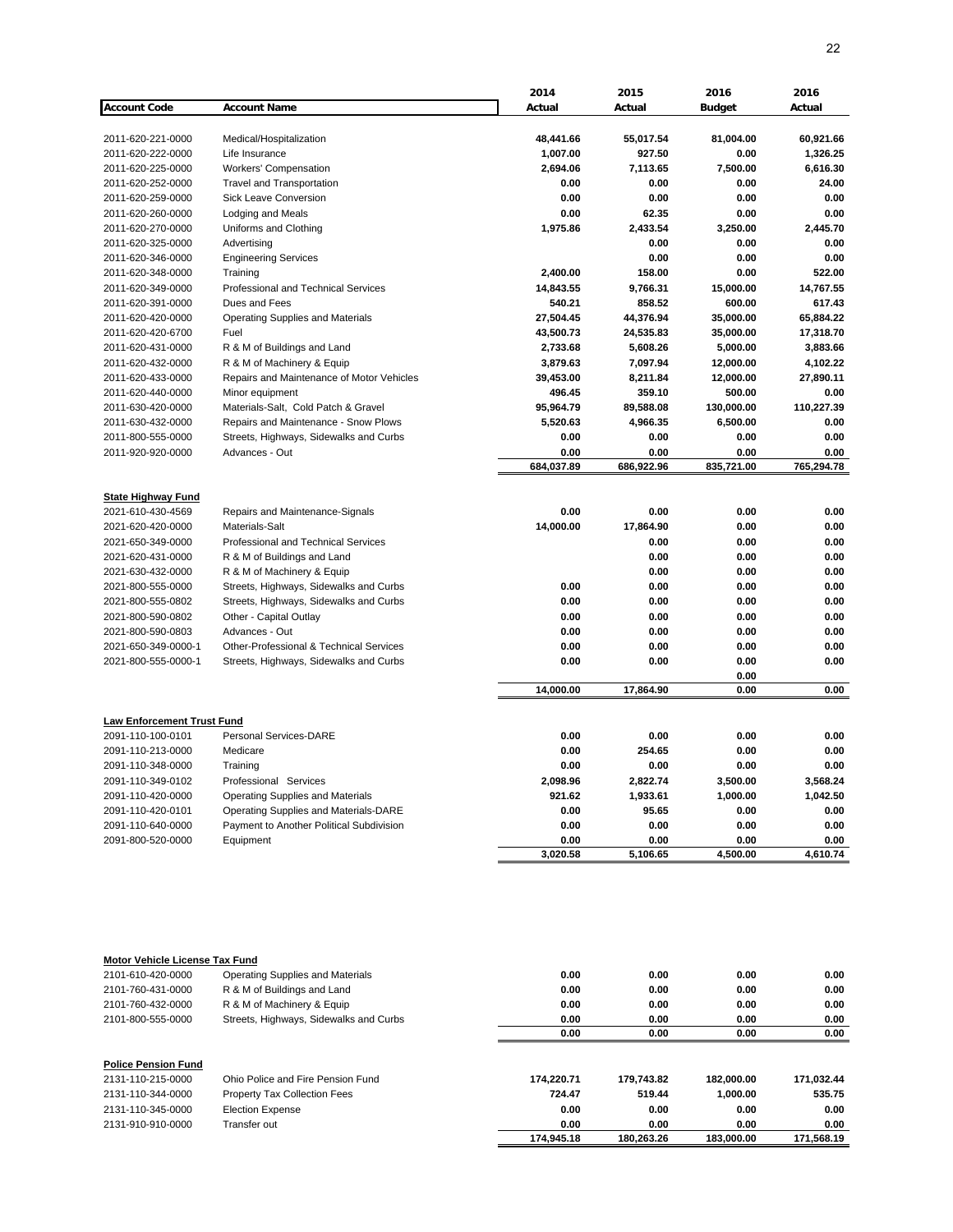|                                                       |                                                                        | 2014                 | 2015                 | 2016                 | 2016                 |
|-------------------------------------------------------|------------------------------------------------------------------------|----------------------|----------------------|----------------------|----------------------|
| <b>Account Code</b>                                   | <b>Account Name</b>                                                    | Actual               | Actual               | <b>Budget</b>        | Actual               |
|                                                       |                                                                        |                      |                      |                      |                      |
| <b>Water Meter &amp; Repair Fund</b>                  |                                                                        |                      |                      |                      |                      |
| 2901-539-312-0000                                     | Water and Sewage                                                       | 0.00                 | 0.00                 | 0.00                 | 0.00                 |
| 2901-539-431-0000                                     | R & M of Buildings and Land                                            | 0.00                 | 0.00                 | 0.00                 | 0.00                 |
| 2901-800-560-0000                                     | Utility Distribution Systems                                           | 8,701.21<br>8,701.21 | 8,847.36<br>8,847.36 | 9,000.00<br>9,000.00 | 8,847.36<br>8,847.36 |
| <b>FEMA Fund</b>                                      |                                                                        |                      |                      |                      |                      |
| 2902-110-420-0000                                     | <b>Operating Supplies and Materials</b>                                |                      | 0.00                 | 0.00                 | 0.00                 |
|                                                       |                                                                        | 0.00                 | 0.00                 | 0.00                 | 0.00                 |
|                                                       |                                                                        |                      |                      |                      |                      |
| <b>Mayor's Court Computer Fund</b>                    |                                                                        |                      |                      |                      |                      |
| 2903-720-340-0000                                     | Pro and Tech Services                                                  | 0.00                 | 0.00                 | 0.00                 | 0.00                 |
| 2903-720-340-0853                                     | <b>Technical &amp; Software</b>                                        | 0.00                 | 0.00                 | 0.00                 | 0.00                 |
| 2903-720-394-0000<br>2903-720-410-0000                | Machinery, Equipment & Furniture<br><b>Office Supplies</b>             | 0.00<br>131.98       | 0.00<br>0.00         | 0.00<br>0.00         | 0.00<br>0.00         |
| 2903-720-420-0001                                     | Operating Supplies - Comm Diversion                                    | 0.00                 | 0.00                 | 0.00                 | 0.00                 |
| 2903-720-600-0852                                     | <b>Computers &amp; Supplies</b>                                        | 2,468.07             | 1,910.00             | 3,000.00             | 1.948.00             |
| 2903-800-520-0000                                     | Equipment                                                              | 0.00                 | 0.00                 | 0.00                 | 0.00                 |
|                                                       |                                                                        | 2,600.05             | 1,910.00             | 3,000.00             | 1,948.00             |
| <b>Special Bond Retirement Fund</b>                   |                                                                        |                      |                      |                      |                      |
| 3101-740-344-0000                                     | Property Tax Collection Fees                                           | 0.00                 | 0.00                 | 0.00                 | 0.00                 |
| 3101-800-346-4905<br>3101-850-710-0000                | Eng services -Dunham san sewer<br>Principal                            | 0.00                 | 0.00<br>0.00         | 0.00<br>0.00         | 0.00<br>0.00         |
| 3101-850-710-4905-1                                   | Principal                                                              |                      | 0.00                 | 0.00                 | 0.00                 |
| 3101-850-720-0000                                     | Interest                                                               |                      | 0.00                 | 0.00                 | 0.00                 |
| 3101-850-710-4905                                     | <b>Principal-Dunham Rd Sanitary Sewer</b>                              | 32,222.00            | 425,000.00           | 1,307,853.00         | 0.00                 |
| 3101-850-710-4906                                     | Principal- Dunham Rd Water Main Rehab                                  | 0.00                 | 32,534.49            | 0.00                 | 18,235.84            |
| 3101-850-720-4906                                     | Interest                                                               | 4,249.69             | 16,687.20            | 29,119.00            | 0.00                 |
| 3101-850-790-0000                                     | Other - Debt Service                                                   | 0.00                 | 0.00                 | 0.00                 | 4,726.26             |
| 3101-850-790-0000-1                                   | Other - Debt Service                                                   | 0.00                 | 0.00                 | 0.00                 | 0.00                 |
| 3101-850-790-4905                                     | Other - Debt service                                                   | 0.00                 | 0.00                 | 0.00                 | 0.00                 |
|                                                       | <b>Walton Road</b>                                                     | 0.00                 | 0.00                 | 0.00                 | 0.00                 |
|                                                       | Alex/Dunham Traffic                                                    | 0.00                 | 0.00                 | 0.00                 | 0.00                 |
|                                                       |                                                                        | 36,471.69            | 474,221.69           | 1,336,972.00         | 22,962.10            |
| <b>Third Party Services</b>                           |                                                                        |                      |                      |                      |                      |
| 4101-790-620-3110                                     | Senior Lawn Care & Benevolent Events                                   | 0.00                 | 0.00                 | 0.00                 | 0.00                 |
| 4101-800-610-6589                                     | <b>Deposits Refunded</b>                                               | 0.00                 | 0.00                 | 0.00                 | 0.00                 |
| 4101-800-620-0000                                     | <b>Deposits Applied</b>                                                | 0.00                 | 0.00                 | 0.00                 | 0.00                 |
|                                                       |                                                                        | 0.00                 | 0.00                 | 0.00                 | 0.00                 |
|                                                       |                                                                        |                      |                      |                      |                      |
| <b>Issue I and II Capital Funds</b>                   |                                                                        |                      |                      |                      |                      |
| 4201-800-555-0000<br>4201-800-560-4905                | Streets, Highways, Sidewalks and Curbs<br>Utility Distribution Systems | 0.00<br>0.00         | 0.00<br>0.00         | 0.00<br>0.00         | 0.00<br>0.00         |
| 4201-800-560-4906                                     | Utility Distribution Systems                                           | 0.00                 | 0.00                 | 0.00                 | 0.00                 |
| 4201-920-920-0000                                     | Advances Out                                                           | 0.00                 | 0.00                 | 0.00                 | 0.00                 |
|                                                       |                                                                        | 0.00                 | 0.00                 | 0.00                 | 0.00                 |
|                                                       |                                                                        |                      |                      |                      |                      |
| <b>Capital Improvements Fund</b><br>4901-410-610-0000 | <b>Deposits Refunded</b>                                               |                      | 0.00                 | 0.00                 | 0.00                 |
| 4901-800-312-0000                                     | Water & sewage                                                         |                      | 0.00                 | 0.00                 | 0.00                 |
| 4901-800-325-0000                                     | Advertising                                                            | 231.66               | 1,001.00             | 0.00                 | 1,522.41             |
| 4901-800-346-0000                                     | <b>Engineering Services</b>                                            |                      | 0.00                 | 0.00                 | 0.00                 |
| 4901-800-349-0000                                     | Other- Pro services                                                    | 95,636.03            | 251,396.71           | 0.00                 | 171,397.89           |
| 4901-800-420-0480                                     | Advertising                                                            | 0.00                 | 0.00                 | 0.00                 | 0.00                 |
| 4901-800-433-0000                                     | Repairs and Main. Of Motor Vehicles                                    | 0.00                 | 0.00                 | 0.00                 | 0.00                 |
| 4901-800-510-0000                                     | Land and Land Improvements                                             | 37,176.11            | 3,072,671.09         | 859,000.00           | 379,182.97           |
| 4901-800-510-0489                                     | Land and Land Imp Sagamore Creek                                       | 0.00                 | 0.00                 | 0.00                 | 0.00                 |
| 4901-800-510-0491                                     | Land and Land Improvements-Egbert Rd                                   | 0.00                 | 0.00                 | 0.00                 | 0.00                 |
| 4901-800-520-0000                                     | Equipment                                                              | 0.00                 | 3,783.00             | 0.00                 | 12,539.25            |
| 4901-800-520-0480                                     | Equipment                                                              | 0.00                 | 0.00                 | 0.00                 | 0.00                 |
| 4901-800-520-0481<br>4901-800-520-0483                | Equipment-Police<br>Equipment                                          | 0.00<br>0.00         | 0.00<br>0.00         | 0.00<br>0.00         | 0.00<br>0.00         |
|                                                       |                                                                        |                      |                      |                      |                      |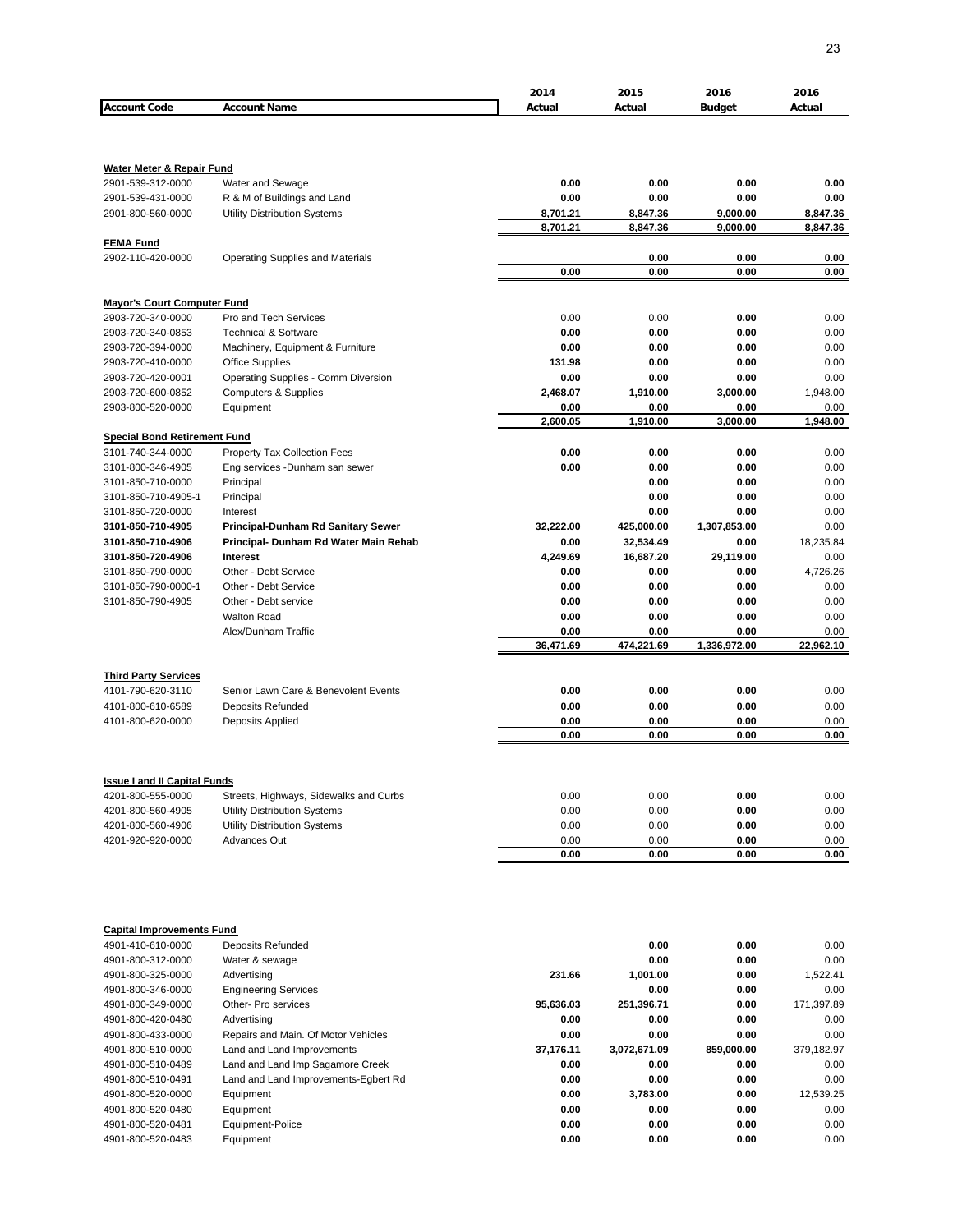|                                                  |                                                       | 2014         | 2015          | 2016          | 2016         |
|--------------------------------------------------|-------------------------------------------------------|--------------|---------------|---------------|--------------|
| <b>Account Code</b>                              | <b>Account Name</b>                                   | Actual       | Actual        | <b>Budget</b> | Actual       |
|                                                  |                                                       |              |               |               |              |
|                                                  |                                                       |              |               |               |              |
| 4901-800-520-0484                                | Equipment-Service Dept                                | 0.00         | 0.00          | 0.00          | 0.00         |
| 4901-800-520-0487                                | Equipment- Finance Computer Upgrade                   | 0.00         | 0.00          | 0.00          | 0.00         |
| 4901-800-530-0000                                | Buildings & Structures- Toiletry & Sinks              | 54,179.19    | 5,928.00      | 0.00          | 54,938.72    |
| 4901-800-530-0000-1                              | <b>Buildings and Other Structures</b>                 | 0.00         | 0.00          | 0.00          | 0.00         |
| 4901-800-530-5896                                | <b>Buildings and Other Structures</b>                 | 0.00         | 0.00          | 0.00          | 0.00         |
| 4901-800-540-0000                                | Machinery, and Equip-                                 | 5,529.78     | 2,847.87      | 0.00          | 0.00         |
| 4901-800-540-0487                                | Equipment- Finance Computer Upgrade                   | 0.00         | 0.00          | 0.00          | 0.00         |
| 4901-800-550-0000                                | Motor Vehicles - Recreation                           | 0.00         | 18,698.87     | 0.00          | 5,645.12     |
| 4901-800-550-0000-1                              | Motor Vehicles - Road Dept                            | 321,322.43   | 0.00          | 0.00          | 0.00         |
|                                                  |                                                       |              | 0.00          |               | 0.00         |
| 4901-800-550-0488                                | Motor Vehicles- POLICE                                | 0.00         |               | 0.00          |              |
| 4901-800-555-0000                                | Streets, Highways, Sidewalks and Curbs                | 274,918.96   | 13,115.11     | 0.00          | 603,675.48   |
| 4901-800-555-6202                                | Streets, Highways, Sidewalks and Curbs (Storm Sewers) | 12,498.89    | 21,581.83     | 0.00          | 0.00         |
| 4901-800-560-0000                                | <b>Utility Distribution Systems</b>                   | 19,170.28    | 1,802.88      | 0.00          | 147.50       |
| 4901-800-560-0803                                | Utility Systems-Alexander Storm Sewer                 | 0.00         | 0.00          | 0.00          | 0.00         |
| 4901-800-560-4905                                | Utility Systems-Dunham Rd Sanitary                    | 0.00         | 0.00          | 0.00          | 0.00         |
| 4901-800-560-4906                                | Utility Systems-Dunham Rd Water Main                  | 0.00         | 0.00          | 0.00          | 0.00         |
| 4901-800-560-4908                                | Utility Systems-Dunham Rd Resurfacing                 | 0.00         | 0.00          | 0.00          | 0.00         |
| 4901-800-690-0000                                | Other - Engineering                                   | 1,154.75     | 0.00          | 0.00          | 0.00         |
|                                                  |                                                       |              |               |               |              |
| 4901-800-690-0801                                | <b>Other Capital</b><br>Culvert                       | 0.00         | 0.00          | 0.00          | 0.00         |
| 4901-800-690-6523                                | Other-Storm damage                                    | 0.00         | 0.00          | 0.00          | 0.00         |
| 4901-990-990-0000                                | Other - Other Financing Uses                          | 0.00         | 0.00          | 0.00          | 2,221.74     |
| 4901-910-910-0000                                | Transfers - Out (Debt Service)                        | 36,000.00    | 100,000.00    | 170,000.00    | 110,000.00   |
| 4901-920-920-0000                                | Advances Out (capital Lease)                          | 0.00         | 0.00          | 0.00          | 0.00         |
|                                                  |                                                       | 857,818.08   | 3,492,826.36  | 1,029,000.00  | 1,341,271.08 |
| Veteran's Memorial Fund                          |                                                       |              |               |               |              |
| 4902-800-349-0000                                | <b>Professional Services</b>                          | 360.00       | 2,067.99      | 0.00          | 0.00         |
| 4902-800-530-0000                                | <b>Buildings and Other Structures</b>                 | 0.00         | 937.48        | 4,500.00      | 1,237.50     |
|                                                  |                                                       | 360.00       | 3,005.47      | 4,500.00      | 1,237.50     |
|                                                  |                                                       |              |               |               |              |
| <b>Building Bond Fund</b>                        |                                                       |              |               |               |              |
| 7001-410-610-0000                                | <b>Deposits Refunded</b>                              | 0.00         | 0.00          | 0.00          | 0.00         |
| 7001-910-910-0000                                | Transfers - Out                                       |              | 0.00          | 0.00          |              |
|                                                  |                                                       |              |               |               | 0.00         |
|                                                  |                                                       | 0.00         | 0.00          | 0.00          | 0.00         |
|                                                  |                                                       |              |               |               |              |
| <b>Unclaimed Monies Fund</b>                     |                                                       |              |               |               |              |
|                                                  |                                                       |              |               |               |              |
| 9101-790-690-0000                                | Other - Other                                         | 0.00         | 0.00          | 0.00          | 0.00         |
|                                                  |                                                       | 0.00         | 0.00          | 0.00          | 0.00         |
| <b>Unclaimed Monies Fund</b>                     |                                                       |              |               |               |              |
|                                                  |                                                       |              |               |               |              |
| 9901-410-610-0000                                | <b>Deposits Refunded</b>                              | 14,400.00    | 0.00          | 0.00          | 7,545.76     |
| 9901-410-620-0000                                | Deposits Applied                                      | 0.00         | 0.00          | 0.00          | 0.00         |
| 9901-790-690-0000                                | Other - Other                                         | 0.00         | 0.00          | 0.00          | 0.00         |
|                                                  |                                                       |              |               |               |              |
| 9901-790-690-3110                                | <b>Other-Senior Services</b>                          | 0.00         | 0.00          | 0.00          | 0.00         |
|                                                  |                                                       | 14,400.00    | 0.00          | 0.00          | 0.00         |
| <b>Mayor's Court</b>                             |                                                       |              | 0.00          | 0.00          | 0.00         |
|                                                  |                                                       |              |               |               |              |
| 9902-720-620-0000                                | Deposits Applied                                      | 284,098.81   | 0.00          | 0.00          | 272,926.61   |
|                                                  |                                                       |              |               |               |              |
| <b>Second Party Service</b><br>9903-110-349-0013 | Professional Serv - Animal Fund                       | 1,085.90     | 200.00        | 0.00          | 520.00       |
| 9903-310-420-0007                                |                                                       | 456.18       | 433.81        | 0.00          | 731.99       |
|                                                  | Operating Exp. Benevolent Fund General                |              |               |               |              |
| 9903-310-420-0008                                | Operating Exp. Benevolent Fund Events                 |              | 455.46        | 0.00          | 0.00         |
| 9903-730-620-3110                                | <b>Deposits Applied (Senior Services)</b>             | 27,733.00    | 38,686.50     | 0.00          | 32,076.00    |
|                                                  |                                                       | 29,275.08    | 39,775.77     | 0.00          | 33,327.99    |
|                                                  |                                                       |              |               |               |              |
| <b>Walton Hills/Sagamore Hills JEDD</b>          |                                                       |              |               |               |              |
| 9904-790-640-0000                                | Payment to another political subdivision              |              |               | 693,000.00    | 368,751.61   |
| 9904-910-910-0000                                | Transfers - Out                                       |              |               | 0.00          | 391,560.99   |
|                                                  |                                                       |              |               | 693,000.00    | 760,312.60   |
|                                                  |                                                       |              |               |               |              |
|                                                  |                                                       |              |               |               |              |
|                                                  | <b>TOTALS</b>                                         | 6,827,233.02 | 10,600,583.12 | 9,375,509.00  | 8,577,459.69 |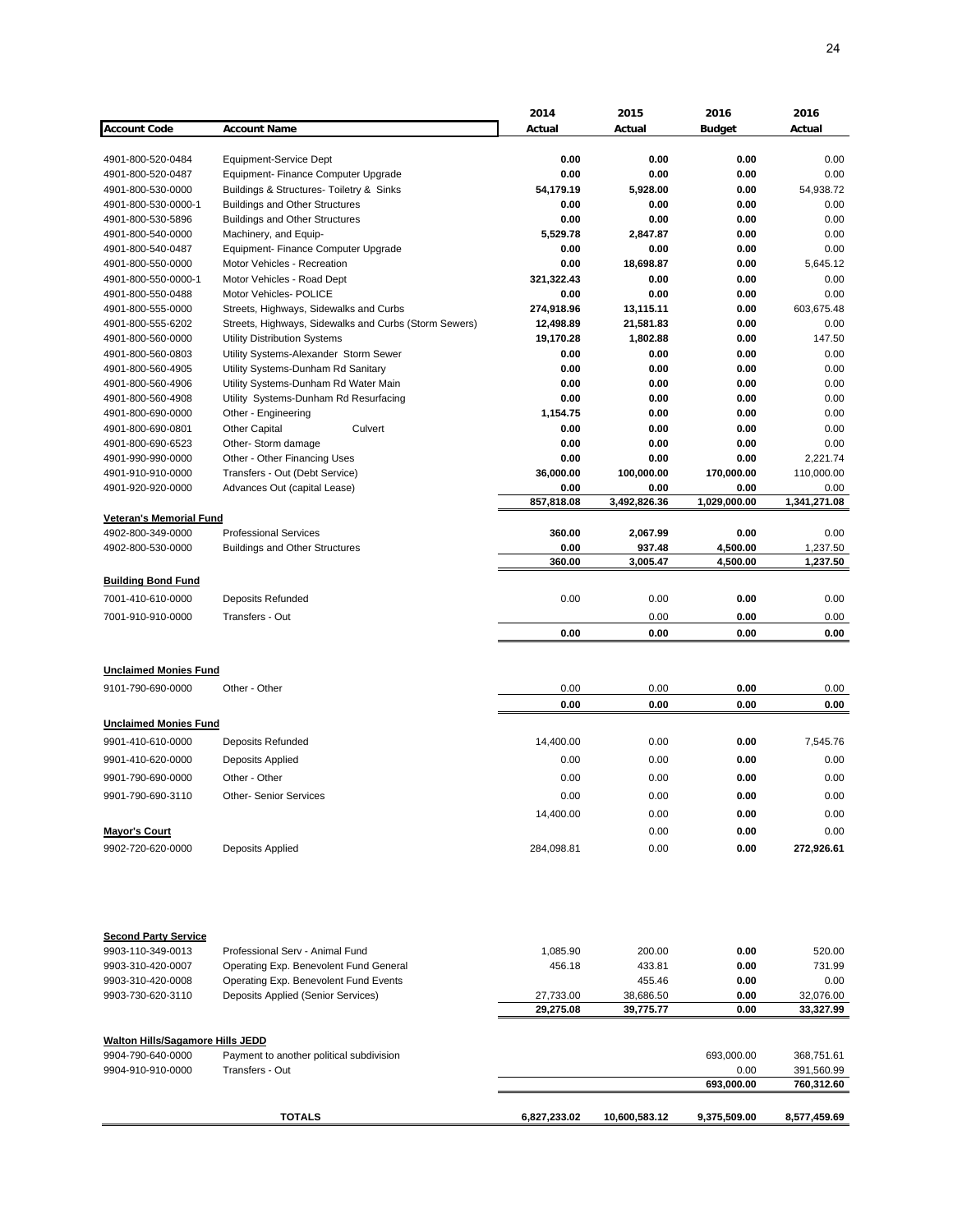# Payment Listing

November 2016

| Payment<br>Advice # | Post Date  | Transaction<br>Date | Type | Vendor / Payee                              | Amount      | Status       |
|---------------------|------------|---------------------|------|---------------------------------------------|-------------|--------------|
| 1120-2016           | 10/31/2016 | 11/01/2016 CH       |      | NOVAK SUPPLY                                | \$39.94 *   | $\mathsf C$  |
| 1120-2016           | 11/07/2016 | 11/07/2016 NEG ADJ  |      | <b>NOVAK SUPPLY</b>                         | $-$ \$39.94 | O            |
| 1128-2016           | 11/07/2016 | 11/07/2016 CH       |      | Sandra Roveri                               | \$280.00    | O            |
| 1129-2016           | 11/07/2016 | 11/07/2016 CH       |      | <b>Pitney Bowes</b>                         | \$200.00    | O            |
| 1130-2016           | 11/07/2016 | 11/07/2016 CH       |      | MARATHON ASHLAND PETROLEUM LLC              | \$1,833.33  | O            |
| 1131-2016           | 11/07/2016 | 11/07/2016 CH       |      | <b>SUNOCO</b>                               | \$1,345.78  | O            |
| 1132-2016           | 11/14/2016 | 11/14/2016 CH       |      | Antonio's Pizza                             | \$114.41    | O            |
| 1133-2016           | 11/14/2016 | 11/14/2016 CH       |      | Expense - A. Canzoni                        | \$21.99     | O            |
| 1134-2016           | 11/14/2016 | 11/14/2016 CH       |      | <b>Irrigation Supply</b>                    | \$492.00    | O            |
| 1135-2016           | 11/14/2016 | 11/14/2016 CH       |      | TIME WARNER CABLE                           | \$433.88    | O            |
| 1136-2016           | 11/14/2016 | 11/14/2016 CH       |      | OAKWOOD VILLAGE HARDWARE                    | \$210.13    | O            |
| 1137-2016           | 11/14/2016 | 11/14/2016 CH       |      | <b>WALGREENS</b>                            | \$6.07      | O            |
| 1138-2016           | 11/14/2016 | 11/14/2016 CH       |      | EXPENSE - R. VODILA                         | \$176.88    | O            |
| 1139-2016           | 11/14/2016 | 11/14/2016 CH       |      | AT&T                                        | \$402.77    | O            |
| 1140-2016           | 11/14/2016 | 11/14/2016 CH       |      | BROWNELLS.COM                               | \$137.46    | O            |
| 1141-2016           | 11/14/2016 | 11/14/2016 CH       |      | <b>GIONINO'S PIZZA</b>                      | \$119.05    | O            |
| 1142-2016           | 11/14/2016 | 11/14/2016 CH       |      | <b>Triad Technologies</b>                   | \$103.59    | O            |
| 1143-2016           | 11/14/2016 | 11/14/2016 CH       |      | Fisher Auto Parts, Inc.                     | \$86.76     | O            |
| 1144-2016           | 11/14/2016 | 11/14/2016 CH       |      | <b>TARGET</b>                               | \$216.34    | O            |
| 1145-2016           | 11/14/2016 | 11/14/2016 CH       |      | UNIQUE PAVING MATERIALS CORPORATIO          | \$100.00    | O            |
| 1146-2016           | 11/14/2016 | 11/14/2016 CH       |      | <b>Gallery Collection</b>                   | \$317.02    | O            |
| 1147-2016           | 11/14/2016 | 11/14/2016 CH       |      | <b>EXPENSE - D. GRAMS</b>                   | \$149.98    | O            |
| 1148-2016           | 11/14/2016 | 11/14/2016 CH       |      | EXPENSE - D. KWIATKOWSKI                    | \$355.50    | O            |
| 1149-2016           | 11/14/2016 | 11/14/2016 CH       |      | <b>EXPENSE - S. JAWORSKI</b>                | \$385.00    | O            |
| 1150-2016           | 11/14/2016 | 11/14/2016 CH       |      | AMAZON .COM                                 | \$8.00      | O            |
| 1151-2016           | 11/14/2016 | 11/14/2016 CH       |      | OAKWOOD VILLAGE HARDWARE                    | \$172.39    | O            |
| 1152-2016           | 11/14/2016 | 11/14/2016 CH       |      | <b>EXPENSE - K. THELLMANN</b>               | \$14.95     | O            |
| 1153-2016           | 11/14/2016 | 11/14/2016 CH       |      | Expense - C. Zidlicky                       | \$99.25     | O            |
| 1154-2016           | 11/14/2016 | 11/14/2016 CH       |      | QUALITY RIBBONS & SUPPLIES, CO.             | \$159.59    | O            |
|                     |            |                     |      |                                             |             |              |
| 1155-2016           | 11/14/2016 | 11/14/2016 CH       |      | KURTZ BROTHERS, INC.                        | \$308.70    | O<br>$\circ$ |
| 1156-2016           | 11/14/2016 | 11/14/2016 CH       |      | <b>NOVAK SUPPLY</b><br><b>GIANT EAGLE</b>   | \$294.00    |              |
| 1157-2016           | 11/14/2016 | 11/14/2016 CH       |      |                                             | \$33.98     | O            |
| 1158-2016           | 11/14/2016 | 11/14/2016 CH       |      | <b>METAL STORE</b>                          | \$531.65    | O            |
| 1159-2016           | 11/14/2016 | 11/14/2016 CH       |      | <b>LIBERTY NEWS &amp; VIEWS</b>             | \$700.00    | O            |
| 1160-2016           | 11/14/2016 | 11/14/2016 CH       |      | THE FAMILY PET CLINIC                       | \$420.32    | O            |
| 1161-2016           | 11/14/2016 | 11/14/2016 CH       |      | <b>VETERINARY ALLERGY &amp; DERMATOLOGY</b> | \$80.00     | O            |
| 1162-2016           | 11/14/2016 | 11/14/2016 CH       |      | Menards                                     | \$575.28    | O            |
| 1163-2016           | 11/14/2016 | 11/14/2016 CH       |      | <b>WESTERN RESERVE BATTERY</b>              | \$46.00     | O            |
| 1164-2016           | 11/14/2016 | 11/14/2016 CH       |      | BEI SUPPLY & RENTAL, INC                    | \$464.84    | O            |
| 1165-2016           | 11/14/2016 | 11/14/2016 CH       |      | HOME DEPOT                                  | \$1,246.37  | O            |
| 1166-2016           | 11/14/2016 | 11/14/2016 CH       |      | LuckyGunner.com                             | \$1,731.31  | O            |
| 1167-2016           | 11/14/2016 | 11/14/2016 CH       |      | <b>WAL-MART</b>                             | \$218.17    | O            |
| 1168-2016           | 11/14/2016 | 11/14/2016 CH       |      | <b>KEVIN HURST</b>                          | \$202.59    | O            |
| 1169-2016           | 11/14/2016 | 11/14/2016 CH       |      | FIVE BELOW #505                             | \$34.00     | O            |
| 1170-2016           | 11/14/2016 | 11/14/2016 CH       |      | NATIONAL PEN COMPANY                        | \$134.44    | O            |
| 1171-2016           | 11/14/2016 | 11/14/2016 CH       |      | TATTLETALE, INC.                            | \$62.85     | O            |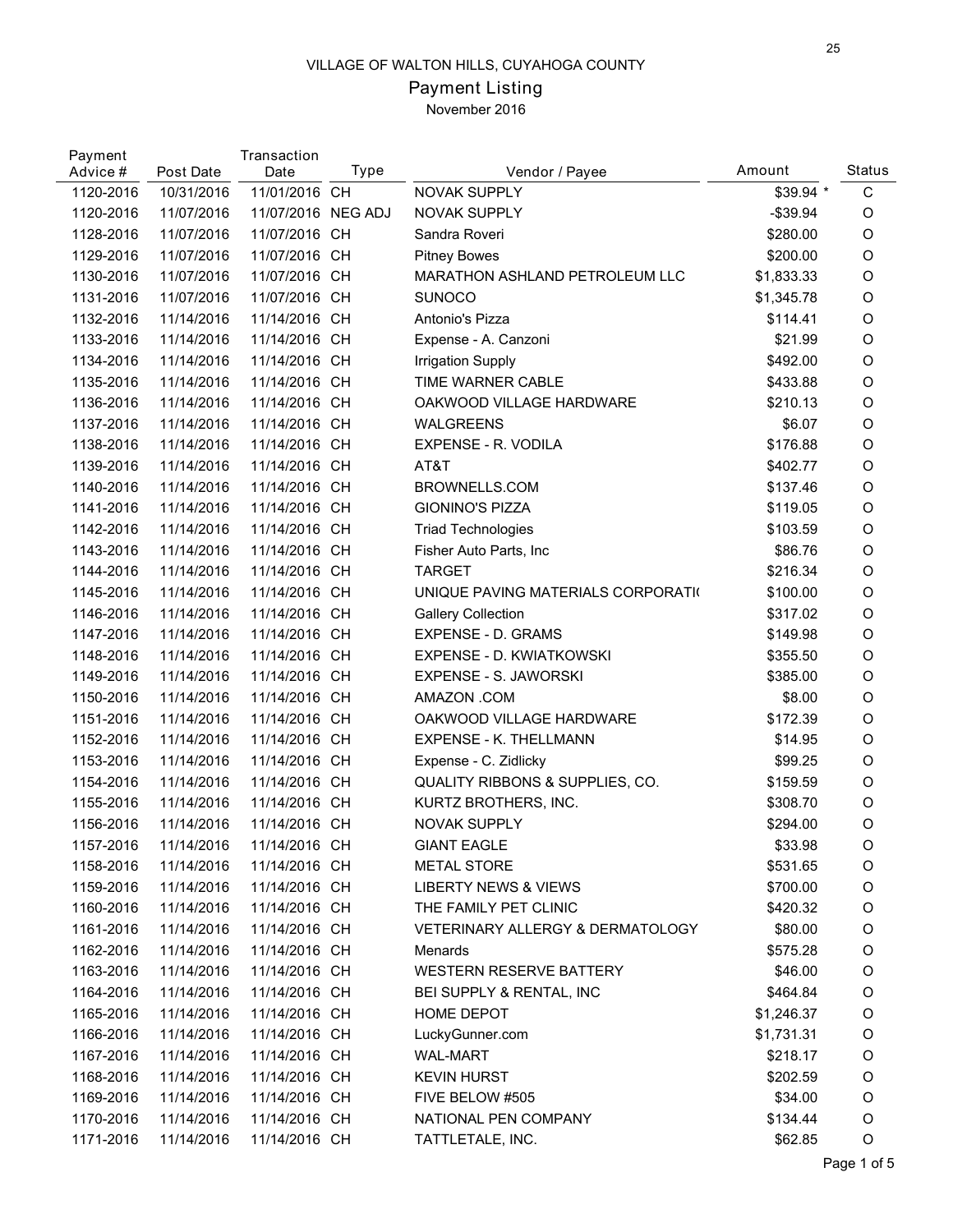## Payment Listing November 2016

| Payment<br>Advice # | Post Date  | Transaction<br>Date | Type | Vendor / Payee                        | Amount      | Status  |
|---------------------|------------|---------------------|------|---------------------------------------|-------------|---------|
| 1172-2016           | 11/14/2016 | 11/14/2016 CH       |      | <b>Display Sales</b>                  | \$88.59     | O       |
| 1173-2016           | 11/14/2016 | 11/14/2016 CH       |      | <b>WB MASON</b>                       | \$119.98    | $\circ$ |
| 1174-2016           | 11/14/2016 | 11/14/2016 CH       |      | AMAZON .COM                           | \$318.33    | $\circ$ |
| 1175-2016           | 11/14/2016 | 11/14/2016 CH       |      | EXPENSE - M. GERVASE                  | \$316.57    | $\circ$ |
| 1176-2016           | 11/14/2016 | 11/14/2016 CH       |      | ELITE K-9 INC.                        | \$49.95     | $\circ$ |
| 1177-2016           | 11/14/2016 | 11/14/2016 CH       |      | Prezi                                 | \$20.00     | $\circ$ |
| 1178-2016           | 11/14/2016 | 11/14/2016 CH       |      | Apple                                 | \$0.99      | $\circ$ |
| 1179-2016           | 11/14/2016 | 11/14/2016 CH       |      | AMAZON .COM                           | \$102.39    | $\circ$ |
| 1180-2016           | 11/18/2016 | 11/18/2016 CH       |      | <b>OFFICE MAX</b>                     | \$15.49     | $\circ$ |
| 1181-2016           | 11/18/2016 | 11/18/2016 CH       |      | AT&T                                  | \$130.05    | $\circ$ |
| 1182-2016           | 11/18/2016 | 11/18/2016 CH       |      | <b>VERIZON WIRELESS</b>               | \$842.29    | $\circ$ |
| 1183-2016           | 11/18/2016 | 11/18/2016 CH       |      | Parr Public Safety Equipment          | \$199.00    | $\circ$ |
| 1184-2016           | 11/18/2016 | 11/18/2016 CH       |      | EXPENSE - R. VODILA                   | \$37.75     | $\circ$ |
| 1185-2016           | 11/18/2016 | 11/18/2016 CH       |      | QUALITY RIBBONS & SUPPLIES, CO.       | \$143.55    | $\circ$ |
| 1186-2016           | 11/18/2016 | 11/18/2016 CH       |      | EXPENSE - M. CARANO                   | \$64.76     | $\circ$ |
| 1187-2016           | 11/18/2016 | 11/18/2016 CH       |      | <b>KEVIN HURST</b>                    | \$26.93     | $\circ$ |
| 1188-2016           | 11/18/2016 | 11/18/2016 CH       |      | Let's Entertain, Inc.                 | \$217.50    | $\vee$  |
| 1188-2016           | 11/18/2016 | 11/18/2016 CH       |      | Let's Entertain, Inc.                 | $-$217.50$  | $\vee$  |
| 1189-2016           | 11/18/2016 | 11/18/2016 CH       |      | <b>MARATHON ASHLAND PETROLEUM LLC</b> | \$72.47     | O       |
| 1190-2016           | 11/21/2016 | 11/21/2016 CH       |      | The Gas House                         | \$19.70     | $\circ$ |
| 1191-2016           | 11/21/2016 | 11/21/2016 CH       |      | SYMBOLARTS, LLC                       | \$159.25    | $\circ$ |
| 1192-2016           | 11/21/2016 | 11/21/2016 CH       |      | OneCommunity                          | \$825.00    | $\circ$ |
| 1193-2016           | 11/21/2016 | 11/21/2016 CH       |      | TREASURER OF STATE (FUND 83F)         | \$600.00    | $\circ$ |
| 1194-2016           | 11/21/2016 | 11/21/2016 CH       |      | <b>SafeBuilt</b>                      | \$2,160.00  | O       |
| 1195-2016           | 11/21/2016 | 11/21/2016 CH       |      | Standard & Poors                      | \$2,000.00  | $\circ$ |
| 1196-2016           | 11/21/2016 | 11/21/2016 CH       |      | <b>ARROW UNIFORM</b>                  | \$890.26    | $\circ$ |
| 1197-2016           | 11/23/2016 | 11/23/2016 CH       |      | <b>INCOME TAX REFUNDS</b>             | \$15,999.04 | $\circ$ |
| 1198-2016           | 11/23/2016 | 11/23/2016 CH       |      | <b>EXPENSE - M. PILAT</b>             | \$147.92    | $\circ$ |
| 1199-2016           | 11/23/2016 | 11/23/2016 CH       |      | Expense - J. Haba                     | \$92.97     | $\circ$ |
| 1200-2016           | 11/23/2016 | 11/23/2016 CH       |      | <b>KEVIN HURST</b>                    | \$204.68    | $\circ$ |
| 1201-2016           | 11/23/2016 | 11/23/2016 CH       |      | SPA-K9                                | \$35.00     | $\circ$ |
| 1202-2016           | 11/23/2016 | 11/23/2016 CH       |      | <b>HOME DEPOT</b>                     | \$428.68    | $\circ$ |
| 1203-2016           | 11/23/2016 | 11/23/2016 CH       |      | SantaSuitExpress.com                  | \$183.91    | O       |
| 1204-2016           | 11/23/2016 | 11/23/2016 CH       |      | <b>WB MASON</b>                       | \$45.79     | O       |
| 1205-2016           | 11/23/2016 | 11/23/2016 CH       |      | NATIONAL LEAGUE OF CITIES             | \$554.27    | $\circ$ |
| 1206-2016           | 11/23/2016 | 11/23/2016 CH       |      | LOWES                                 | \$9.44      | $\circ$ |
| 1207-2016           | 11/23/2016 | 11/23/2016 CH       |      | DUNKIN DONUTS                         | \$148.60    | $\circ$ |
| 1208-2016           | 11/23/2016 | 11/23/2016 CH       |      | <b>WATCH GUARD VIDEO</b>              | \$114.00    | O       |
| 1209-2016           | 11/23/2016 | 11/23/2016 CH       |      | KIMBLE RECYCLING & DISPOSAL           | \$12,293.28 | O       |
| 1210-2016           | 11/23/2016 | 11/23/2016 CH       |      | APEX PEST CONTROL SERVICE, INC.       | \$80.00     | O       |
| 1211-2016           | 11/23/2016 | 11/23/2016 CH       |      | <b>LEXISNEXIS</b>                     | \$50.00     | $\circ$ |
| 1212-2016           | 11/23/2016 | 11/23/2016 CH       |      | Adobe                                 | \$53.99     | O       |
| 1213-2016           | 11/28/2016 | 11/28/2016 CH       |      | <b>SUNOCO</b>                         | \$40.02     | O       |
| 1214-2016           | 11/29/2016 | 11/29/2016 CH       |      | <b>SAM'S CLUB</b>                     | \$503.63    | O       |
| 1215-2016           | 11/29/2016 | 11/29/2016 CH       |      | <b>First Merit</b>                    | \$621.62    | O       |
| 1216-2016           | 11/30/2016 | 11/30/2016 CH       |      | Vision Service Plan                   | \$474.35    | O       |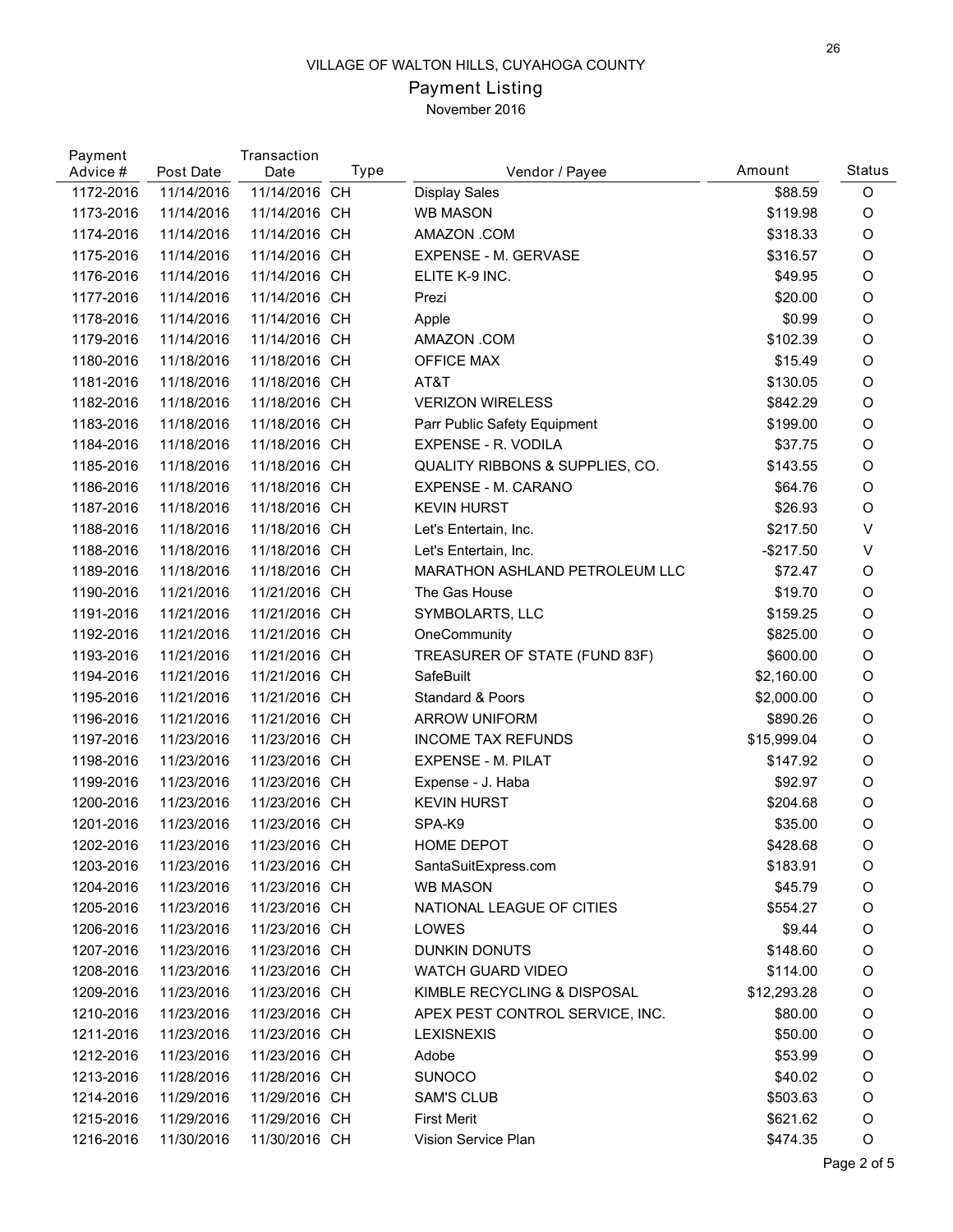## Payment Listing November 2016

| Payment<br>Advice # | Post Date  | Transaction<br>Date | Type | Vendor / Payee                                 | Amount       | Status      |
|---------------------|------------|---------------------|------|------------------------------------------------|--------------|-------------|
| 1217-2016           | 11/30/2016 | 11/30/2016 CH       |      | AlwaysCare                                     | \$1,959.34   | O           |
| 1219-2016           | 11/30/2016 | 12/01/2016 CH       |      | <b>MAYOR'S COURT ACTIVITY</b>                  | \$30,297.06  | O           |
| 1220-2016           | 11/30/2016 | 12/01/2016 CH       |      | <b>ILLUMINATING COMPANY</b>                    | \$6,658.02   | O           |
| 1221-2016           | 11/30/2016 | 12/01/2016 CH       |      | DOMINION EAST OHIO                             | \$1,007.60   | O           |
| 1222-2016           | 11/30/2016 | 12/01/2016 CH       |      | CITY OF CLEVELAND                              | \$379.43     | O           |
| 1223-2016           | 11/30/2016 | 12/01/2016 CH       |      | Dollar Bank                                    | \$50,000.00  | O           |
| 1224-2016           | 11/30/2016 | 12/01/2016 CH       |      | <b>Pitney Bowes</b>                            | \$200.00     | O           |
| 1225-2016           | 11/30/2016 | 12/01/2016 CH       |      | <b>WALTON HILLS PAYROLL</b>                    | \$194,332.88 | O           |
| 1226-2016           | 11/30/2016 | 12/01/2016 CH       |      | ADP, LLC                                       | \$636.51     | O           |
| 1227-2016           | 11/30/2016 | 12/02/2016 CH       |      | <b>GUARDIAN ALARM</b>                          | \$74.12      | O           |
| 1228-2016           | 11/30/2016 | 12/02/2016 CH       |      | <b>Conexo Communications</b>                   | \$1,290.17   | O           |
| 1229-2016           | 11/30/2016 | 12/02/2016 CH       |      | <b>WB MASON</b>                                | \$88.44      | O           |
| 1230-2016           | 11/30/2016 | 12/02/2016 CH       |      | QUALITY RIBBONS & SUPPLIES, CO.                | \$123.39     | O           |
| 1231-2016           | 11/30/2016 | 12/02/2016 CH       |      | AMAZON .COM                                    | \$22.42      | O           |
| 1232-2016           | 11/30/2016 | 12/02/2016 CH       |      | FED EX - KINKOS                                | \$18.66      | O           |
| 1233-2016           | 11/30/2016 | 12/02/2016 CH       |      | TCC TECHNOLOGY SOLUTIONS                       | \$1,694.33   | O           |
| 1234-2016           | 11/30/2016 | 12/02/2016 CH       |      | <b>WAL-MART</b>                                | \$19.80      | O           |
| 1235-2016           | 11/30/2016 | 12/02/2016 CH       |      | <b>OFFICE MAX</b>                              | \$135.44     | O           |
| 1236-2016           | 11/30/2016 | 12/02/2016 CH       |      | <b>OTC BRANDS</b>                              | \$368.12     | O           |
| 1237-2016           | 11/30/2016 | 12/02/2016 CH       |      | <b>DIX COMMUNICATIONS</b>                      | \$35.00      | O           |
| 1238-2016           | 11/30/2016 | 12/02/2016 CH       |      | UNIFORM & ACESSORIES WAREHOUSE                 | \$163.07     | O           |
| 1239-2016           | 11/30/2016 | 12/02/2016 CH       |      | <b>BUDK WORLDWIDE INC</b>                      | \$141.90     | O           |
| 1240-2016           | 11/30/2016 | 12/02/2016 CH       |      | <b>GARMENT SPECIALTIES, INC.</b>               | \$85.76      | O           |
| 1241-2016           | 11/30/2016 | 12/05/2016 CH       |      | OHIO POLICE & FIRE PENSION FUND                | \$22,013.46  | O           |
| 1242-2016           | 11/30/2016 | 12/05/2016 CH       |      | OHIO PUBLIC EMPLOYEES RETIREMENT S             | \$25,484.85  | O           |
| 1243-2016           | 11/30/2016 | 12/05/2016 CH       |      | <b>MEDICARE &amp; SOCIAL SECURITY</b>          | \$2,528.48   | $\circ$     |
| 38649               | 09/08/2016 | 09/08/2016 AW       |      | Walton Hills Collision Center, Inc.            | \$6,823.22 * | $\mathsf C$ |
| 38649               | 11/23/2016 | 11/23/2016 NEG ADJ  |      | Walton Hills Collision Center, Inc.            | $-$1,667.88$ | O           |
| 38754               | 11/01/2016 | 11/01/2016 RW       |      | Jackson Comfort Systems                        | \$105.95     | V           |
| 38754               | 11/01/2016 | 11/01/2016 RW       |      | Jackson Comfort Systems                        | $-$105.95$   | V           |
| 38755               | 11/01/2016 | 11/01/2016 RW       |      | Jackson Comfort Systems                        | \$105.95     | O           |
| 38756               | 11/01/2016 | 11/01/2016 AW       |      | <b>GREAT LAKES TELECOM &amp; ELECTRIC, LLC</b> | \$437.50     | V           |
| 38756               | 11/01/2016 | 11/01/2016 AW       |      | <b>GREAT LAKES TELECOM &amp; ELECTRIC, LLC</b> | $-$437.50$   | V           |
| 38757               | 11/01/2016 | 11/01/2016 AW       |      | <b>WHEELY CLEAN</b>                            | \$36.00      | V           |
| 38757               | 11/01/2016 | 11/01/2016 AW       |      | <b>WHEELY CLEAN</b>                            | $-$36.00$    | V           |
| 38758               | 11/01/2016 | 11/01/2016 AW       |      | Rice's Tree Service                            | \$4,125.00   | V           |
| 38758               | 11/01/2016 | 11/01/2016 AW       |      | <b>Rice's Tree Service</b>                     | $-$4,125.00$ | V           |
| 38759               | 11/01/2016 | 11/01/2016 AW       |      | <b>HCC PUBLIC RISK</b>                         | \$5,000.00   | V           |
| 38759               | 11/01/2016 | 11/01/2016 AW       |      | <b>HCC PUBLIC RISK</b>                         | $-$5,000.00$ | V           |
| 38760               | 11/01/2016 | 11/01/2016 AW       |      | <b>GASPAR SERVICES, LLC</b>                    | \$1,389.23   | V           |
| 38760               | 11/01/2016 | 11/01/2016 AW       |      | <b>GASPAR SERVICES, LLC</b>                    | $-$1,389.23$ | V           |
| 38761               | 11/01/2016 | 11/01/2016 AW       |      | Rinehart-Walters-Danner                        | \$2,500.00   | V           |
| 38761               | 11/01/2016 | 11/01/2016 AW       |      | Rinehart-Walters-Danner                        | $-$2,500.00$ | V           |
| 38762               | 11/01/2016 | 11/01/2016 AW       |      | EXPENSE - M. GERVASE                           | \$20.18      | V           |
| 38762               | 11/01/2016 | 11/01/2016 AW       |      | <b>EXPENSE - M. GERVASE</b>                    | $-$20.18$    | V           |
| 38763               | 11/01/2016 | 11/01/2016 AW       |      | Coverall North America, Inc.                   | \$1,720.00   | V           |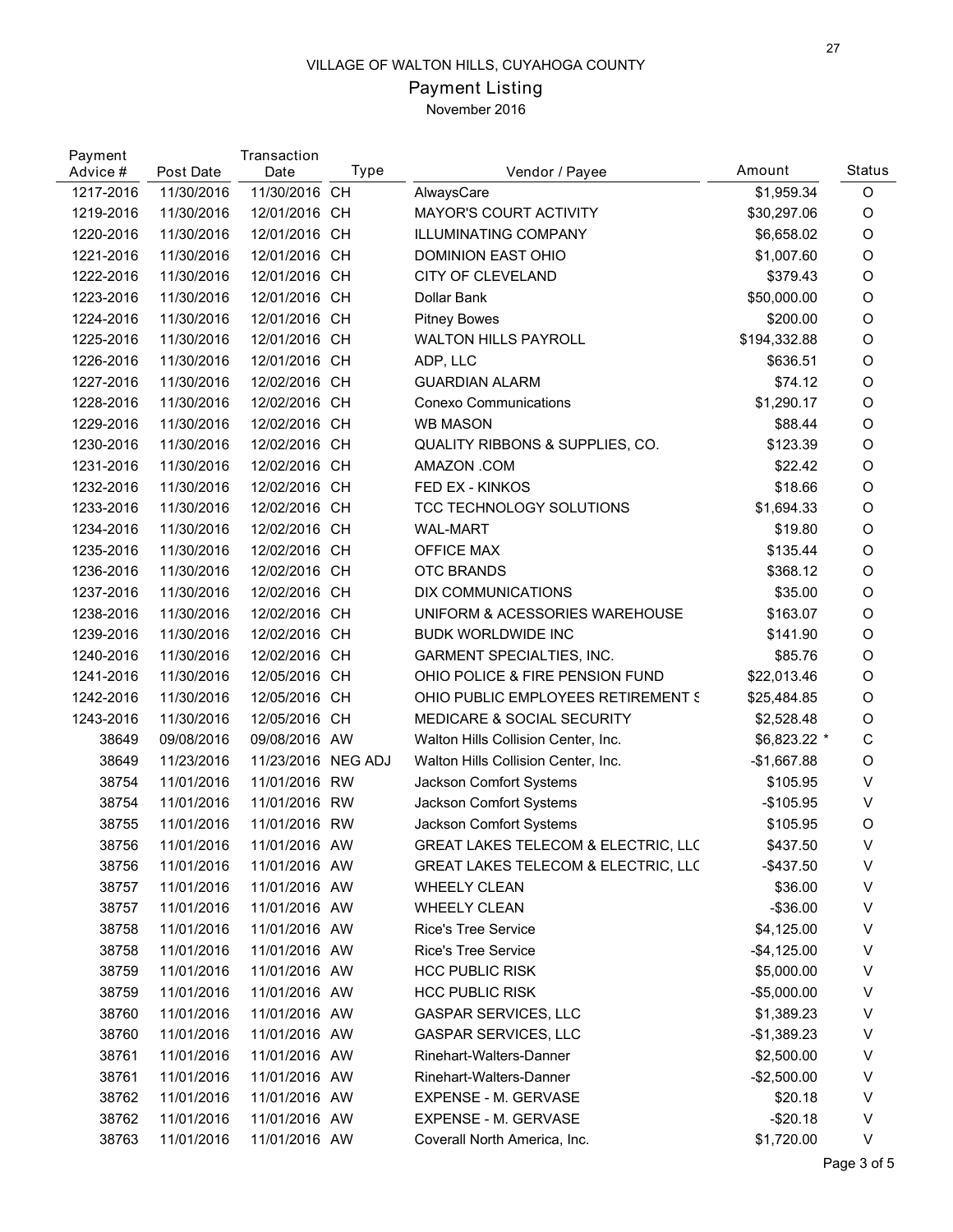# Payment Listing

November 2016

| Payment<br>Advice # | Post Date  | Transaction<br>Date | Type | Vendor / Payee                           | Amount       | <b>Status</b> |
|---------------------|------------|---------------------|------|------------------------------------------|--------------|---------------|
| 38763               | 11/01/2016 | 11/01/2016 AW       |      | Coverall North America, Inc.             | $-$1,720.00$ | $\vee$        |
| 38764               | 11/01/2016 | 11/01/2016 AW       |      | CUYAHOGA LANDMARK, INC                   | \$1,326.35   | V             |
| 38764               | 11/01/2016 | 11/01/2016 AW       |      | CUYAHOGA LANDMARK, INC                   | $-$1,326.35$ | V             |
| 38774               | 11/01/2016 | 11/01/2016 SW       |      | Skipped Warrants 38765 to 38774 Series 4 | \$0.00       | V             |
| 38775               | 11/01/2016 | 11/01/2016 AW       |      | GREAT LAKES TELECOM & ELECTRIC, LLC      | \$437.50     | O             |
| 38776               | 11/01/2016 | 11/01/2016 AW       |      | <b>WHEELY CLEAN</b>                      | \$36.00      | O             |
| 38777               | 11/01/2016 | 11/01/2016 AW       |      | <b>Rice's Tree Service</b>               | \$4,125.00   | O             |
| 38778               | 11/01/2016 | 11/01/2016 AW       |      | <b>HCC PUBLIC RISK</b>                   | \$5,000.00   | O             |
| 38779               | 11/01/2016 | 11/01/2016 AW       |      | <b>GASPAR SERVICES, LLC</b>              | \$1,389.23   | O             |
| 38780               | 11/01/2016 | 11/01/2016 AW       |      | Rinehart-Walters-Danner                  | \$2,500.00   | O             |
| 38781               | 11/01/2016 | 11/01/2016 AW       |      | EXPENSE - M. GERVASE                     | \$20.18      | O             |
| 38782               | 11/01/2016 | 11/01/2016 AW       |      | Coverall North America, Inc.             | \$1,720.00   | O             |
| 38783               | 11/01/2016 | 11/01/2016 AW       |      | CUYAHOGA LANDMARK, INC                   | \$1,326.35   | O             |
| 38784               | 11/01/2016 | 11/01/2016 AW       |      | <b>CUYAHOGA COUNTY TREASURER</b>         | \$32,791.69  | O             |
| 38784               | 11/30/2016 | 12/05/2016 NEG ADJ  |      | <b>CUYAHOGA COUNTY TREASURER</b>         | $-$3,141.41$ | O             |
| 38785               | 11/01/2016 | 11/01/2016 AW       |      | K & K MEAT SHOPPE, INC.                  | \$419.35     | O             |
| 38786               | 11/08/2016 | 11/08/2016 AW       |      | DR. ARNOLD FELTOON, M.D.                 | \$350.00     | O             |
| 38787               | 11/08/2016 | 11/08/2016 AW       |      | Davey Tree                               | \$2,650.00   | O             |
| 38788               | 11/08/2016 | 11/08/2016 AW       |      | KIMBLE RECYCLING & DISPOSAL              | \$54.94      | O             |
| 38789               | 11/08/2016 | 11/08/2016 AW       |      | LIBERTY FORD SOLON, INC.                 | \$547.87     | O             |
| 38790               | 11/08/2016 | 11/08/2016 AW       |      | LOVE INSURANCE AGENCY, INC.              | \$26,237.00  | O             |
| 38791               | 11/08/2016 | 11/08/2016 AW       |      | Bricker & Eckler                         | \$13,900.00  | O             |
| 38792               | 11/08/2016 | 11/08/2016 AW       |      | <b>CENTRAL GRAPHICS</b>                  | \$915.00     | O             |
| 38793               | 11/08/2016 | 11/08/2016 AW       |      | NORTH COAST TWO-WAY RADIO, INC,          | \$419.00     | O             |
| 38794               | 11/08/2016 | 11/08/2016 AW       |      | Advance Ohio Media LLC                   | \$552.09     | O             |
| 38795               | 11/08/2016 | 11/08/2016 AW       |      | RICH'S TOWING & SERVICE, INC.            | \$168.50     | O             |
| 38796               | 11/08/2016 | 11/08/2016 AW       |      | TREASURER OF STATE-FINANCE               | \$430.50     | O             |
| 38797               | 11/08/2016 | 11/08/2016 AW       |      | 360 Transcription Corporation            | \$350.17     | O             |
| 38798               | 11/08/2016 | 11/08/2016 AW       |      | Walton Hills Collision Center, Inc.      | \$1,234.00   | O             |
| 38799               | 11/08/2016 | 11/08/2016 AW       |      | GREAT LAKES TELECOM & ELECTRIC, LLC      | \$980.00     | O             |
| 38800               | 11/08/2016 | 11/08/2016 AW       |      | Safelite AutoGlass                       | \$246.85     | O             |
| 38801               | 11/08/2016 | 11/08/2016 AW       |      | RECORD PUBLISHING COMPANY L.L.C.         | \$49.00      | O             |
| 38802               | 11/08/2016 | 11/08/2016 AW       |      | Associates in Lifestyle Management       | \$318.75     | O             |
| 38803               | 11/08/2016 | 11/08/2016 AW       |      | Jordan, Thomas                           | \$2,000.00   | $\circ$       |
| 38804               | 11/15/2016 | 11/15/2016 AW       |      | Ohio Flags of Honor Memorial             | \$750.00     | O             |
| 38805               | 11/22/2016 | 11/22/2016 AW       |      | MARC GLASSMAN, INC                       | \$106.71     | O             |
| 38806               | 11/22/2016 | 11/22/2016 AW       |      | SHARPSCAPES, INC.                        | \$12,839.00  | O             |
| 38807               | 11/22/2016 | 11/22/2016 AW       |      | OHIO MUNICIPAL LEAGUE                    | \$590.00     | $\circ$       |
| 38808               | 11/22/2016 | 11/22/2016 AW       |      | Coverall North America, Inc.             | \$300.00     | O             |
| 38809               | 11/22/2016 | 11/22/2016 AW       |      | <b>Pitney Bowes</b>                      | \$317.14     | O             |
| 38810               | 11/22/2016 | 11/22/2016 AW       |      | <b>GASPAR SERVICES, LLC</b>              | \$810.23     | $\circ$       |
| 38811               | 11/22/2016 | 11/22/2016 AW       |      | Tim Bowen                                | \$52.38      | $\circ$       |
| 38812               | 11/22/2016 | 11/22/2016 AW       |      | <b>METLIFE</b>                           | \$401.10     | O             |
| 38813               | 11/22/2016 | 11/22/2016 AW       |      | VILLAGE OF OAKWOOD                       | \$72,509.44  | O             |
| 38814               | 11/22/2016 | 11/22/2016 AW       |      | <b>Display Sales</b>                     | \$1,951.00   | O             |
| 38815               | 11/22/2016 | 11/22/2016 AW       |      | C & K Industrial Services, Inc.          | \$2,170.45   | $\circ$       |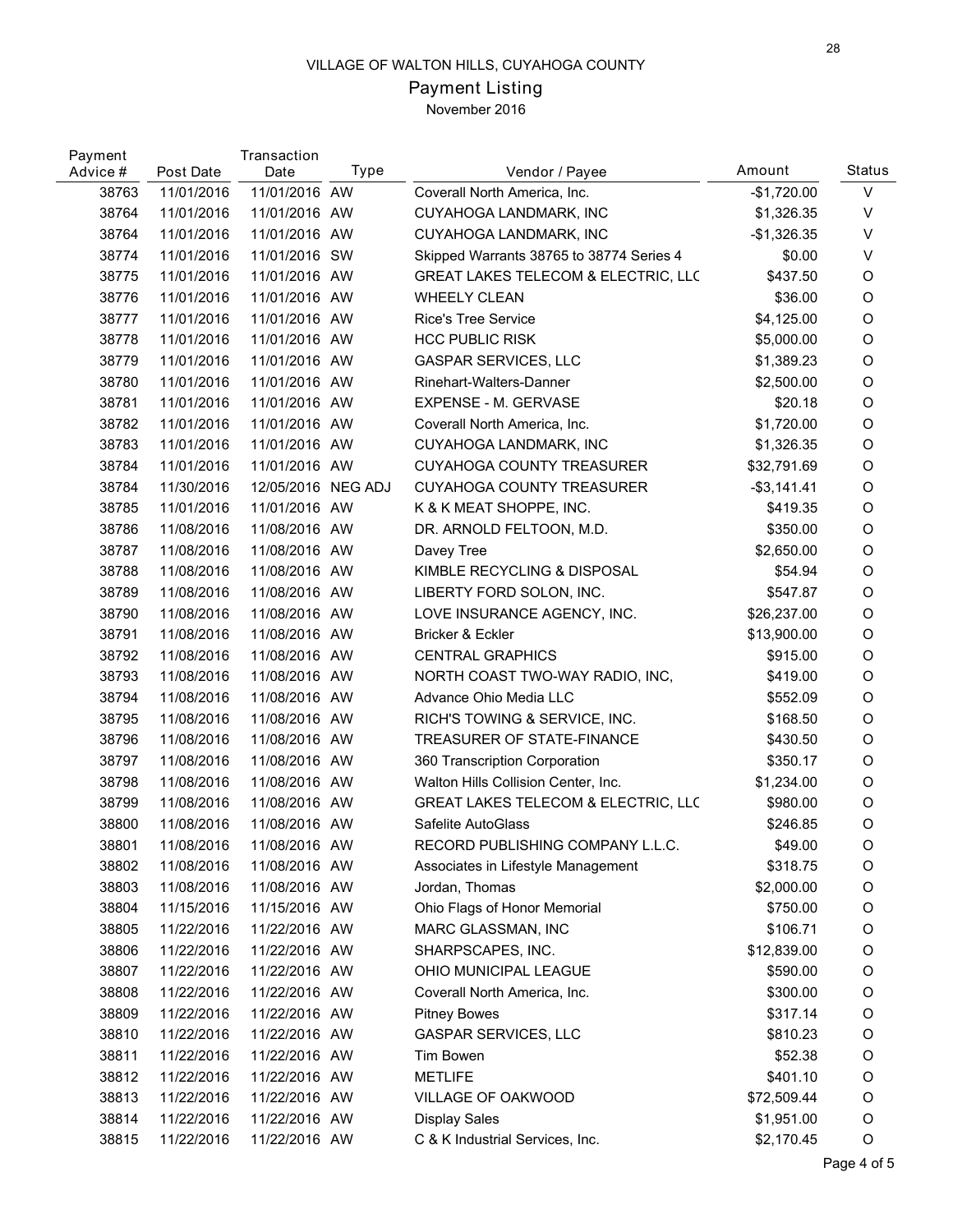## Payment Listing November 2016

| Payment  |            | Transaction   |      |                                              | Amount       | <b>Status</b> |
|----------|------------|---------------|------|----------------------------------------------|--------------|---------------|
| Advice # | Post Date  | Date          | Type | Vendor / Payee                               |              |               |
| 38816    | 11/22/2016 | 11/22/2016 AW |      | <b>CENTRAL GRAPHICS</b>                      | \$550.00     | O             |
| 38817    | 11/22/2016 | 11/22/2016 AW |      | SECURITY & POLYGRAPH CONSULTANTS             | \$225.00     | O             |
| 38818    | 11/22/2016 | 11/22/2016    | AW   | <b>United Rentals</b>                        | \$409.24     | O             |
| 38819    | 11/22/2016 | 11/22/2016 AW |      | <b>GOODYEAR COMMERCIAL TIRE &amp; SERVIC</b> | \$340.00     | O             |
| 38820    | 11/22/2016 | 11/22/2016 AW |      | <b>WALTON HILLS WOMEN'S CLUB</b>             | \$291.36     | O             |
| 38821    | 11/22/2016 | 11/22/2016 AW |      | Motorola Solutions Inc.                      | \$3.773.23   | O             |
| 38822    | 11/22/2016 | 11/22/2016    | AW   | TREASURER, STATE OF OHIO / BBS               | \$31.21      | O             |
| 38823    | 11/22/2016 | 11/22/2016 AW |      | <b>WINZER CORPORATION</b>                    | \$174.64     | $\circ$       |
| 38824    | 11/30/2016 | 11/30/2016 AW |      | Bricker & Eckler                             | \$5,000.00   | O             |
| 38825    | 11/30/2016 | 11/30/2016 AW |      | <b>GASPAR SERVICES, LLC</b>                  | \$1,389.23   | O             |
| 38826    | 11/30/2016 | 11/30/2016 AW |      | <b>Brad Trice</b>                            | \$82.24      | O             |
| 38827    | 11/30/2016 | 11/30/2016 AW |      | Cerni Autoparts                              | \$563.90     | O             |
| 38828    | 11/30/2016 | 11/30/2016 AW |      | C & K Industrial Services, Inc.              | \$1,316.50   | O             |
| 38829    | 11/30/2016 | 11/30/2016 AW |      | THE STANDARD INSURANCE COMPANY               | \$657.84     | O             |
| 38830    | 11/30/2016 | 11/30/2016 AW |      | <b>KEVIN HURST</b>                           | \$8.10       | O             |
| 38831    | 11/30/2016 | 11/30/2016 AW |      | Expense - B. Miller                          | \$165.00     | $\circ$       |
| 38832    | 11/30/2016 | 11/30/2016 AW |      | D. Peterman Landscaping                      | \$1.700.00   | O             |
| 38833    | 11/30/2016 | 11/30/2016 AW |      | EXPENSE - D. KWIATKOWSKI                     | \$79.00      | O             |
| 38834    | 11/30/2016 | 11/30/2016 AW |      | <b>BROADVIEW HEIGHTS SPOTLIGHTS</b>          | \$200.00     | O             |
|          |            |               |      | Total Payments:                              | \$602,248.99 |               |
|          |            |               |      | <b>Total Conversion Vouchers:</b>            | \$0.00       |               |
|          |            |               |      | <b>Total Less Conversion Vouchers:</b>       | \$602,248.99 |               |
|          |            |               |      |                                              |              |               |

Type: AM - Accounting Manual Warrant, AW - Accounting Warrant, IM - Investment Manual Warrant, IW - Investment Warrant, PM - Payroll Manual Warrant, PR - Payroll Warrant, RW - Reduction of Receipt Warrant, SW - Skipped Warrant, WH - Withholding Warrant, WM - Withholding Manual, WS - Special Warrant, CH - Electronic Payment Advice, IL - Investment Loss, EP - Payroll EFT Voucher, CV - Payroll Conversion Voucher, SV - Payroll Special Voucher, EW - Withholding Voucher, POS ADJ - Positive Adjustment, NEG ADJ - Negative Adjustment, POS REAL - Positive Reallocation, NEG REAL - Negative Reallocation

Status: O - Outstanding, C - Cleared, V - Voided, B - Batch

\* Asterisked amounts are not included in report totals. These transactions occurred outside the reported date range but are listed for reference.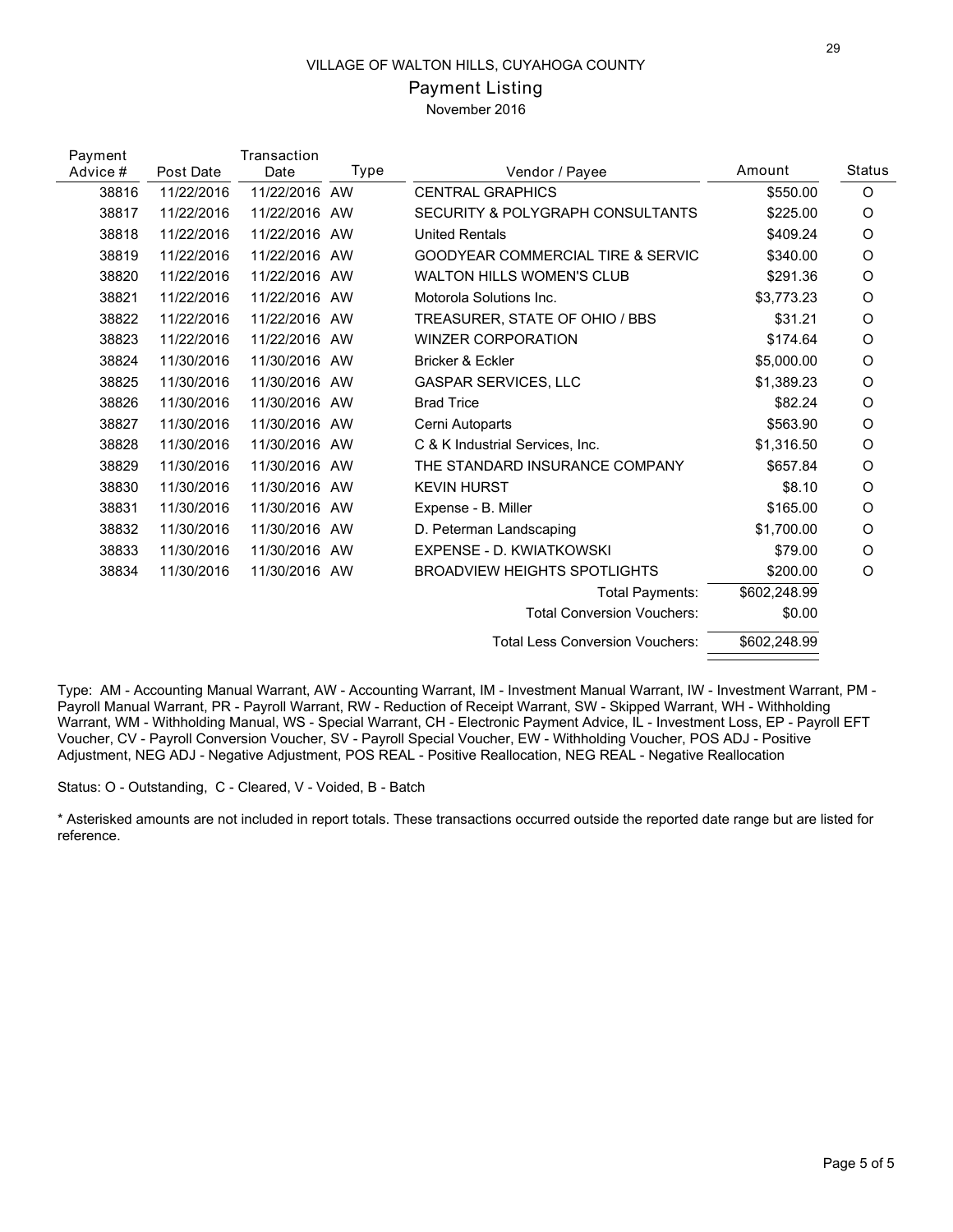| Interest Earnings & Investments<br>Village of Walton Hills<br>2/2/2017 9:10     |                                                    | VISA Rebate >>>      |                      | \$880.14               | \$2,228.39 | \$2,307.71             | \$1,985.85             | \$1,844.42             | \$1,104.65 | \$1,887.00 | 2,025.46        | 2,178.40        | 1949.44          |                   |
|---------------------------------------------------------------------------------|----------------------------------------------------|----------------------|----------------------|------------------------|------------|------------------------|------------------------|------------------------|------------|------------|-----------------|-----------------|------------------|-------------------|
| <b>Closed Investments</b>                                                       | Investment                                         | Issue                | Maturity             |                        |            |                        |                        |                        |            |            |                 |                 |                  |                   |
| Description<br>Bank                                                             | Rate<br>Amount                                     | Date                 | Date                 | 2006                   | 2007       | 2008                   | 2009                   | 2010                   | 2011       | 2012       | 2013            | 2014            | 2015             | 2016              |
| million<br><b>St</b> million<br>5<br>Fed Home Loan Bonds<br>Fed Home Loan Bonds | 3.75%<br>4.20%<br>\$1,003,242.33<br>\$1,000,000.00 | 10/18/05<br>09/26/05 | 1020/06<br>01/16/07  | 35,609.56<br>42,000.00 | 18,750.00  |                        |                        |                        |            |            |                 |                 |                  |                   |
| million<br>5<br>Fed Home Loan Bonds                                             | 4.26%<br>\$999,200.00                              | 09/28/05             | 09/28/07             | 42,600.00              | 42,600.00  |                        |                        |                        |            |            |                 |                 |                  |                   |
| million<br>ົ<br>Fed Nat'l Mort Assn                                             | 4.00%<br>\$1,009,656.67                            | 09/26/05             | 05/23/07             | 40,000.00              | 20,000.00  |                        |                        |                        |            |            |                 |                 |                  |                   |
| \$1 million<br>FHLMC Medium Term                                                | 2.14%<br>\$992,830.00                              | 09/26/05             | 02/24/06             | 10,700.00              |            |                        |                        |                        |            |            |                 |                 |                  |                   |
| \$1 million<br>FNMA B'mark Notes                                                | 2.50%<br>\$989,087.00                              | 09/26/05             | 06/15/06             | 12,500.00              |            |                        |                        |                        |            |            |                 |                 |                  |                   |
| CD 180 days<br>CD <sub>52</sub> days<br>Charter One<br>Charter One              | 5.28%<br>5.28%<br>\$1,000,000.00<br>\$2,000,000.00 | 06/08/06<br>12/19/06 | 07/31/06<br>06/13/07 | 15,253.33              | 26,400.00  |                        |                        |                        |            |            |                 |                 |                  |                   |
| CD 180 days<br>Keybank                                                          | 5.26%<br>\$1,000,000.00                            | 05/25/07             | 11/21/07             |                        | 26,300.00  |                        |                        |                        |            |            |                 |                 |                  |                   |
| CD 360 days<br>Charter One                                                      | 5.20%<br>\$1,000,000.00                            | 12/19/06             | 12/18/07             |                        | 52,000.00  |                        |                        |                        |            |            |                 |                 |                  |                   |
| CD 360 days<br>Fifth Third                                                      | 5.20%<br>\$1,000,000.00                            | 12/19/06             | 12/18/07             |                        | 52,577.78  |                        |                        |                        |            |            |                 |                 |                  |                   |
| CD 270 days<br>Keybank                                                          | 5.27%<br>\$1,000,000.00                            | 05/25/07             | 02/19/08             |                        |            | 39,525.00              |                        |                        |            |            |                 |                 |                  |                   |
| CD 180 days<br>Keybank                                                          | 4.83%<br>\$500,000.00                              | 10/01/07             | 03/31/08             |                        |            | 12, 142.08             |                        |                        |            |            |                 |                 |                  |                   |
| CD 360 days<br>CD 360 days<br>Charter One<br>Keybank                            | 5.23%<br>5.28%<br>\$1,000,000.00<br>\$1,000,000.00 | 05/25/07<br>06/19/07 | 05/19/08<br>06/13/08 |                        |            | 52,300.00<br>52,800.00 |                        |                        |            |            |                 |                 |                  |                   |
| CD 270 days<br>Keybank                                                          | 4.70%<br>\$500,000.00                              | 10/01/07             | 06/27/08             |                        |            | 17,559.72              |                        |                        |            |            |                 |                 |                  |                   |
| CD 77 days<br>Charter One                                                       | 2.67%<br>\$900,000.00                              | 04/17/08             | 07/03/08             |                        |            | 5,139.75               |                        |                        |            |            |                 |                 |                  |                   |
| CD 360 days<br>Charter One                                                      | 4.10%<br>\$1,000,000.00                            | 12/31/07             | 12/26/08             |                        |            | 41,113.89              |                        |                        |            |            |                 |                 |                  |                   |
| CD 363 days<br>Huntington                                                       | 3.12%<br>\$1,000,000.00                            | 02/20/08             | 02/17/09             |                        |            |                        | 31,460.00              |                        |            |            |                 |                 |                  |                   |
| CD <sub>183</sub> days<br>Charter One                                           | 1.37%<br>\$1,000,000.00                            | 02/17/09             | 08/19/09             |                        |            |                        | 6,964.17               |                        |            |            |                 |                 |                  |                   |
| CD 721 days<br>Keybank                                                          | 4.12%<br>\$1,000,000.00                            | 12/31/07             | 12/20/09             |                        |            | 31,357.77              | 51,156.67              |                        |            |            |                 |                 |                  |                   |
| CD 721 days<br>CD 721 days<br>Keybank                                           | 4.37%<br>4.40%<br>\$1,052,300.00<br>\$1,500,000.00 | 05/19/08<br>05/21/08 | 05/10/10<br>05/11/10 |                        |            | 23,503.70<br>33,733.33 | 46,623.93<br>66,916.67 | 31,350.00<br>21,970.85 |            |            |                 |                 |                  |                   |
| CD 721 days<br>Keybank<br><b>Keybank</b>                                        | 5.17%<br>\$1,000,000.00                            | 06/16/08             | 06/07/10             |                        |            | 26,280.83              | 52,418.05              | 24,844.73              |            |            |                 |                 |                  |                   |
|                                                                                 |                                                    |                      |                      |                        |            |                        |                        |                        |            |            |                 |                 |                  |                   |
| Muni Note<br>Village of Walton Hills                                            | 2.00%<br>\$200,000.00                              | 06/20/12             | 12/01/13             |                        |            |                        |                        |                        |            |            | 5,797.26        |                 |                  |                   |
| Muni Note<br>Village of Walton Hills                                            | 1.50%<br>\$425,000.00                              | 12/01/13             | 12/01/15             |                        |            |                        |                        |                        |            |            |                 |                 | 12,750.00        |                   |
| <b>Open Investment</b>                                                          |                                                    |                      |                      |                        |            |                        |                        |                        |            |            |                 |                 |                  |                   |
| Muni Note<br>Village of Walton Hills                                            | 2.00%<br>\$1,275,000.00                            | 12/01/15             | 12/01/16             |                        |            |                        |                        |                        |            |            |                 |                 |                  |                   |
| <b>Bank Accounts</b>                                                            | Month End<br>Current                               |                      |                      |                        |            |                        |                        |                        |            |            |                 |                 |                  |                   |
| Description<br>Bank                                                             | Amount                                             |                      |                      | 2006                   | 2007       | 2008                   | 2009                   | 2010                   | 2011       | 2012       | 2013            | 2014            | 2015             | 2016              |
| CHARTER One                                                                     | \$0.00                                             |                      |                      | 42,676.35              | 81,515.94  | 7,495.82               | 2,175.43               | 2,566.69               | 884.73     |            |                 |                 |                  |                   |
| PNC Sweep                                                                       | \$0.00                                             |                      |                      | 64,293.51              | 40,785.26  | 7,495.80               | 47.79                  |                        |            |            |                 |                 |                  |                   |
| Petty Cash                                                                      | \$1,250.00                                         |                      |                      |                        |            |                        |                        |                        |            |            |                 |                 |                  |                   |
| StarPlus Ohio<br>Star Ohio                                                      | 234,716.55<br>251,916.62                           |                      |                      | 160,831.63             | 57,104.61  | 40,772.64              | 1,327.65               | 521.78                 | 271.02     | 367.92     | 184.30<br>45.17 | 76.99<br>500.08 | 505.28<br>249.07 | 1092.67<br>783.47 |
| <b>First Merit</b>                                                              | \$2,354,500.84                                     |                      |                      |                        |            |                        |                        |                        |            | 462.96     | 1,099.91        | 748.42          | 722.21           | 520.37            |
| Court Bank Accounts                                                             | \$34,312.03                                        |                      |                      |                        |            |                        |                        |                        |            |            |                 |                 |                  |                   |
| Huntington                                                                      | \$0.00                                             |                      |                      |                        |            | 0.82                   |                        |                        |            |            |                 |                 |                  |                   |
| Month end invested balance                                                      | \$4,151,696.04                                     |                      |                      |                        |            |                        |                        |                        |            |            |                 |                 |                  |                   |
| Cash Basis Interest                                                             |                                                    |                      |                      | 466,464.38             | 418,033.59 | 391,221.15             | 259,090.36             | 81,254.05              | 1,155.75   | 830.88     | 7,126.64        | 1,325.49        | 14,226.56        | 2,396.51          |
| Interest earned in previous year, received in current year                      |                                                    |                      |                      | (45,980.99)            | (5,226.67) | (111, 430.83)          | (25,063.46)            | (17,578.56)            | 0.00       | 0.00       | 0.00            | 0.00            | 0.00             | 0.00              |
| Interest received In subsequent year, earned in current year                    |                                                    |                      |                      | 5,226.67               | 111,430.83 | 25,063.46              | 17,578.56              | 0.00                   | 0.00       | 0.00       | 0.00            | 0.00            | 0.00             | 0.00              |
|                                                                                 |                                                    |                      |                      | 425,710.06             | 524,237.75 | 304,853.78             | 251,605.46             | 63,675.49              | 1,155.75   | 830.88     | 7,126.64        | 1,325.49        | 14,226.56        | 2,396.51          |
|                                                                                 |                                                    |                      |                      |                        |            |                        |                        |                        |            |            |                 |                 |                  |                   |

L:\2016 Monthly Reports\November\Interest Analysis L:\2016 Monthly Reports\November\Interest Analysis

30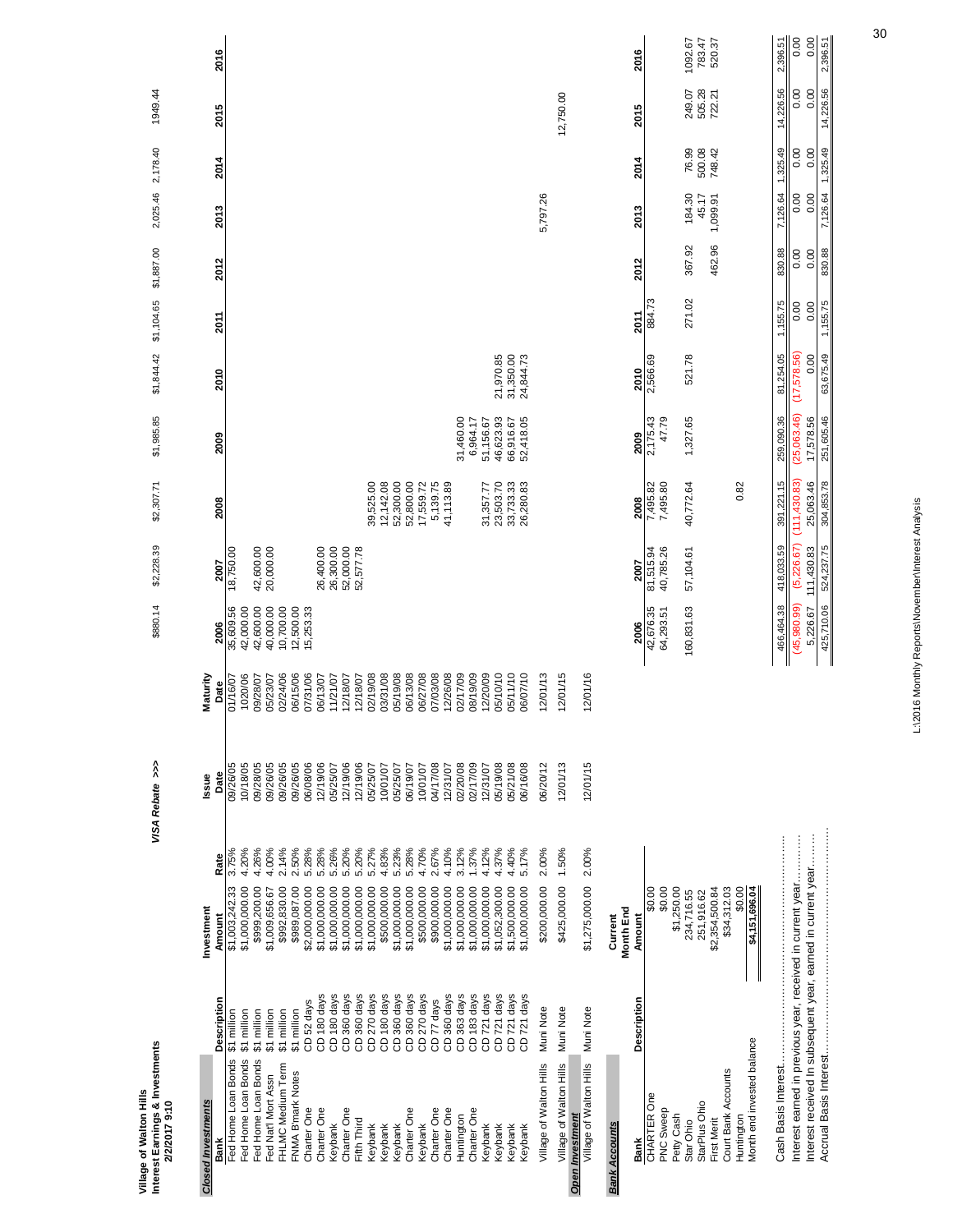**Prior Year Comparison**

| 2014      |              |                   | <b>Detailed Breakdown</b> |              |              |              | Summary           |                   |              |
|-----------|--------------|-------------------|---------------------------|--------------|--------------|--------------|-------------------|-------------------|--------------|
|           | W Hills W/H  | W Hills           | <b>Pub Util</b>           | W Hills      |              |              |                   |                   |              |
| Month     | <u>W/H</u>   | <b>Net Profit</b> | <b>Net Profit</b>         | Individual   | Total        | <u>W/H</u>   | <b>Individual</b> | <b>Net Profit</b> | <u>Total</u> |
| January   | 395,582.64   | 42,107.65         |                           | 8,364.86     | 446,055.15   | 395,582.64   | 8,364.86          | 42,107.65         | 446,055.15   |
| February  | 345,865.73   | 5,101.17          |                           | 8,331.33     | 359,298.23   | 345,865.73   | 8,331.33          | 5,101.17          | 359,298.23   |
| March     | 251.119.06   | 71.620.58         | 0.07                      | 16.927.97    | 339.667.68   | 251.119.06   | 16.927.97         | 71.620.65         | 339.667.68   |
| April     | 317.863.20   | 210,223.49        |                           | 54,759.18    | 582,845.87   | 317,863.20   | 54,759.18         | 210,223.49        | 582,845.87   |
| May       | 265.477.48   | 2.889.89          | 359.82                    | 59.889.99    | 328.617.18   | 265.477.48   | 59.889.99         | 3.249.71          | 328.617.18   |
| June      | 286.181.33   | 19.751.00         |                           | 6,638.84     | 312.571.17   | 286,181.33   | 6,638.84          | 19.751.00         | 312,571.17   |
| July      | 293,926.88   | 83,960.27         |                           | 39,332.96    | 417,220.11   | 293,926.88   | 39,332.96         | 83,960.27         | 417,220.11   |
| August    | 317.956.14   | 3.431.87          | 184.33                    | 6,955.57     | 328,527.91   | 317.956.14   | 6,955.57          | 3,616.20          | 328,527.91   |
| September | 292,761.49   | 48,469.00         |                           | 9,777.89     | 351,008.38   | 292,761.49   | 9,777.89          | 48,469.00         | 351,008.38   |
| October   | 245.308.99   | 69.077.00         |                           | 43.236.51    | 357.622.50   | 245.308.99   | 43.236.51         | 69.077.00         | 357.622.50   |
| November  | 339.036.29   | 10.742.75         |                           | 11.346.09    | 361.125.13   | 339.036.29   | 11,346.09         | 10.742.75         | 361,125.13   |
| December  | 233.223.10   | 123.524.83        | 344.09                    | 18.790.06    | 375,882.08   | 233.223.10   | 18.790.06         | 123.868.92        | 375,882.08   |
| Refunds   |              | (12,218.56)       | (604.00)                  | (10, 261.67) | (23,084.23)  | 0.00         | (10, 261.67)      | (12, 822.56)      | (23,084.23)  |
|           | 3.584.302.33 | 678.680.94        | 284.31                    | 274.089.58   | 4,537,357.16 | 3.584.302.33 | 274.089.58        | 678.965.25        | 4.537.357.16 |

| W/H          | <b>Individual</b> | <b>Net Profit</b> | Total        |
|--------------|-------------------|-------------------|--------------|
| 395,582.64   | 8.364.86          | 42.107.65         | 446.055.15   |
| 345.865.73   | 8.331.33          | 5.101.17          | 359.298.23   |
| 251.119.06   | 16.927.97         | 71.620.65         | 339.667.68   |
| 317.863.20   | 54.759.18         | 210.223.49        | 582.845.87   |
| 265.477.48   | 59.889.99         | 3.249.71          | 328.617.18   |
| 286.181.33   | 6.638.84          | 19.751.00         | 312.571.17   |
| 293.926.88   | 39.332.96         | 83.960.27         | 417,220.11   |
| 317.956.14   | 6.955.57          | 3.616.20          | 328.527.91   |
| 292.761.49   | 9.777.89          | 48.469.00         | 351.008.38   |
| 245.308.99   | 43.236.51         | 69.077.00         | 357.622.50   |
| 339.036.29   | 11.346.09         | 10.742.75         | 361,125.13   |
| 233.223.10   | 18.790.06         | 123.868.92        | 375.882.08   |
| 0.00         | (10, 261.67)      | (12.822.56)       | (23,084.23)  |
| 3.584.302.33 | 274.089.58        | 678.965.25        | 4,537,357.16 |

| 2015      |                    | <b>Detailed Breakdown</b>    |                                      |                              |              |     |              | Summary    |                   |              |  |
|-----------|--------------------|------------------------------|--------------------------------------|------------------------------|--------------|-----|--------------|------------|-------------------|--------------|--|
| Month     | W Hills W/H<br>W/H | W Hills<br><b>Net Profit</b> | <b>Pub Util</b><br><b>Net Profit</b> | <b>W</b> Hills<br>Individual | Total        | W/H |              | Individual | <b>Net Profit</b> | Total        |  |
| January   | 359.226.59         | 78.578.00                    |                                      | 10.882.45                    | 448.687.04   |     | 359.226.59   | 10.882.45  | 78.578.00         | 448.687.04   |  |
| February  | 293,885.03         | 45,794.76                    | 24.75                                | 16,049.70                    | 355,754.24   |     | 293,885.03   | 16,049.70  | 45,819.51         | 355,754.24   |  |
| March     | 180.768.71         | 158,960.92                   |                                      | 17.142.27                    | 356.871.90   |     | 180.768.71   | 17.142.27  | 158,960.92        | 356,871.90   |  |
| April     | 289,828.01         | 289,106.85                   |                                      | 110.742.75                   | 689,677.61   |     | 289,828.01   | 110.742.75 | 289,106.85        | 689,677.61   |  |
| May       | 248.762.04         | 6.612.93                     |                                      | 74.128.79                    | 329.503.76   |     | 248.762.04   | 74.128.79  | 6.612.93          | 329.503.76   |  |
| June      | 211,740.52         | 39.170.25                    | 214.91                               | 9,525.96                     | 260.651.64   |     | 211.740.52   | 9,525.96   | 39,385.16         | 260,651.64   |  |
| July      | 220,861.26         | 28,148.71                    |                                      | 36,265.85                    | 285,275.82   |     | 220.861.26   | 36,265.85  | 28,148.71         | 285,275.82   |  |
| August    | 327,895.25         | 7.620.68                     |                                      | 9.255.58                     | 344.771.51   |     | 327.895.25   | 9,255.58   | 7,620.68          | 344.771.51   |  |
| September | 172,505.37         | 94,158.57                    | 455.20                               | 4.744.91                     | 271,864.05   |     | 172,505.37   | 4,744.91   | 94,613.77         | 271,864.05   |  |
| October   | 314.534.27         | 71,899.48                    |                                      | 31.813.65                    | 418.247.40   |     | 314.534.27   | 31.813.65  | 71,899.48         | 418,247.40   |  |
| November  | 295.034.47         | 16,691.55                    |                                      | 14.131.27                    | 325,857.29   |     | 295.034.47   | 14.131.27  | 16,691.55         | 325,857.29   |  |
| December  | 307.207.07         | 76.387.79                    | 168.37                               | 11.430.88                    | 395,194.11   |     | 307.207.07   | 11.430.88  | 76.556.16         | 395,194.11   |  |
|           | 3,222,248.59       | 910,252.65                   | (45.77)                              | 327,450.40                   | 4,459,905.87 |     | 3,222,248.59 | 327,450.40 | 910,206.88        | 4,459,905.87 |  |
|           |                    |                              |                                      |                              |              |     |              |            |                   |              |  |

*W'holding includes \$164,511.76 collected through JEDD Refunds do not include \$50,000 payment to Bedford Schools*

| Returned about include \$50,000 payment to beginn a Scribble |  |  |  |
|--------------------------------------------------------------|--|--|--|
|                                                              |  |  |  |

| 2016                                                                                                                                |                    |                              | <b>Detailed Breakdown</b>            |                       |               | Summary       |            |            |               |
|-------------------------------------------------------------------------------------------------------------------------------------|--------------------|------------------------------|--------------------------------------|-----------------------|---------------|---------------|------------|------------|---------------|
| Month                                                                                                                               | W Hills W/H<br>W/H | W Hills<br><b>Net Profit</b> | <b>Pub Util</b><br><b>Net Profit</b> | W Hills<br>Individual | Total         | W/H           | Individual | Net Profit | Total         |
| January                                                                                                                             | 480.437.87         | 90,634.47                    | 0.00                                 | 16,345.52             | 587.417.86    | 480.437.87    | 16,345.52  | 90,634.47  | 587,417.86    |
| February                                                                                                                            | 311,177.66         | 36,826.98                    | 0.00                                 | 19,963.59             | 367,968.23    | 311,177.66    | 19,963.59  | 36,826.98  | 367,968.23    |
| March                                                                                                                               | 243,553.54         | 130,264.48                   | 48.32                                | 19,408.87             | 393,275.21    | 243,553.54    | 19,408.87  | 130,312.80 | 393,275.21    |
| April                                                                                                                               | 377,983.08         | 220,070.67                   | 0.00                                 | 83,391.14             | 681,444.89    | 377,983.08    | 83,391.14  | 220,070.67 | 681,444.89    |
| May                                                                                                                                 | 290,605.15         | 22,508.40                    | 0.00                                 | 78,610.68             | 391,724.23    | 290,605.15    | 78,610.68  | 22,508.40  | 391,724.23    |
| June                                                                                                                                | 292,521.24         | 47,307.82                    | 1,205.58                             | 9,656.69              | 350,691.33    | 292,521.24    | 9,656.69   | 48,513.40  | 350,691.33    |
| July                                                                                                                                | 275,258.95         | 40,281.29                    | 0.00                                 | 9,785.32              | 325,325.56    | 275,258.95    | 9,785.32   | 40,281.29  | 325,325.56    |
| August                                                                                                                              | 305,431.78         | 31,376.38                    | 0.00                                 | 33,218.24             | 370,026.40    | 305,431.78    | 33,218.24  | 31,376.38  | 370,026.40    |
| September                                                                                                                           | 237,905.09         | 64,461.25                    | 1,095.90                             | 8,863.28              | 312,325.52    | 237,905.09    | 8,863.28   | 65,557.15  | 312,325.52    |
| October                                                                                                                             | 270.949.78         | 10,169.94                    | 0.00                                 | 30.940.68             | 312,060.40    | 270.949.78    | 30.940.68  | 10.169.94  | 312,060.40    |
| November                                                                                                                            | 259.737.02         | 45,289.46                    | 0.00                                 | 12.143.78             | 317.170.26    | 259.737.02    | 12.143.78  | 45.289.46  | 317,170.26    |
| December                                                                                                                            |                    |                              |                                      |                       | 0.00          | 0.00          | 0.00       | 0.00       | 0.00          |
| Sagamore Hills**                                                                                                                    | (273, 504.10)      | 0.00                         | 0.00                                 | 0.00                  | (273, 504.10) | (273, 504.10) | 0.00       | 0.00       | (273, 504.10) |
|                                                                                                                                     | 3,072,057.06       | 739,191.14                   | 2,349.80                             | 322,327.79            | 4,135,925.79  | 3,072,057.06  | 322,327.79 | 741,540.94 | 4,135,925.79  |
| *Refunds does not include \$104,022.09 of payments to Bedford Schools<br>** IEDD normante to Conomove Toumabin through 3rd Otr 3046 |                    |                              |                                      |                       |               |               |            |            |               |

*\*\*JEDD payments to Sagamore Township through 3rd Qtr 2016.* 

| 11191 1941 9911194119911 |               |                   |                   |              |                |            |            |                   |           |
|--------------------------|---------------|-------------------|-------------------|--------------|----------------|------------|------------|-------------------|-----------|
|                          |               |                   | <b>Pub Util</b>   |              |                |            |            |                   |           |
| <u>Year</u>              | W/H           | <b>Net Profit</b> | <b>Net Profit</b> | Individual   | <u>Total</u>   | W/H        | Individual | <b>Net Profit</b> | Total     |
| 2006/2007                | 214,199.79    | (277, 395.33)     |                   | (64, 778.71) | (63, 195.54)   | 6.30%      | $-45.59%$  | $-28.32%$         | $-2.83%$  |
| 2007/2008                | (512,680.55)  | (53.249.37)       |                   | 26.869.87    | (565, 929.92)  | $-14.19%$  | 34.76%     | $-7.58%$          | $-12.28%$ |
| 2008/2009                | (623, 169.01) | (475, 982.80)     |                   | 11,832.11    | (1,099,151.81) | $-20.11\%$ | 11.36%     | -73.35%           | $-28.23%$ |
| 2009/2010                | 120.595.63    | 231.814.69        |                   | (474.58)     | 352.410.32     | 4.87%      | $-0.41%$   | 134.05%           | 12.73%    |
| 2010/2011                | 196.022.48    | 38.228.70         |                   | 14.982.10    | 234.251.18     | 7.55%      | 12.97%     | 9.45%             | 8.00%     |
| 2011/2012                | (36.061.07)   | 11.775.64         |                   | (16.094.17)  | (24, 285.43)   | $-1.29%$   | $-12.33%$  | 2.66%             | $-1.20%$  |
| 2012/2013                | 247.583.23    | 81.851.20         | (12.064.79)       | 46.729.49    | 364.099.13     | 8.98%      | 40.84%     | 15.35%            | 10.95%    |
| 2013/2014                | 580.272.75    | 153.263.09        | 1.169.39          | 112.945.45   | 847.650.68     | 19.32%     | 70.09%     | 29.44%            | 22.97%    |
| 2014/2015                | (362.053.74)  | 231.571.71        | (330.08)          | 53.360.82    | (77, 451.29)   | $-10.10\%$ | 19.47%     | 34.06%            | $-1.71%$  |
| 2015/2016                | 157.015.54    | (97, 551.56)      | 1.654.94          | (12,355.39)  | 48,763.53      | 5.39%      | $-3.69%$   | $-11.45\%$        | 1.19%     |
|                          |               |                   |                   |              |                |            |            |                   |           |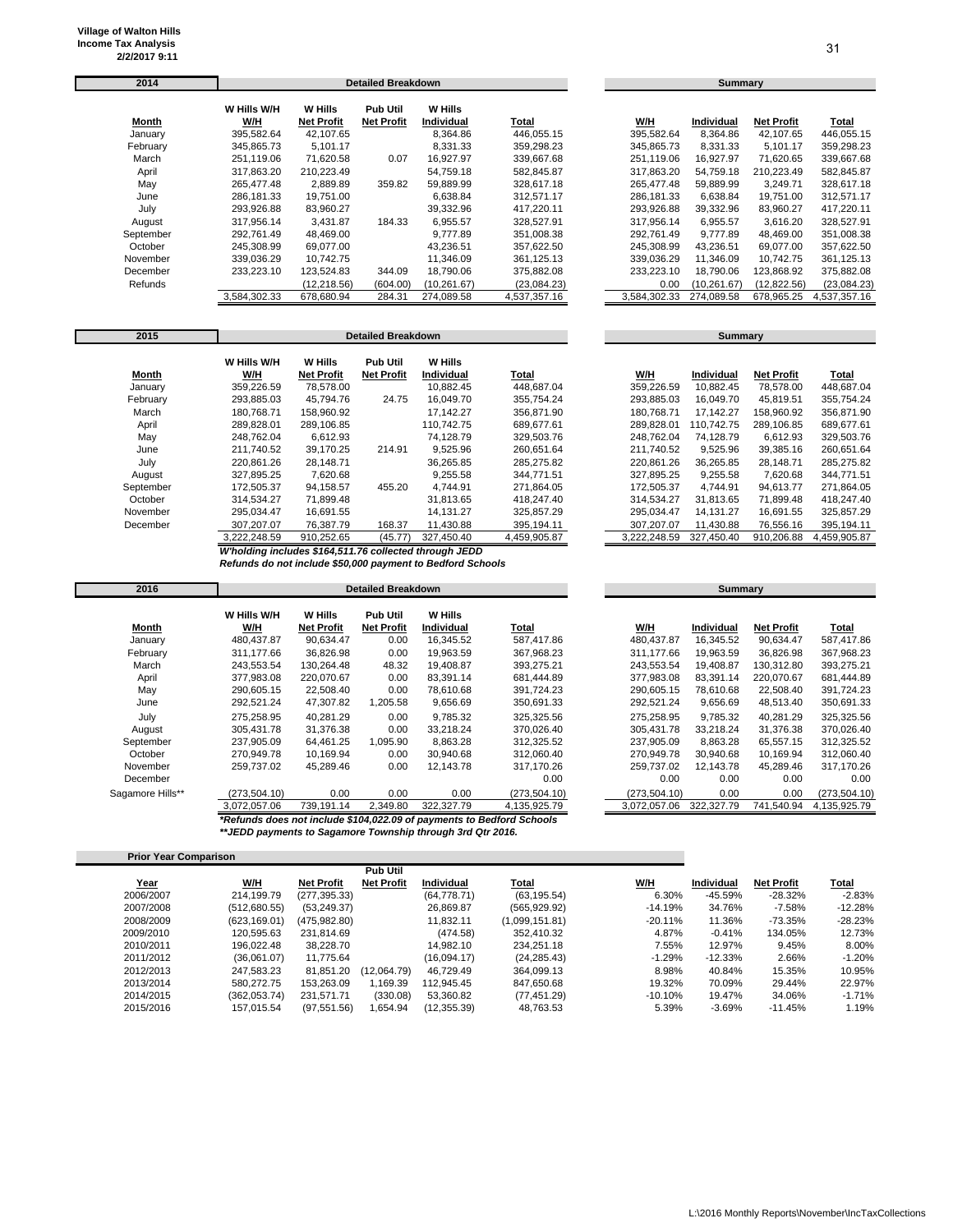|           | PO Type   PO Number   Issue Date | <b>Account Code</b>        | <b>Current Balance</b> | <b>Vendor</b>                                       |
|-----------|----------------------------------|----------------------------|------------------------|-----------------------------------------------------|
| PR.       | 226-2016                         | 2/24/16 1000-110-211-0000  |                        | \$3,117.72 OHIO PUBLIC EMPLOYEES RETIREMENT SYSTEM  |
| <b>PR</b> | 226-2016                         | 2/24/16 1000-110-211-0011  |                        | \$10,359.56 OHIO PUBLIC EMPLOYEES RETIREMENT SYSTEM |
| <b>PR</b> | 81-2016                          | 1/20/16 1000-110-221-0000  |                        | \$616.00 EMPLOYEE BENEFITS INTERNATIONAL INC        |
| <b>PR</b> | 82-2016                          | 1/20/16 1000-110-221-0000  |                        | \$26,235.37 CUYAHOGA COUNTY TREASURER               |
| <b>PR</b> | 275-2016                         | 3/8/16 1000-110-221-0000   |                        | \$2,105.46 AlwaysCare                               |
| <b>PR</b> | 55-2016                          | 1/14/16 1000-110-221-0011  |                        | \$40.85 Vision Service Plan                         |
| <b>PR</b> | 81-2016                          | 1/20/16 1000-110-221-0011  |                        | \$224.00 EMPLOYEE BENEFITS INTERNATIONAL INC        |
| <b>PR</b> | 82-2016                          | 1/20/16 1000-110-221-0011  |                        | \$8,738.08 CUYAHOGA COUNTY TREASURER                |
| <b>PR</b> | 275-2016                         | 3/8/16 1000-110-221-0011   |                        | \$532.38 AlwaysCare                                 |
| <b>PR</b> | 253-2016                         | 3/2/16 1000-110-222-0000   |                        | \$567.30 THE STANDARD INSURANCE COMPANY             |
| <b>PR</b> | 253-2016                         | 3/2/16 1000-110-222-0011   |                        | \$66.25 THE STANDARD INSURANCE COMPANY              |
| <b>PR</b> | 2-2016                           | 1/11/16 1000-110-270-0000  |                        | \$185.76 EXPENSE - S. DAVIS                         |
| PR        | 3-2016                           | 1/11/16 1000-110-270-0000  |                        | \$76.41 EXPENSE - D. GASPER                         |
| PR        | 4-2016                           | 1/11/16 1000-110-270-0000  |                        | \$183.45 EXPENSE - D. GRAMS                         |
| PR        | 5-2016                           | 1/11/16 1000-110-270-0000  |                        | \$0.06 EXPENSE - S. JAWORSKI                        |
| PR        | 6-2016                           | 1/11/16 1000-110-270-0000  |                        | \$204.78 EXPENSE - P. KANJUKA                       |
| PR.       | 8-2016                           | 1/11/16 1000-110-270-0000  |                        | \$449.61 EXPENSE - D. KWIATKOWSKI                   |
| <b>PR</b> | 9-2016                           | 1/11/16 1000-110-270-0000  |                        | \$7.57 EXPENSE - J. PAULIN                          |
| <b>PR</b> | 10-2016                          | 1/11/16 1000-110-270-0000  |                        | \$56.98 EXPENSE - K. THELLMANN                      |
| <b>PR</b> | 11-2016                          | 1/11/16 1000-110-270-0000  |                        | \$479.09 EXPENSE - R. VODILA                        |
| <b>PR</b> | 12-2016                          | 1/11/16 1000-110-270-0000  |                        | \$64.73 EXPENSE - M. WALSH                          |
| <b>PR</b> | 14-2016                          | 1/11/16 1000-110-270-0000  |                        | \$289.07 EXPENSE - M. HOY                           |
| <b>PR</b> | 15-2016                          | 1/11/16 1000-110-270-0000  |                        | \$213.90 Expense - B. Mowery                        |
| PR        | 16-2016                          | 1/11/16 1000-110-270-0000  |                        | \$313.25 EXPENSE - J. WENDL                         |
| PR        | 19-2016                          | 1/11/16 1000-110-270-0000  |                        | \$258.66 EXPENSE - S. CARTIER                       |
| PR        | 20-2016                          | 1/11/16 1000-110-270-0000  |                        | \$65.80 EXPENSE - A. FREJOFSKY                      |
| <b>PR</b> | 22-2016                          | 1/11/16 1000-110-270-0000  |                        | \$89.28 EXPENSE - M. PILAT                          |
| <b>PR</b> | 23-2016                          | 1/11/16 1000-110-270-0000  |                        | \$172.23 EXPENSE - SHARON SZCZEPANSKI               |
| PR        | 24-2016                          | 1/11/16 1000-110-270-0000  |                        | \$256.80 EXPENSE - T. BRILL                         |
| PR        | 25-2016                          | 1/11/16 1000-110-270-0000  |                        | \$320.00 Expense - Bryant, Z                        |
| <b>PR</b> | 26-2016                          | 1/11/16 1000-110-270-0000  |                        | \$102.88 EXPENSE - M. CARANO                        |
| <b>PR</b> | 27-2016                          | 1/11/16 1000-110-270-0000  |                        | \$293.75 EXPENSE - V. GRIMINGER                     |
| PR        | 28-2016                          | 1/11/16 1000-110-270-0000  |                        | \$223.01 Expense - A. Hansen                        |
| PR        | 29-2016                          | 1/11/16 1000-110-270-0000  |                        | \$320.00 EXPENSE - J. KELLY                         |
| PR        | 30-2016                          | 1/11/16 1000-110-270-0000  |                        | \$59.57 Expense - Kotar, Patrick                    |
| <b>PR</b> | 31-2016                          | 1/11/16 1000-110-270-0000  |                        | \$320.00 EXPENSE - D. MUELLER                       |
| PR        | 32-2016                          | 1/11/16 1000-110-270-0000  |                        | \$20.12 EXPENSE - F. ROVERI                         |
| <b>PR</b> | 33-2016                          | 1/11/16 1000-110-270-0000  |                        | \$320.00 Expense - C. Kotarcik                      |
| PR        | 41-2016                          | 1/11/16 1000-110-270-0000  |                        | \$320.00 Expense - S. Schwartz                      |
| PR        | 747-2016                         | 7/25/16 1000-110-270-0000  |                        | \$80.94 SHUTTLER'S APPAREL, INC.                    |
| <b>PR</b> | 995-2016                         | 10/18/16 1000-110-270-0000 |                        | \$304.03 Expense - C. Zidlicky                      |
| <b>PR</b> | 996-2016                         | 10/18/16 1000-110-270-0000 |                        | \$320.00 EXPENSE - T. CERCEK                        |
| <b>PR</b> | 1022-2016                        | 10/20/16 1000-110-270-0000 |                        | \$128.08 EXPENSE - E. SULLINS                       |
| <b>PR</b> | 101-2016                         | 1/20/16 1000-110-321-0000  |                        | \$360.91 VERIZON WIRELESS                           |
| PR.       | 51-2016                          | 1/14/16 1000-110-349-0000  |                        | \$3,900.00 LEXISNEXIS                               |
| PT        | 479-2016                         | 5/10/16 1000-110-349-0000  |                        | \$80.00 TRUCKPRO, INC.                              |
| PT        | 352-2016                         | 4/14/16 1000-110-391-0000  |                        | \$98.75 EXPENSE - D. GRAMS                          |
| PT        | 926-2016                         | 9/22/16 1000-110-394-0000  |                        | \$30.97 Parr Public Safety Equipment                |
| <b>PR</b> | 43-2016                          | 1/12/16 1000-110-399-0000  |                        | \$600.00 TREASURER OF STATE (FUND 83F)              |
| <b>PR</b> | 123-2016                         | 2/5/16 1000-110-399-0000   |                        | \$1,040.00 Sandra Roveri                            |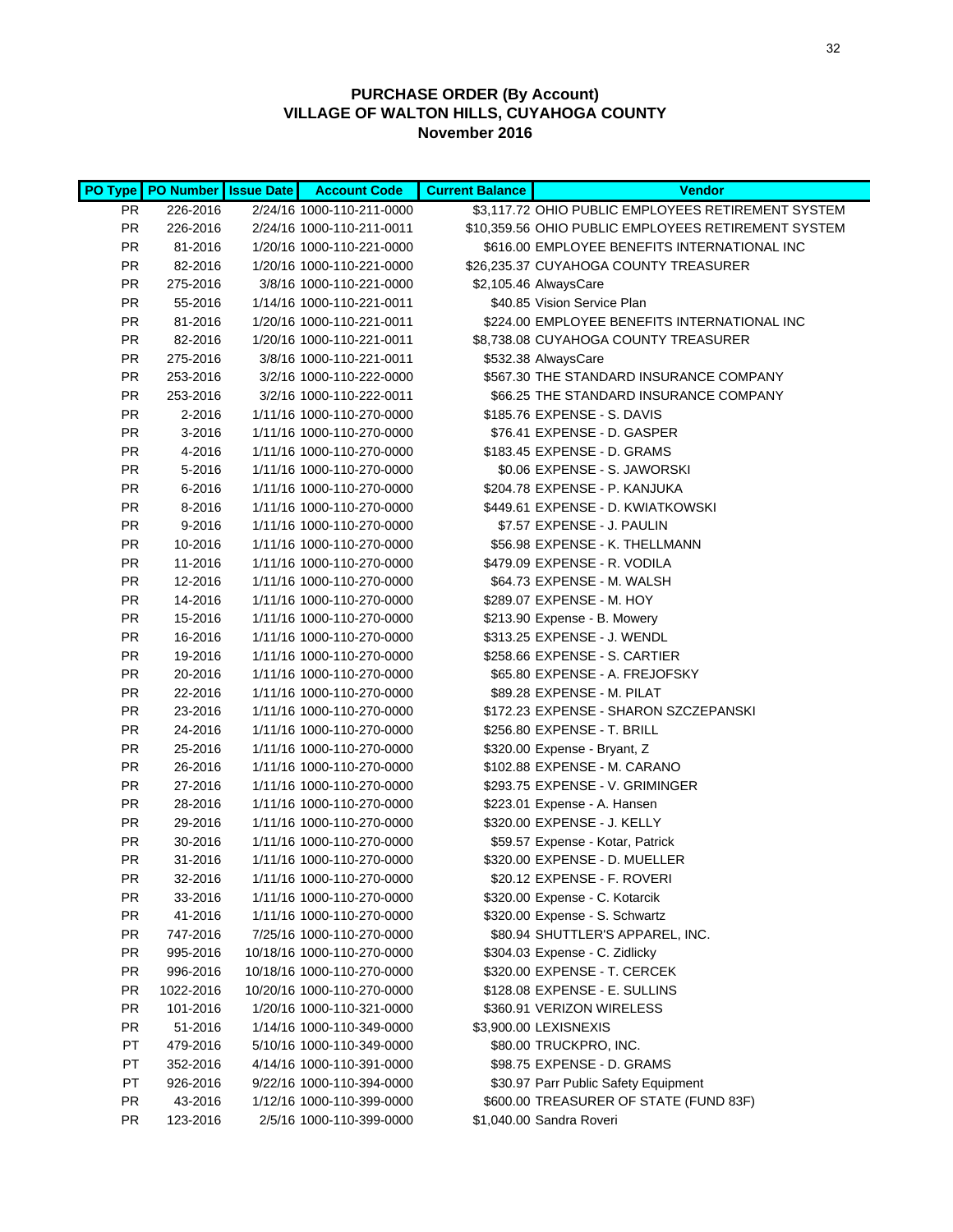|                 | PO Type   PO Number   Issue Date | <b>Account Code</b>                                    | <b>Current Balance</b> | <b>Vendor</b>                                                                   |
|-----------------|----------------------------------|--------------------------------------------------------|------------------------|---------------------------------------------------------------------------------|
| PR              | 992-2016                         | 10/14/16 1000-110-410-0000                             |                        | \$468.75 Eagle Eye Guns LLC                                                     |
| PT.             | 899-2016                         | 9/13/16 1000-110-420-0000                              |                        | \$24.08 TATTLETALE, INC.                                                        |
| PR              | 966-2016                         | 10/5/16 1000-110-420-0000                              |                        | \$120.00 5.11 Tactical                                                          |
| PR              | 967-2016                         | 10/5/16 1000-110-420-0000                              |                        | \$8.08 5.11 Tactical                                                            |
| PR              | 968-2016                         | 10/6/16 1000-110-420-0000                              |                        | \$406.09 CDNN Sports                                                            |
| PR              | 969-2016                         | 10/6/16 1000-110-420-0000                              |                        | \$16.52 BROWNELLS.COM                                                           |
| PR              | 1152-2016                        | 11/29/16 1000-110-420-0000                             |                        | \$36.55 AMAZON .COM                                                             |
| PR              | 1153-2016                        | 11/30/16 1000-110-420-0000                             |                        | \$1,500.00 GREAT LAKES TELECOM & ELECTRIC, LLC                                  |
| PR              | 1047-2016                        | 10/24/16 1000-110-420-6700                             |                        | \$371.76 MARATHON ASHLAND PETROLEUM LLC                                         |
| PR              | 1080-2016                        | 11/7/16 1000-110-420-6700                              |                        | \$58.49 MARATHON ASHLAND PETROLEUM LLC                                          |
| <b>PR</b>       | 1081-2016                        | 11/7/16 1000-110-420-6700                              |                        | \$3,154.22 SUNOCO                                                               |
| PR              | 1139-2016                        | 11/22/16 1000-110-432-0000                             |                        | \$419.00 NORTH COAST TWO-WAY RADIO, INC,                                        |
| PT              | 977-2016                         | 10/7/16 1000-110-433-0000                              |                        | \$26.64 TURNEY AUTO PARTS, INC.                                                 |
| PT              | 1054-2016                        | 10/25/16 1000-110-433-0000                             |                        | \$3,400.65 Walton Hills Collision Center, Inc.                                  |
| <b>PR</b>       | 62-2016                          | 1/14/16 1000-110-490-0003                              |                        | \$700.00 DR. ARNOLD FELTOON, M.D.                                               |
| <b>PR</b>       | 226-2016                         | 2/24/16 1000-310-211-0000                              |                        | \$3,208.49 OHIO PUBLIC EMPLOYEES RETIREMENT SYSTEM                              |
| PT              | 540-2016                         | 6/6/16 1000-310-349-3105                               |                        | \$240.00 AARON T'S & SIGNS                                                      |
| PT              | 457-2016                         | 5/5/16 1000-310-349-3106                               |                        | \$420.00 Sky Zone                                                               |
| PR.             | 166-2016                         | 2/10/16 1000-310-349-4587                              |                        | \$0.03 TARGET                                                                   |
| PT              | 412-2016                         | 4/27/16 1000-310-420-0000                              |                        | \$29.91 TARGET                                                                  |
| PT              | 647-2016                         | 6/21/16 1000-310-420-3108                              | \$722.84 PEPSI         |                                                                                 |
| <b>PR</b>       | 1070-2016                        | 11/1/16 1000-310-420-3110                              |                        | \$1,080.65 K & K MEAT SHOPPE, INC.                                              |
| BR              | 8-2016                           | 4/18/16 1000-310-420-6700                              | \$2,685.79             |                                                                                 |
| PT              | 1125-2016                        | 11/21/16 1000-410-349-0000                             | \$3,840.00 SafeBuilt   |                                                                                 |
| PT              | 1120-2016                        | 11/18/16 1000-410-410-0000                             |                        | \$62.66 VERIZON WIRELESS                                                        |
| PR              | 101-2016                         | 1/20/16 1000-410-410-0852                              |                        | \$43.36 VERIZON WIRELESS                                                        |
| PR              | 1073-2016                        | 10/31/16 1000-410-420-0000                             |                        | \$3.02 Apple                                                                    |
| PR              | 226-2016                         | 2/24/16 1000-490-211-0000                              |                        | \$295.54 OHIO PUBLIC EMPLOYEES RETIREMENT SYSTEM                                |
| PR              | 1078-2016                        | 10/31/16 1000-519-311-0000                             |                        | \$3,156.30 ILLUMINATING COMPANY                                                 |
| <b>PR</b>       | 109-2016                         | 1/1/16 1000-529-313-0000                               |                        | \$5,464.92 DOMINION EAST OHIO                                                   |
| PR              | 240-2016                         | 2/29/16 1000-539-312-0000                              |                        | \$1,479.82 CITY OF CLEVELAND                                                    |
| PR              | 183-2016                         | 2/12/16 1000-569-398-0000                              |                        | \$16,695.63 KIMBLE RECYCLING & DISPOSAL                                         |
| PT              | 715-2016                         | 7/19/16 1000-569-398-0000                              |                        | \$25.78 KIMBALL MIDWEST                                                         |
| <b>PR</b><br>PT | 125-2016                         | 1/31/16 1000-599-321-0000                              |                        | \$1,308.13 Conexo Communications                                                |
| PR              | 1119-2016<br>160-2016            | 11/18/16 1000-599-321-0000                             | \$436.42 AT&T          |                                                                                 |
| PR              | 165-2016                         | 2/10/16 1000-599-329-0000<br>2/10/16 1000-599-329-0000 |                        | \$1,650.00 OneCommunity                                                         |
| PR              | 226-2016                         | 2/24/16 1000-620-211-0000                              |                        | \$58.81 TIME WARNER CABLE<br>\$4,846.38 OHIO PUBLIC EMPLOYEES RETIREMENT SYSTEM |
| PR              | 81-2016                          | 1/20/16 1000-620-221-0000                              |                        | \$112.00 EMPLOYEE BENEFITS INTERNATIONAL INC                                    |
| PR              | 275-2016                         | 3/8/16 1000-620-221-0000                               |                        | \$772.62 AlwaysCare                                                             |
| PR              | 987-2016                         | 10/7/16 1000-620-221-0000                              |                        | \$5,149.06 CUYAHOGA COUNTY TREASURER                                            |
| <b>PR</b>       | 1057-2016                        | 10/26/16 1000-620-221-0000                             |                        | \$59.35 Vision Service Plan                                                     |
| PR              | 253-2016                         | 3/2/16 1000-620-222-0000                               |                        | \$26.50 THE STANDARD INSURANCE COMPANY                                          |
| PR              | 1143-2016                        | 11/23/16 1000-620-420-0000                             |                        | \$647.08 HOME DEPOT                                                             |
| ΒR              | 18-2016                          | 11/14/16 1000-620-431-0000                             | \$2,520.55             |                                                                                 |
| <b>PR</b>       | 49-2016                          | 1/14/16 1000-620-431-0000                              |                        | \$8,325.00 Sanico Inc.                                                          |
| PR              | 136-2016                         | 2/8/16 1000-620-431-0000                               |                        | \$311.95 KAPP'S LAWN SPECIALISTS                                                |
| PT              | 879-2016                         | 9/8/16 1000-620-431-0000                               |                        | \$300.00 Darrell Anderson                                                       |
| <b>PR</b>       | 884-2016                         | 9/8/16 1000-620-431-0000                               |                        | \$820.00 Coverall North America, Inc.                                           |
| <b>PR</b>       | 993-2016                         | 10/14/16 1000-620-431-0000                             |                        | \$150.00 Davey Tree                                                             |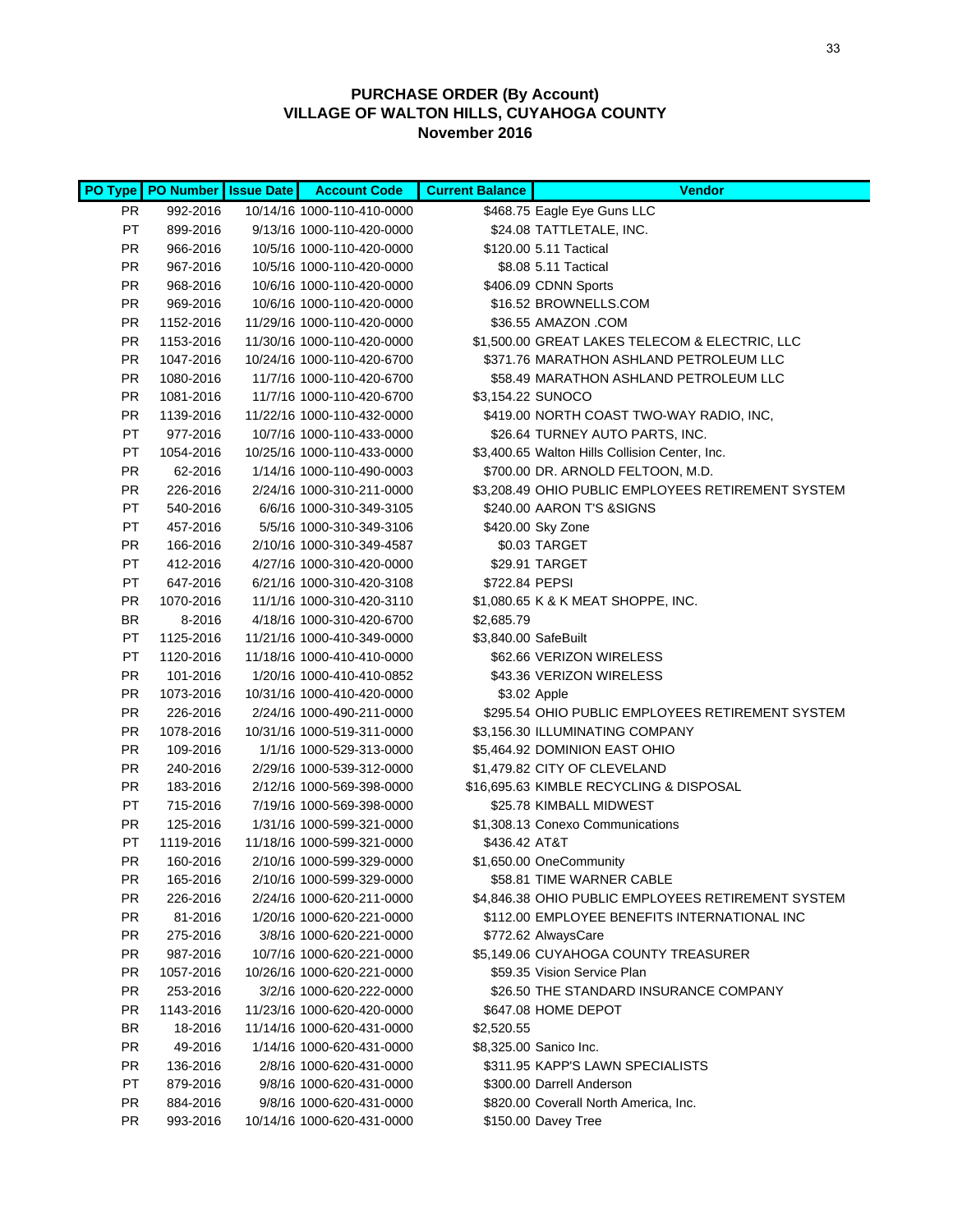|                 | PO Type   PO Number   Issue Date | <b>Account Code</b>                                      | <b>Current Balance</b> | <b>Vendor</b>                                                      |
|-----------------|----------------------------------|----------------------------------------------------------|------------------------|--------------------------------------------------------------------|
| PT              | 999-2016                         | 10/18/16 1000-620-431-0000                               |                        | \$5.16 BEI SUPPLY & RENTAL, INC                                    |
| PR.             | 1059-2016                        | 10/26/16 1000-620-431-0000                               |                        | \$80.00 APEX PEST CONTROL SERVICE, INC.                            |
| PR.             | 292-2016                         | 3/21/16 1000-640-399-6201                                |                        | \$140.00 American Kinetic Environmental Consulting                 |
| PR.             | 81-2016                          | 1/20/16 1000-710-221-0000                                |                        | \$56.00 EMPLOYEE BENEFITS INTERNATIONAL INC                        |
| PR.             | 82-2016                          | 1/20/16 1000-710-221-0000                                |                        | \$2,542.82 CUYAHOGA COUNTY TREASURER                               |
| <b>PR</b>       | 275-2016                         | 3/8/16 1000-710-221-0000                                 |                        | \$290.64 AlwaysCare                                                |
| <b>PR</b>       | 253-2016                         | 3/2/16 1000-710-222-0000                                 |                        | \$13.25 THE STANDARD INSURANCE COMPANY                             |
| PT              | 809-2016                         | 8/12/16 1000-710-260-0000                                |                        | \$372.10 EXPENSE - K. HURST                                        |
| PT              | 1107-2016                        | 11/14/16 1000-710-260-0000                               |                        | \$147.70 KEVIN HURST                                               |
| <b>PR</b>       | 226-2016                         | 2/24/16 1000-715-211-0000                                |                        | \$746.11 OHIO PUBLIC EMPLOYEES RETIREMENT SYSTEM                   |
| PT              | 734-2016                         | 7/20/16 1000-715-391-0000                                |                        | \$695.00 NATIONAL LEAGUE OF CITIES                                 |
| <b>PR</b>       | 226-2016                         | 2/24/16 1000-720-211-0000                                |                        | \$2,613.68 OHIO PUBLIC EMPLOYEES RETIREMENT SYSTEM                 |
| <b>PR</b>       | 671-2016                         | 6/28/16 1000-720-410-0000                                |                        | \$1,772.80 STUART & ASSOCIATES                                     |
| <b>PR</b>       | 962-2016                         | 10/3/16 1000-720-410-0000                                |                        | \$2,000.00 STUART & ASSOCIATES                                     |
| <b>PR</b>       | 226-2016                         | 2/24/16 1000-735-211-0701                                |                        | \$313.60 OHIO PUBLIC EMPLOYEES RETIREMENT SYSTEM                   |
| PT              | 354-2016                         | 4/14/16 1000-745-343-0000                                |                        | \$1,074.00 TREASURER OF STATE-FINANCE                              |
| <b>PR</b>       | 127-2016                         | 2/8/16 1000-750-141-0000                                 |                        | \$5,000.00 Bricker & Eckler                                        |
| PR              | 226-2016                         | 2/24/16 1000-750-211-0000                                |                        | \$6,556.11 OHIO PUBLIC EMPLOYEES RETIREMENT SYSTEM                 |
| PR              | 69-2016                          | 1/14/16 1000-755-322-0000                                |                        | \$1.37 SHAMROCK COMPANIES                                          |
| PR              | 46-2016                          | 1/13/16 1000-760-690-0000                                |                        | \$44,476.64 BEDFORD CITY SCHOOL DISTRICT                           |
| <b>PR</b>       | 1142-2016                        | 11/23/16 1000-760-690-0000                               |                        | \$6,813.66 INCOME TAX REFUNDS                                      |
| <b>PR</b>       | 226-2016                         | 2/24/16 1000-790-211-0000                                |                        | \$2,598.36 OHIO PUBLIC EMPLOYEES RETIREMENT SYSTEM                 |
| <b>PR</b>       | 81-2016                          | 1/20/16 1000-790-221-0000                                |                        | \$200.00 EMPLOYEE BENEFITS INTERNATIONAL INC                       |
| PR.             | 275-2016                         | 3/8/16 1000-790-221-0000                                 |                        | \$1,143.84 AlwaysCare                                              |
| PR.             | 1057-2016                        | 10/26/16 1000-790-221-0000                               |                        | \$90.17 Vision Service Plan                                        |
| PT              | 1158-2016                        | 11/30/16 1000-790-222-1790                               |                        | \$8.59 THE STANDARD INSURANCE COMPANY                              |
| <b>PR</b>       | 175-2016                         | 2/12/16 1000-790-260-0000                                |                        | \$122.05 SPENNATOS                                                 |
| <b>PR</b>       | 426-2016                         | 4/28/16 1000-790-260-0000                                |                        | \$2,262.76 Lockkeepers                                             |
| <b>PR</b>       | 989-2016                         | 10/11/16 1000-790-322-0000                               |                        | \$1,000.00 Pitney Bowes                                            |
| <b>PR</b>       | 78-2016                          | 1/19/16 1000-790-323-0000                                |                        | \$15.03 Pitney Bowes                                               |
| PT              | 1103-2016                        | 11/14/16 1000-790-325-0000                               |                        | \$700.00 LIBERTY NEWS & VIEWS                                      |
| <b>PR</b>       | 114-2016                         | 1/1/16 1000-790-349-0000                                 |                        | \$350.00 CLEVELAND INDIANS BOX OFFICE                              |
| <b>PR</b>       | 195-2016                         | 2/17/16 1000-790-349-0000                                |                        | \$4,000.00 Jordan, Thomas                                          |
| <b>PR</b>       | 233-2016                         | 2/29/16 1000-790-349-0000                                | \$20.00 Prezi          |                                                                    |
| PT              | 620-2016                         | 6/14/16 1000-790-349-0000                                |                        | \$190.64 FJ Corrigan Funeral Services                              |
| <b>PR</b>       | 1079-2016                        | 10/31/16 1000-790-349-0000                               |                        | \$2,212.04 ADP, LLC<br>\$418.75 Associates in Lifestyle Management |
| <b>PR</b><br>PT | 1095-2016<br>1154-2016           | 11/8/16 1000-790-349-0000                                |                        | \$1,567.33 GASPAR SERVICES, LLC                                    |
| <b>PR</b>       | 1169-2016                        | 11/30/16 1000-790-349-0000<br>11/30/16 1000-790-349-0000 |                        | \$2,055.67 TCC TECHNOLOGY SOLUTIONS                                |
| <b>PR</b>       | 368-2016                         | 4/18/16 1000-790-391-0000                                |                        | \$10.00 First Merit                                                |
| PT              |                                  |                                                          |                        | \$0.03 FARM & DIARY                                                |
| <b>PR</b>       | 1017-2016<br>1042-2016           | 10/19/16 1000-790-391-0000<br>10/24/16 1000-790-391-0000 |                        | \$395.87 First Merit                                               |
| <b>PR</b>       | 333-2016                         | 4/1/16 1000-790-399-0000                                 |                        | \$564.51 360 Transcription Corporation                             |
| PT.             | 379-2016                         | 4/19/16 1000-790-410-0000                                |                        | \$30.67 SAM'S CLUB                                                 |
| PT.             | 505-2016                         | 5/17/16 1000-790-410-0000                                | \$54.07 Adobe          |                                                                    |
| PT.             | 515-2016                         | 5/20/16 1000-790-410-0000                                |                        | \$80.42 SAM'S CLUB                                                 |
| PT              | 622-2016                         | 6/15/16 1000-790-410-0000                                |                        | \$43.90 SAM'S CLUB                                                 |
| PT              | 964-2016                         | 9/30/16 1000-790-410-0000                                |                        | \$0.27 FED EX - KINKOS                                             |
| PT              | 1130-2016                        | 11/22/16 1000-790-410-0000                               |                        | \$182.86 Pitney Bowes                                              |
| <b>PR</b>       | 1056-2016                        | 10/26/16 1000-790-420-0000                               |                        | \$29.87 SAM'S CLUB                                                 |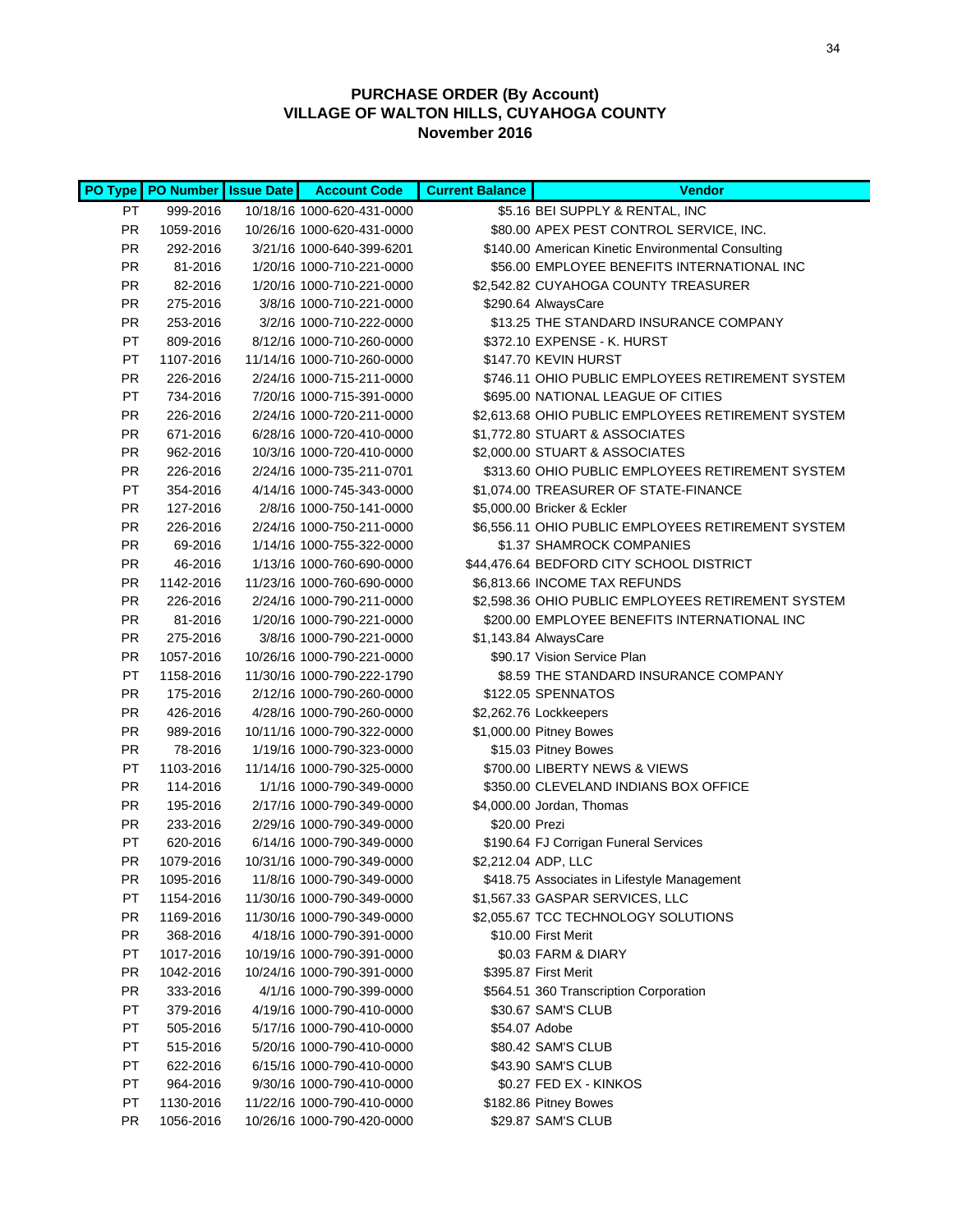|           | PO Type   PO Number   Issue Date | <b>Account Code</b>        | <b>Current Balance</b> | <b>Vendor</b>                                      |
|-----------|----------------------------------|----------------------------|------------------------|----------------------------------------------------|
| PR.       | 226-2016                         | 2/24/16 2011-620-211-0000  |                        | \$5,580.36 OHIO PUBLIC EMPLOYEES RETIREMENT SYSTEM |
| PR.       | 55-2016                          | 1/14/16 2011-620-221-0000  |                        | \$1.86 Vision Service Plan                         |
| PR.       | 81-2016                          | 1/20/16 2011-620-221-0000  |                        | \$256.00 EMPLOYEE BENEFITS INTERNATIONAL INC       |
| PR.       | 82-2016                          | 1/20/16 2011-620-221-0000  |                        | \$14,081.80 CUYAHOGA COUNTY TREASURER              |
| <b>PR</b> | 275-2016                         | 3/8/16 2011-620-221-0000   |                        | \$1,033.08 AlwaysCare                              |
| PT        | 1158-2016                        | 11/30/16 2011-620-222-0000 |                        | \$106.00 THE STANDARD INSURANCE COMPANY            |
| <b>PR</b> | 34-2016                          | 1/11/16 2011-620-270-0000  |                        | \$10.05 Expense - R. Kalman                        |
| <b>PR</b> | 35-2016                          | 1/11/16 2011-620-270-0000  |                        | \$15.06 Expense - A. Canzoni                       |
| <b>PR</b> | 36-2016                          | 1/11/16 2011-620-270-0000  |                        | \$60.02 Expense - D. Chatal                        |
| <b>PR</b> | 38-2016                          | 1/11/16 2011-620-270-0000  |                        | \$157.03 Expense - J. Haba                         |
| <b>PR</b> | 39-2016                          | 1/11/16 2011-620-270-0000  |                        | \$5.08 Expense - J. Nutter                         |
| <b>PR</b> | 40-2016                          | 1/11/16 2011-620-270-0000  |                        | \$3.08 Expense - B. Schroeder                      |
| <b>PR</b> | 256-2016                         | 3/2/16 2011-620-270-0000   |                        | \$5.02 Exp - B. Dziczkowski                        |
| PR        | 72-2016                          | 1/15/16 2011-620-349-0000  |                        | \$148.24 GUARDIAN ALARM                            |
| PT        | 677-2016                         | 7/7/16 2011-620-349-0000   |                        | \$750.00 EMPIRE TREE SERVICE, INC                  |
| <b>PR</b> | 1077-2016                        | 11/1/16 2011-620-349-0000  |                        | \$590.76 United Rentals                            |
| PT        | 461-2016                         | 5/6/16 2011-620-420-0000   |                        | \$1,400.00 CARR BROTHERS, INC                      |
| <b>PR</b> | 463-2016                         | 5/9/16 2011-620-420-0000   |                        | \$50.49 Ladders Unlimited                          |
| PT        | 605-2016                         | 6/14/16 2011-620-420-0000  |                        | \$174.91 NOVAK SUPPLY                              |
| <b>PR</b> | 631-2016                         | 6/17/16 2011-620-420-0000  |                        | \$1,000.00 Progressive Machine Die, Inc.           |
| <b>PR</b> | 632-2016                         | 6/17/16 2011-620-420-0000  |                        | \$1,280.00 Progressive Machine Die, Inc.           |
| <b>PR</b> | 673-2016                         | 7/5/16 2011-620-420-0000   | \$53,000.00 CARGILL    |                                                    |
| PT        | 1001-2016                        | 10/18/16 2011-620-420-0000 |                        | \$163.45 PETITTI GARDEN CENTERS                    |
| <b>PR</b> | 1137-2016                        | 11/22/16 2011-620-420-0000 |                        | \$20.28 GOODYEAR COMMERCIAL TIRE & SERVICE         |
| <b>PR</b> | 1046-2016                        | 10/24/16 2011-620-420-6700 |                        | \$681.35 MARATHON ASHLAND PETROLEUM LLC            |
| <b>PR</b> | 1069-2016                        | 11/1/16 2011-620-420-6700  |                        | \$173.65 CUYAHOGA LANDMARK, INC                    |
| <b>BR</b> | 13-2016                          | 8/8/16 2011-620-431-0000   | \$1,399.31             |                                                    |
| <b>BR</b> | 19-2016                          | 11/14/16 2011-620-433-0000 | \$2,128.73             |                                                    |
| <b>PR</b> | 347-2016                         | 4/7/16 2011-620-433-0000   |                        | \$200.00 MAACO                                     |
| <b>PR</b> | 630-2016                         | 6/16/16 2011-620-433-0000  |                        | \$210.00 ZEP MANUFACTURING COMPANY                 |
| <b>PR</b> | 932-2016                         | 9/27/16 2011-630-420-0000  |                        | \$705.00 CHAGRIN PET & GARDEN SUPPLY               |
| PT        | 1105-2016                        | 11/14/16 2091-110-349-0102 |                        | \$120.00 VETERINARY ALLERGY & DERMATOLOGY, INC.    |
| PR.       | 225-2016                         | 2/24/16 2131-110-215-0000  |                        | \$10,967.56 OHIO POLICE & FIRE PENSION FUND        |
| PT        | 357-2016                         | 4/14/16 4901-800-325-0000  |                        | \$143.42 Advance Ohio Media LLC                    |
| <b>PR</b> | 881-2015                         | 12/15/15 4901-800-510-0000 |                        | \$51,297.81 VILLAGE OF OAKWOOD                     |
| <b>PR</b> | 45-2016                          | 1/12/16 4901-800-520-0000  |                        | \$650.00 Solar Traffic Systems                     |
| <b>PR</b> | 126-2016                         | 2/8/16 4901-800-520-0000   |                        | \$6,850.00 J. F. NOVAK COMPANY, INC.               |
| PR.       | 1117-2016                        | 11/17/16 4901-800-550-0000 |                        | \$100,000.00 LIBERTY FORD SOLON, INC.              |
| <b>PR</b> | 1149-2016                        | 11/23/16 4901-800-550-0000 |                        | \$250.00 WATCH GUARD VIDEO                         |
| <b>PR</b> | 930-2016                         | 9/23/16 4901-800-555-0000  |                        | \$7,669.72 PERRIN ASPHALT CO., INC.                |
| <b>PR</b> | 1025-2016                        | 10/21/16 4901-800-555-0000 |                        | \$20,000.00 TC Construction Co, Inc.               |
| <b>PR</b> | 1028-2016                        | 10/21/16 4901-800-555-0000 |                        | \$43,000.00 A & A Safety, Inc.                     |
| <b>PR</b> | 1029-2016                        | 10/21/16 4901-800-555-0000 |                        | \$62,000.00 SPECIALIZED CONSTRUCTION               |
| <b>PR</b> | 990-2016                         | 10/13/16 4902-800-530-0000 |                        | \$32.50 Let's Entertain, Inc.                      |
| PT        | 1123-2016                        | 11/18/16 4902-800-530-0000 |                        | \$220.00 Let's Entertain, Inc.                     |
| <b>PR</b> | 1163-2016                        | 11/30/16 3101-850-720-4906 |                        | \$19,125.00 Walton Hills Debt Administration       |
| <b>PR</b> | 1163-2016                        | 11/30/16 3101-850-710-4905 |                        | \$1,275,000.00 Walton Hills Debt Administration    |

**Total \$1,921,647.79**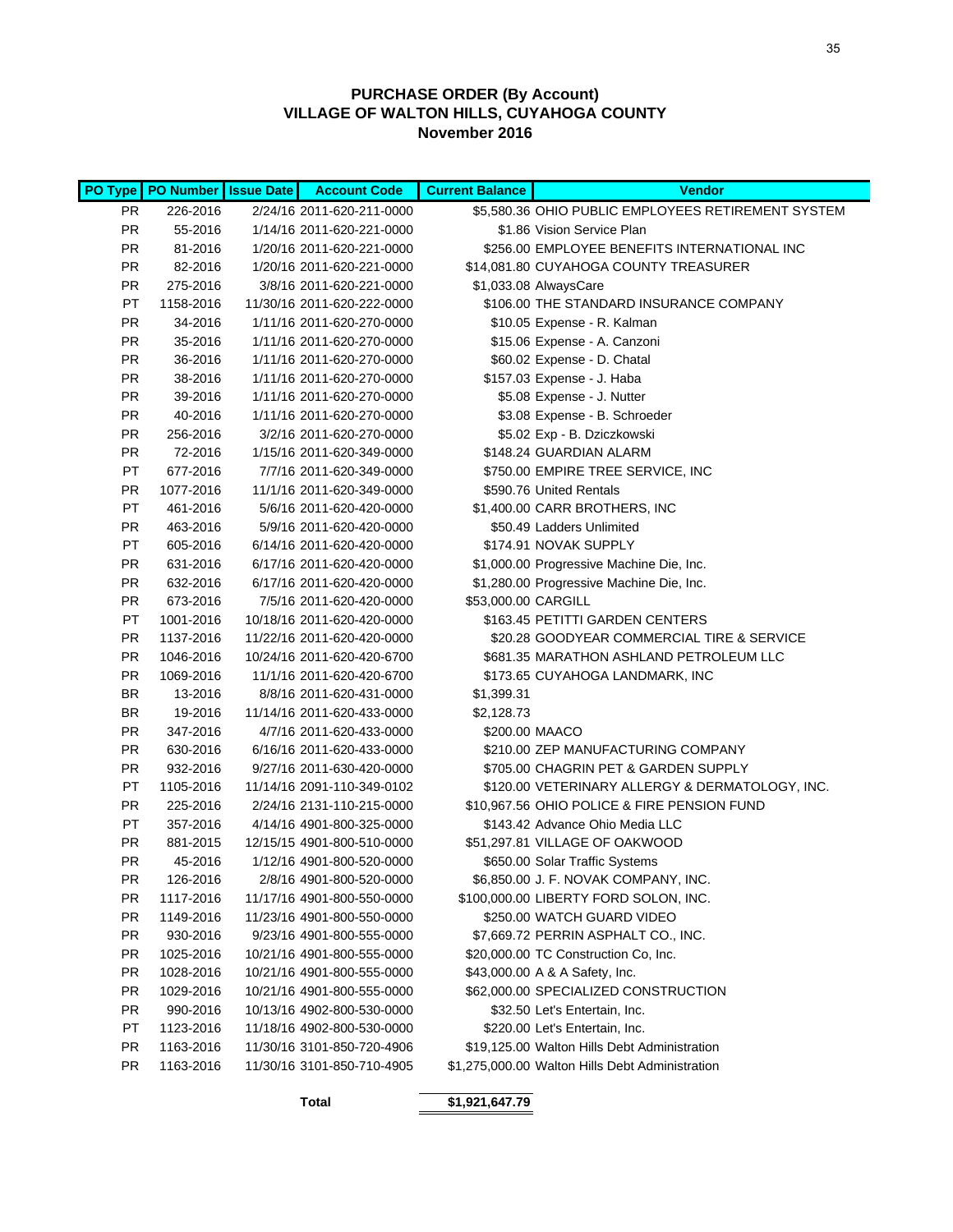| <b>PO Type</b>         | PO Number Issue Date | <b>Account Code</b>                                  | <b>Current Balance</b> | <b>Vendor</b>                                         |
|------------------------|----------------------|------------------------------------------------------|------------------------|-------------------------------------------------------|
| PR                     | 333-2016             | 4/1/16 1000-790-399-0000                             |                        | \$564.51 360 Transcription Corporation                |
| PR                     | 966-2016             | 10/5/16 1000-110-420-0000                            |                        | \$120.00 5.11 Tactical                                |
| PR                     | 967-2016             | 10/5/16 1000-110-420-0000                            |                        | \$8.08 5.11 Tactical                                  |
| PR                     | 1028-2016            | 10/21/16 4901-800-555-0000                           |                        | \$43,000.00 A & A Safety, Inc.                        |
| PT                     | 540-2016             | 6/6/16 1000-310-349-3105                             |                        | \$240.00 AARON T'S & SIGNS                            |
| PT                     | 505-2016             | 5/17/16 1000-790-410-0000                            |                        | \$54.07 Adobe                                         |
| PR                     | 1079-2016            | 10/31/16 1000-790-349-0000                           |                        | \$2,212.04 ADP, LLC                                   |
| PT                     | 357-2016             | 4/14/16 4901-800-325-0000                            |                        | \$143.42 Advance Ohio Media LLC                       |
| PR                     | 275-2016             | 3/8/16 1000-110-221-0000                             |                        | \$2,105.46 AlwaysCare                                 |
| <b>PR</b>              | 275-2016             | 3/8/16 1000-110-221-0011                             |                        | \$532.38 AlwaysCare                                   |
| PR                     | 275-2016             | 3/8/16 1000-620-221-0000                             |                        | \$772.62 AlwaysCare                                   |
| PR                     | 275-2016             | 3/8/16 1000-710-221-0000                             |                        | \$290.64 AlwaysCare                                   |
| PR                     | 275-2016             | 3/8/16 1000-790-221-0000                             |                        | \$1,143.84 AlwaysCare                                 |
| PR                     | 275-2016             | 3/8/16 2011-620-221-0000                             |                        | \$1,033.08 AlwaysCare                                 |
| PR                     | 1152-2016            | 11/29/16 1000-110-420-0000                           |                        | \$36.55 AMAZON .COM                                   |
| PR                     | 292-2016             | 3/21/16 1000-640-399-6201                            |                        | \$140.00 American Kinetic Environmental Consulting    |
| PR                     | 1059-2016            | 10/26/16 1000-620-431-0000                           |                        | \$80.00 APEX PEST CONTROL SERVICE, INC.               |
| PR                     | 1073-2016            | 10/31/16 1000-410-420-0000                           |                        | \$3.02 Apple                                          |
| PR                     | 1095-2016            | 11/8/16 1000-790-349-0000                            |                        | \$418.75 Associates in Lifestyle Management           |
| РT                     | 1119-2016            | 11/18/16 1000-599-321-0000                           | \$436.42 AT&T          |                                                       |
| PR                     | 46-2016              | 1/13/16 1000-760-690-0000                            |                        | \$44,476.64 BEDFORD CITY SCHOOL DISTRICT              |
| PT.                    | 999-2016             | 10/18/16 1000-620-431-0000                           |                        | \$5.16 BEI SUPPLY & RENTAL, INC                       |
| <b>PR</b>              | 127-2016             | 2/8/16 1000-750-141-0000                             |                        | \$5,000.00 Bricker & Eckler                           |
| <b>PR</b><br><b>PR</b> | 969-2016             | 10/6/16 1000-110-420-0000                            |                        | \$16.52 BROWNELLS.COM                                 |
| PT                     | 673-2016<br>461-2016 | 7/5/16 2011-620-420-0000<br>5/6/16 2011-620-420-0000 | \$53,000.00 CARGILL    |                                                       |
| <b>PR</b>              | 968-2016             | 10/6/16 1000-110-420-0000                            |                        | \$1,400.00 CARR BROTHERS, INC<br>\$406.09 CDNN Sports |
| <b>PR</b>              | 932-2016             | 9/27/16 2011-630-420-0000                            |                        | \$705.00 CHAGRIN PET & GARDEN SUPPLY                  |
| <b>PR</b>              | 240-2016             | 2/29/16 1000-539-312-0000                            |                        | \$1,479.82 CITY OF CLEVELAND                          |
| <b>PR</b>              | 114-2016             | 1/1/16 1000-790-349-0000                             |                        | \$350.00 CLEVELAND INDIANS BOX OFFICE                 |
| <b>PR</b>              | 125-2016             | 1/31/16 1000-599-321-0000                            |                        | \$1,308.13 Conexo Communications                      |
| <b>PR</b>              | 884-2016             | 9/8/16 1000-620-431-0000                             |                        | \$820.00 Coverall North America, Inc.                 |
| <b>PR</b>              | 82-2016              | 1/20/16 1000-110-221-0000                            |                        | \$26,235.37 CUYAHOGA COUNTY TREASURER                 |
| <b>PR</b>              | 82-2016              | 1/20/16 1000-110-221-0011                            |                        | \$8,738.08 CUYAHOGA COUNTY TREASURER                  |
| PR                     | 987-2016             | 10/7/16 1000-620-221-0000                            |                        | \$5,149.06 CUYAHOGA COUNTY TREASURER                  |
| PR                     | 82-2016              | 1/20/16 1000-710-221-0000                            |                        | \$2,542.82 CUYAHOGA COUNTY TREASURER                  |
| PR.                    | 82-2016              | 1/20/16 2011-620-221-0000                            |                        | \$14,081.80 CUYAHOGA COUNTY TREASURER                 |
| <b>PR</b>              | 1069-2016            | 11/1/16 2011-620-420-6700                            |                        | \$173.65 CUYAHOGA LANDMARK, INC                       |
| PT                     | 879-2016             | 9/8/16 1000-620-431-0000                             |                        | \$300.00 Darrell Anderson                             |
| <b>PR</b>              | 993-2016             | 10/14/16 1000-620-431-0000                           |                        | \$150.00 Davey Tree                                   |
| <b>PR</b>              | 109-2016             | 1/1/16 1000-529-313-0000                             |                        | \$5,464.92 DOMINION EAST OHIO                         |
| PR                     | 62-2016              | 1/14/16 1000-110-490-0003                            |                        | \$700.00 DR. ARNOLD FELTOON, M.D.                     |
| PR                     | 992-2016             | 10/14/16 1000-110-410-0000                           |                        | \$468.75 Eagle Eye Guns LLC                           |
| PT                     | 677-2016             | 7/7/16 2011-620-349-0000                             |                        | \$750.00 EMPIRE TREE SERVICE, INC                     |
| PR                     | 81-2016              | 1/20/16 1000-110-221-0000                            |                        | \$616.00 EMPLOYEE BENEFITS INTERNATIONAL INC          |
| PR                     | 81-2016              | 1/20/16 1000-110-221-0011                            |                        | \$224.00 EMPLOYEE BENEFITS INTERNATIONAL INC          |
| PR                     | 81-2016              | 1/20/16 1000-620-221-0000                            |                        | \$112.00 EMPLOYEE BENEFITS INTERNATIONAL INC          |
| PR                     | 81-2016              | 1/20/16 1000-710-221-0000                            |                        | \$56.00 EMPLOYEE BENEFITS INTERNATIONAL INC           |
| PR                     | 81-2016              | 1/20/16 1000-790-221-0000                            |                        | \$200.00 EMPLOYEE BENEFITS INTERNATIONAL INC          |
| PR                     | 81-2016              | 1/20/16 2011-620-221-0000                            |                        | \$256.00 EMPLOYEE BENEFITS INTERNATIONAL INC          |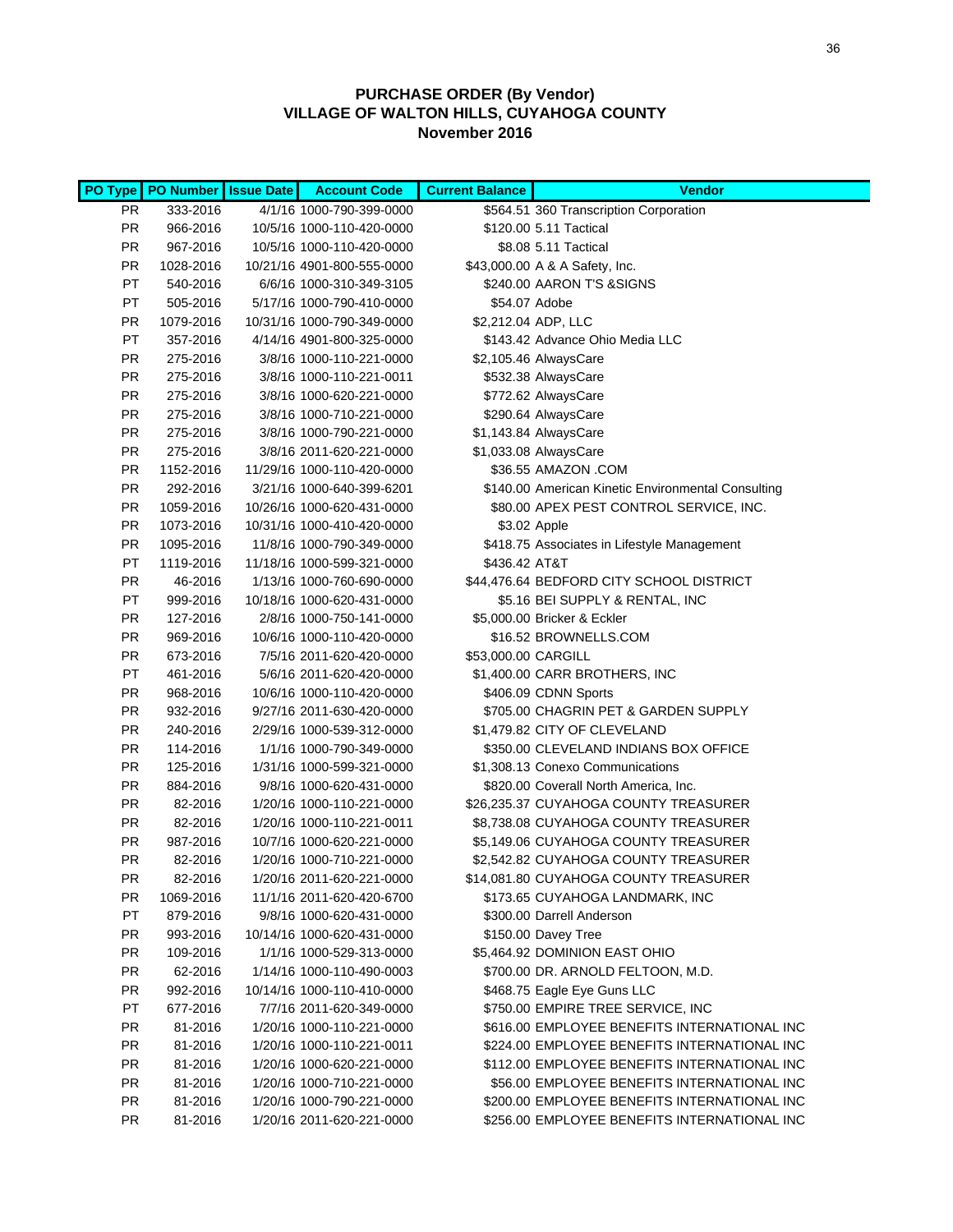|           | PO Type   PO Number   Issue Date | <b>Account Code</b>        | <b>Current Balance</b> | <b>Vendor</b>                                  |
|-----------|----------------------------------|----------------------------|------------------------|------------------------------------------------|
| PR.       | 256-2016                         | 3/2/16 2011-620-270-0000   |                        | \$5.02 Exp - B. Dziczkowski                    |
| PR.       | 35-2016                          | 1/11/16 2011-620-270-0000  |                        | \$15.06 Expense - A. Canzoni                   |
| PR.       | 20-2016                          | 1/11/16 1000-110-270-0000  |                        | \$65.80 EXPENSE - A. FREJOFSKY                 |
| PR.       | 28-2016                          | 1/11/16 1000-110-270-0000  |                        | \$223.01 Expense - A. Hansen                   |
| PR.       | 15-2016                          | 1/11/16 1000-110-270-0000  |                        | \$213.90 Expense - B. Mowery                   |
| <b>PR</b> | 40-2016                          | 1/11/16 2011-620-270-0000  |                        | \$3.08 Expense - B. Schroeder                  |
| <b>PR</b> | 25-2016                          | 1/11/16 1000-110-270-0000  |                        | \$320.00 Expense - Bryant, Z                   |
| <b>PR</b> | 33-2016                          | 1/11/16 1000-110-270-0000  |                        | \$320.00 Expense - C. Kotarcik                 |
| <b>PR</b> | 995-2016                         | 10/18/16 1000-110-270-0000 |                        | \$304.03 Expense - C. Zidlicky                 |
| <b>PR</b> | 36-2016                          | 1/11/16 2011-620-270-0000  |                        | \$60.02 Expense - D. Chatal                    |
| <b>PR</b> | 3-2016                           | 1/11/16 1000-110-270-0000  |                        | \$76.41 EXPENSE - D. GASPER                    |
| PR.       | 4-2016                           | 1/11/16 1000-110-270-0000  |                        | \$183.45 EXPENSE - D. GRAMS                    |
| PT        | 352-2016                         | 4/14/16 1000-110-391-0000  |                        | \$98.75 EXPENSE - D. GRAMS                     |
| <b>PR</b> | 8-2016                           | 1/11/16 1000-110-270-0000  |                        | \$449.61 EXPENSE - D. KWIATKOWSKI              |
| <b>PR</b> | 31-2016                          | 1/11/16 1000-110-270-0000  |                        | \$320.00 EXPENSE - D. MUELLER                  |
| <b>PR</b> | 1022-2016                        | 10/20/16 1000-110-270-0000 |                        | \$128.08 EXPENSE - E. SULLINS                  |
| <b>PR</b> | 32-2016                          | 1/11/16 1000-110-270-0000  |                        | \$20.12 EXPENSE - F. ROVERI                    |
| <b>PR</b> | 38-2016                          | 1/11/16 2011-620-270-0000  |                        | \$157.03 Expense - J. Haba                     |
| <b>PR</b> | 29-2016                          | 1/11/16 1000-110-270-0000  |                        | \$320.00 EXPENSE - J. KELLY                    |
| <b>PR</b> | 39-2016                          | 1/11/16 2011-620-270-0000  |                        | \$5.08 Expense - J. Nutter                     |
| <b>PR</b> | $9 - 2016$                       | 1/11/16 1000-110-270-0000  |                        | \$7.57 EXPENSE - J. PAULIN                     |
| <b>PR</b> | 16-2016                          | 1/11/16 1000-110-270-0000  |                        | \$313.25 EXPENSE - J. WENDL                    |
| PT        | 809-2016                         | 8/12/16 1000-710-260-0000  |                        | \$372.10 EXPENSE - K. HURST                    |
| PR.       | 10-2016                          | 1/11/16 1000-110-270-0000  |                        | \$56.98 EXPENSE - K. THELLMANN                 |
| PR.       | 30-2016                          | 1/11/16 1000-110-270-0000  |                        | \$59.57 Expense - Kotar, Patrick               |
| PR.       | 26-2016                          | 1/11/16 1000-110-270-0000  |                        | \$102.88 EXPENSE - M. CARANO                   |
| PR.       | 14-2016                          | 1/11/16 1000-110-270-0000  |                        | \$289.07 EXPENSE - M. HOY                      |
| <b>PR</b> | 22-2016                          | 1/11/16 1000-110-270-0000  |                        | \$89.28 EXPENSE - M. PILAT                     |
| <b>PR</b> | 12-2016                          | 1/11/16 1000-110-270-0000  |                        | \$64.73 EXPENSE - M. WALSH                     |
| PR        | 6-2016                           | 1/11/16 1000-110-270-0000  |                        | \$204.78 EXPENSE - P. KANJUKA                  |
| PR        | 34-2016                          | 1/11/16 2011-620-270-0000  |                        | \$10.05 Expense - R. Kalman                    |
| PR        | 11-2016                          | 1/11/16 1000-110-270-0000  |                        | \$479.09 EXPENSE - R. VODILA                   |
| PR        | 19-2016                          | 1/11/16 1000-110-270-0000  |                        | \$258.66 EXPENSE - S. CARTIER                  |
| PR        | 2-2016                           | 1/11/16 1000-110-270-0000  |                        | \$185.76 EXPENSE - S. DAVIS                    |
| PR        | 5-2016                           | 1/11/16 1000-110-270-0000  |                        | \$0.06 EXPENSE - S. JAWORSKI                   |
| PR        | 41-2016                          | 1/11/16 1000-110-270-0000  |                        | \$320.00 Expense - S. Schwartz                 |
| PR        | 23-2016                          | 1/11/16 1000-110-270-0000  |                        | \$172.23 EXPENSE - SHARON SZCZEPANSKI          |
| <b>PR</b> | 24-2016                          | 1/11/16 1000-110-270-0000  |                        | \$256.80 EXPENSE - T. BRILL                    |
| PR        | 996-2016                         | 10/18/16 1000-110-270-0000 |                        | \$320.00 EXPENSE - T. CERCEK                   |
| PR        | 27-2016                          | 1/11/16 1000-110-270-0000  |                        | \$293.75 EXPENSE - V. GRIMINGER                |
| PT        | 1017-2016                        | 10/19/16 1000-790-391-0000 |                        | \$0.03 FARM & DIARY                            |
| PT        | 964-2016                         | 9/30/16 1000-790-410-0000  |                        | \$0.27 FED EX - KINKOS                         |
| PR.       | 368-2016                         | 4/18/16 1000-790-391-0000  |                        | \$10.00 First Merit                            |
| <b>PR</b> | 1042-2016                        | 10/24/16 1000-790-391-0000 |                        | \$395.87 First Merit                           |
| PT        | 620-2016                         | 6/14/16 1000-790-349-0000  |                        | \$190.64 FJ Corrigan Funeral Services          |
| PT        | 1154-2016                        | 11/30/16 1000-790-349-0000 |                        | \$1,567.33 GASPAR SERVICES, LLC                |
| <b>PR</b> | 1137-2016                        | 11/22/16 2011-620-420-0000 |                        | \$20.28 GOODYEAR COMMERCIAL TIRE & SERVICE     |
| <b>PR</b> | 1153-2016                        | 11/30/16 1000-110-420-0000 |                        | \$1,500.00 GREAT LAKES TELECOM & ELECTRIC, LLC |
| <b>PR</b> | 72-2016                          | 1/15/16 2011-620-349-0000  |                        | \$148.24 GUARDIAN ALARM                        |
| <b>PR</b> | 1143-2016                        | 11/23/16 1000-620-420-0000 |                        | \$647.08 HOME DEPOT                            |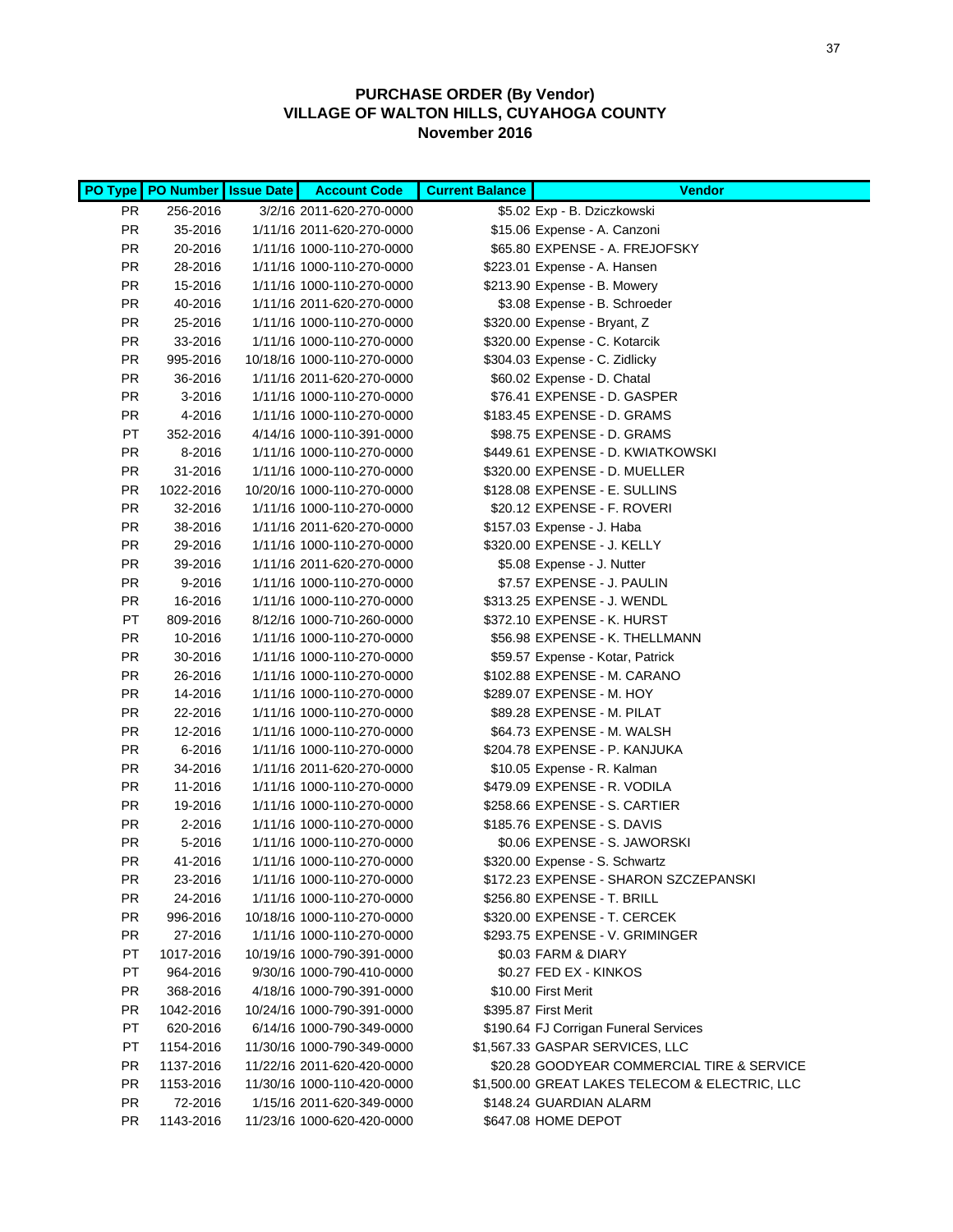|                        |                      | PO Type   PO Number   Issue Date   Account Code        | <b>Current Balance</b> | <b>Vendor</b>                                                                                          |
|------------------------|----------------------|--------------------------------------------------------|------------------------|--------------------------------------------------------------------------------------------------------|
| PR.                    | 1078-2016            | 10/31/16 1000-519-311-0000                             |                        | \$3,156.30 ILLUMINATING COMPANY                                                                        |
| PR                     | 1142-2016            | 11/23/16 1000-760-690-0000                             |                        | \$6,813.66 INCOME TAX REFUNDS                                                                          |
| PR                     | 126-2016             | 2/8/16 4901-800-520-0000                               |                        | \$6,850.00 J. F. NOVAK COMPANY, INC.                                                                   |
| <b>PR</b>              | 195-2016             | 2/17/16 1000-790-349-0000                              |                        | \$4,000.00 Jordan, Thomas                                                                              |
| <b>PR</b>              | 1070-2016            | 11/1/16 1000-310-420-3110                              |                        | \$1,080.65 K & K MEAT SHOPPE, INC.                                                                     |
| <b>PR</b>              | 136-2016             | 2/8/16 1000-620-431-0000                               |                        | \$311.95 KAPP'S LAWN SPECIALISTS                                                                       |
| PT                     | 1107-2016            | 11/14/16 1000-710-260-0000                             |                        | \$147.70 KEVIN HURST                                                                                   |
| PT                     | 715-2016             | 7/19/16 1000-569-398-0000                              |                        | \$25.78 KIMBALL MIDWEST                                                                                |
| <b>PR</b>              | 183-2016             | 2/12/16 1000-569-398-0000                              |                        | \$16,695.63 KIMBLE RECYCLING & DISPOSAL                                                                |
| <b>PR</b>              | 463-2016             | 5/9/16 2011-620-420-0000                               |                        | \$50.49 Ladders Unlimited                                                                              |
| PR                     | 990-2016             | 10/13/16 4902-800-530-0000                             |                        | \$32.50 Let's Entertain, Inc.                                                                          |
| PT                     | 1123-2016            | 11/18/16 4902-800-530-0000                             |                        | \$220.00 Let's Entertain, Inc.                                                                         |
| PR                     | 51-2016              | 1/14/16 1000-110-349-0000                              |                        | \$3,900.00 LEXISNEXIS                                                                                  |
| PR                     | 1117-2016            | 11/17/16 4901-800-550-0000                             |                        | \$100,000.00 LIBERTY FORD SOLON, INC.                                                                  |
| PT                     | 1103-2016            | 11/14/16 1000-790-325-0000                             |                        | \$700.00 LIBERTY NEWS & VIEWS                                                                          |
| <b>PR</b>              | 426-2016             | 4/28/16 1000-790-260-0000                              |                        | \$2,262.76 Lockkeepers                                                                                 |
| <b>PR</b>              | 347-2016             | 4/7/16 2011-620-433-0000                               |                        | \$200.00 MAACO                                                                                         |
| <b>PR</b>              | 1047-2016            | 10/24/16 1000-110-420-6700                             |                        | \$371.76 MARATHON ASHLAND PETROLEUM LLC                                                                |
| <b>PR</b>              | 1080-2016            | 11/7/16 1000-110-420-6700                              |                        | \$58.49 MARATHON ASHLAND PETROLEUM LLC                                                                 |
| PR                     | 1046-2016            | 10/24/16 2011-620-420-6700                             |                        | \$681.35 MARATHON ASHLAND PETROLEUM LLC                                                                |
| PT                     | 734-2016             | 7/20/16 1000-715-391-0000                              |                        | \$695.00 NATIONAL LEAGUE OF CITIES                                                                     |
| <b>PR</b>              | 1139-2016            | 11/22/16 1000-110-432-0000                             |                        | \$419.00 NORTH COAST TWO-WAY RADIO, INC,                                                               |
| PT                     | 605-2016             | 6/14/16 2011-620-420-0000                              |                        | \$174.91 NOVAK SUPPLY                                                                                  |
| <b>PR</b>              | 225-2016             | 2/24/16 2131-110-215-0000                              |                        | \$10,967.56 OHIO POLICE & FIRE PENSION FUND                                                            |
| <b>PR</b>              | 226-2016             | 2/24/16 1000-110-211-0000                              |                        | \$3,117.72 OHIO PUBLIC EMPLOYEES RETIREMENT SYSTEM                                                     |
| <b>PR</b>              | 226-2016             | 2/24/16 1000-110-211-0011                              |                        | \$10,359.56 OHIO PUBLIC EMPLOYEES RETIREMENT SYSTEM                                                    |
| <b>PR</b>              | 226-2016             | 2/24/16 1000-310-211-0000                              |                        | \$3,208.49 OHIO PUBLIC EMPLOYEES RETIREMENT SYSTEM                                                     |
| <b>PR</b>              | 226-2016             | 2/24/16 1000-490-211-0000                              |                        | \$295.54 OHIO PUBLIC EMPLOYEES RETIREMENT SYSTEM                                                       |
| <b>PR</b><br><b>PR</b> | 226-2016             | 2/24/16 1000-620-211-0000<br>2/24/16 1000-715-211-0000 |                        | \$4,846.38 OHIO PUBLIC EMPLOYEES RETIREMENT SYSTEM<br>\$746.11 OHIO PUBLIC EMPLOYEES RETIREMENT SYSTEM |
| <b>PR</b>              | 226-2016<br>226-2016 | 2/24/16 1000-720-211-0000                              |                        | \$2,613.68 OHIO PUBLIC EMPLOYEES RETIREMENT SYSTEM                                                     |
| <b>PR</b>              | 226-2016             | 2/24/16 1000-735-211-0701                              |                        | \$313.60 OHIO PUBLIC EMPLOYEES RETIREMENT SYSTEM                                                       |
| <b>PR</b>              | 226-2016             | 2/24/16 1000-750-211-0000                              |                        | \$6,556.11 OHIO PUBLIC EMPLOYEES RETIREMENT SYSTEM                                                     |
| <b>PR</b>              | 226-2016             | 2/24/16 1000-790-211-0000                              |                        | \$2,598.36 OHIO PUBLIC EMPLOYEES RETIREMENT SYSTEM                                                     |
| <b>PR</b>              | 226-2016             | 2/24/16 2011-620-211-0000                              |                        | \$5,580.36 OHIO PUBLIC EMPLOYEES RETIREMENT SYSTEM                                                     |
| <b>PR</b>              | 160-2016             | 2/10/16 1000-599-329-0000                              |                        | \$1,650.00 OneCommunity                                                                                |
| PT                     | 926-2016             | 9/22/16 1000-110-394-0000                              |                        | \$30.97 Parr Public Safety Equipment                                                                   |
| PT                     | 647-2016             | 6/21/16 1000-310-420-3108                              | \$722.84 PEPSI         |                                                                                                        |
| PR                     | 930-2016             | 9/23/16 4901-800-555-0000                              |                        | \$7,669.72 PERRIN ASPHALT CO., INC.                                                                    |
| PT                     | 1001-2016            | 10/18/16 2011-620-420-0000                             |                        | \$163.45 PETITTI GARDEN CENTERS                                                                        |
| PR                     | 989-2016             | 10/11/16 1000-790-322-0000                             |                        | \$1,000.00 Pitney Bowes                                                                                |
| <b>PR</b>              | 78-2016              | 1/19/16 1000-790-323-0000                              |                        | \$15.03 Pitney Bowes                                                                                   |
| PT                     | 1130-2016            | 11/22/16 1000-790-410-0000                             |                        | \$182.86 Pitney Bowes                                                                                  |
| <b>PR</b>              | 233-2016             | 2/29/16 1000-790-349-0000                              | \$20.00 Prezi          |                                                                                                        |
| <b>PR</b>              | 631-2016             | 6/17/16 2011-620-420-0000                              |                        | \$1,000.00 Progressive Machine Die, Inc.                                                               |
| <b>PR</b>              | 632-2016             | 6/17/16 2011-620-420-0000                              |                        | \$1,280.00 Progressive Machine Die, Inc.                                                               |
| РT                     | 1125-2016            | 11/21/16 1000-410-349-0000                             | \$3,840.00 SafeBuilt   |                                                                                                        |
| РT                     | 379-2016             | 4/19/16 1000-790-410-0000                              |                        | \$30.67 SAM'S CLUB                                                                                     |
| PT                     | 515-2016             | 5/20/16 1000-790-410-0000                              |                        | \$80.42 SAM'S CLUB                                                                                     |
| PT                     | 622-2016             | 6/15/16 1000-790-410-0000                              |                        | \$43.90 SAM'S CLUB                                                                                     |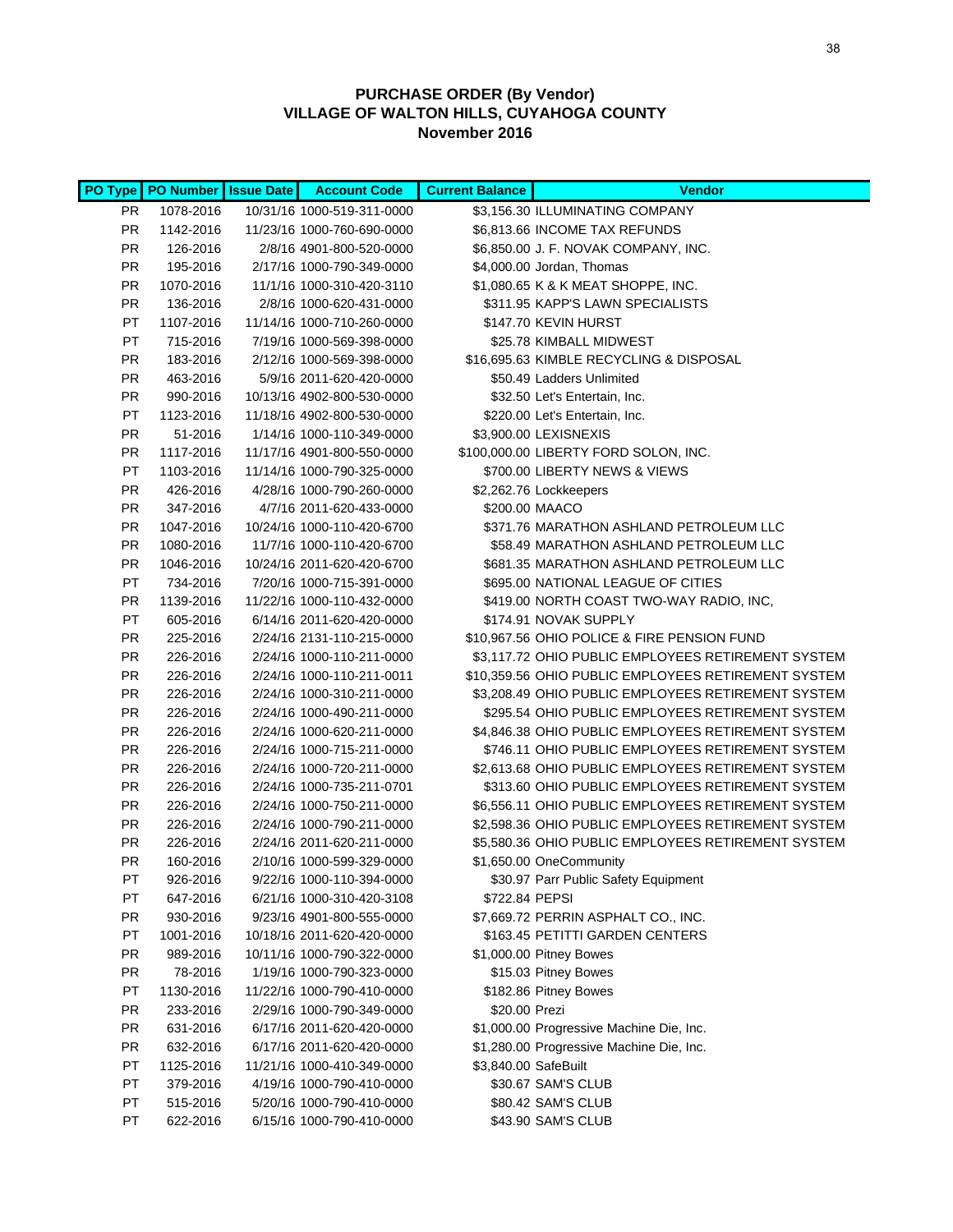|           | PO Type PO Number Issue Date | <b>Account Code</b>        | <b>Current Balance</b> | <b>Vendor</b>                                   |
|-----------|------------------------------|----------------------------|------------------------|-------------------------------------------------|
| PR.       | 1056-2016                    | 10/26/16 1000-790-420-0000 |                        | \$29.87 SAM'S CLUB                              |
| PR.       | 123-2016                     | 2/5/16 1000-110-399-0000   |                        | \$1,040.00 Sandra Roveri                        |
| PR.       | 49-2016                      | 1/14/16 1000-620-431-0000  |                        | \$8,325.00 Sanico Inc.                          |
| PR.       | 69-2016                      | 1/14/16 1000-755-322-0000  |                        | \$1.37 SHAMROCK COMPANIES                       |
| PR.       | 747-2016                     | 7/25/16 1000-110-270-0000  |                        | \$80.94 SHUTTLER'S APPAREL, INC.                |
| PT        | 457-2016                     | 5/5/16 1000-310-349-3106   |                        | \$420.00 Sky Zone                               |
| PR.       | 45-2016                      | 1/12/16 4901-800-520-0000  |                        | \$650.00 Solar Traffic Systems                  |
| PR.       | 1029-2016                    | 10/21/16 4901-800-555-0000 |                        | \$62,000.00 SPECIALIZED CONSTRUCTION            |
| PR.       | 175-2016                     | 2/12/16 1000-790-260-0000  |                        | \$122.05 SPENNATOS                              |
| <b>PR</b> | 671-2016                     | 6/28/16 1000-720-410-0000  |                        | \$1,772.80 STUART & ASSOCIATES                  |
| <b>PR</b> | 962-2016                     | 10/3/16 1000-720-410-0000  |                        | \$2,000.00 STUART & ASSOCIATES                  |
| <b>PR</b> | 1081-2016                    | 11/7/16 1000-110-420-6700  |                        | \$3,154.22 SUNOCO                               |
| <b>PR</b> | 166-2016                     | 2/10/16 1000-310-349-4587  |                        | \$0.03 TARGET                                   |
| PT        | 412-2016                     | 4/27/16 1000-310-420-0000  |                        | \$29.91 TARGET                                  |
| PT        | 899-2016                     | 9/13/16 1000-110-420-0000  |                        | \$24.08 TATTLETALE, INC.                        |
| PR.       | 1025-2016                    | 10/21/16 4901-800-555-0000 |                        | \$20,000.00 TC Construction Co, Inc.            |
| <b>PR</b> | 1169-2016                    | 11/30/16 1000-790-349-0000 |                        | \$2,055.67 TCC TECHNOLOGY SOLUTIONS             |
| <b>PR</b> | 253-2016                     | 3/2/16 1000-110-222-0000   |                        | \$567.30 THE STANDARD INSURANCE COMPANY         |
| <b>PR</b> | 253-2016                     | 3/2/16 1000-110-222-0011   |                        | \$66.25 THE STANDARD INSURANCE COMPANY          |
| <b>PR</b> | 253-2016                     | 3/2/16 1000-620-222-0000   |                        | \$26.50 THE STANDARD INSURANCE COMPANY          |
| <b>PR</b> | 253-2016                     | 3/2/16 1000-710-222-0000   |                        | \$13.25 THE STANDARD INSURANCE COMPANY          |
| PT        | 1158-2016                    | 11/30/16 1000-790-222-1790 |                        | \$8.59 THE STANDARD INSURANCE COMPANY           |
| PT        | 1158-2016                    | 11/30/16 2011-620-222-0000 |                        | \$106.00 THE STANDARD INSURANCE COMPANY         |
| PR.       | 165-2016                     | 2/10/16 1000-599-329-0000  |                        | \$58.81 TIME WARNER CABLE                       |
| PR.       | 43-2016                      | 1/12/16 1000-110-399-0000  |                        | \$600.00 TREASURER OF STATE (FUND 83F)          |
| PT        | 354-2016                     | 4/14/16 1000-745-343-0000  |                        | \$1,074.00 TREASURER OF STATE-FINANCE           |
| PT        | 479-2016                     | 5/10/16 1000-110-349-0000  |                        | \$80.00 TRUCKPRO, INC.                          |
| PT        | 977-2016                     | 10/7/16 1000-110-433-0000  |                        | \$26.64 TURNEY AUTO PARTS, INC.                 |
| PR.       | 1077-2016                    | 11/1/16 2011-620-349-0000  |                        | \$590.76 United Rentals                         |
| PR.       | 101-2016                     | 1/20/16 1000-110-321-0000  |                        | \$360.91 VERIZON WIRELESS                       |
| PT        | 1120-2016                    | 11/18/16 1000-410-410-0000 |                        | \$62.66 VERIZON WIRELESS                        |
| <b>PR</b> | 101-2016                     | 1/20/16 1000-410-410-0852  |                        | \$43.36 VERIZON WIRELESS                        |
| PT        | 1105-2016                    | 11/14/16 2091-110-349-0102 |                        | \$120.00 VETERINARY ALLERGY & DERMATOLOGY, INC. |
| PR        | 881-2015                     | 12/15/15 4901-800-510-0000 |                        | \$51,297.81 VILLAGE OF OAKWOOD                  |
| PR        | 55-2016                      | 1/14/16 1000-110-221-0011  |                        | \$40.85 Vision Service Plan                     |
| PR        | 1057-2016                    | 10/26/16 1000-620-221-0000 |                        | \$59.35 Vision Service Plan                     |
| <b>PR</b> | 1057-2016                    | 10/26/16 1000-790-221-0000 |                        | \$90.17 Vision Service Plan                     |
| PR.       | 55-2016                      | 1/14/16 2011-620-221-0000  |                        | \$1.86 Vision Service Plan                      |
| PT        | 1054-2016                    | 10/25/16 1000-110-433-0000 |                        | \$3,400.65 Walton Hills Collision Center, Inc.  |
| PR        | 1163-2016                    | 11/30/16 3101-850-720-4906 |                        | \$19,125.00 Walton Hills Debt Administration    |
| <b>PR</b> | 1163-2016                    | 11/30/16 3101-850-710-4905 |                        | \$1,275,000.00 Walton Hills Debt Administration |
| <b>PR</b> | 1149-2016                    | 11/23/16 4901-800-550-0000 |                        | \$250.00 WATCH GUARD VIDEO                      |
| <b>PR</b> | 630-2016                     | 6/16/16 2011-620-433-0000  |                        | \$210.00 ZEP MANUFACTURING COMPANY              |
| <b>BR</b> | 8-2016                       | 4/18/16 1000-310-420-6700  | \$2,685.79             |                                                 |
| <b>BR</b> | 18-2016                      | 11/14/16 1000-620-431-0000 | \$2,520.55             |                                                 |
| BR        | 13-2016                      | 8/8/16 2011-620-431-0000   | \$1,399.31             |                                                 |
| BR        | 19-2016                      | 11/14/16 2011-620-433-0000 | \$2,128.73             |                                                 |
|           |                              | <b>Total</b>               | \$1,921,647.79         |                                                 |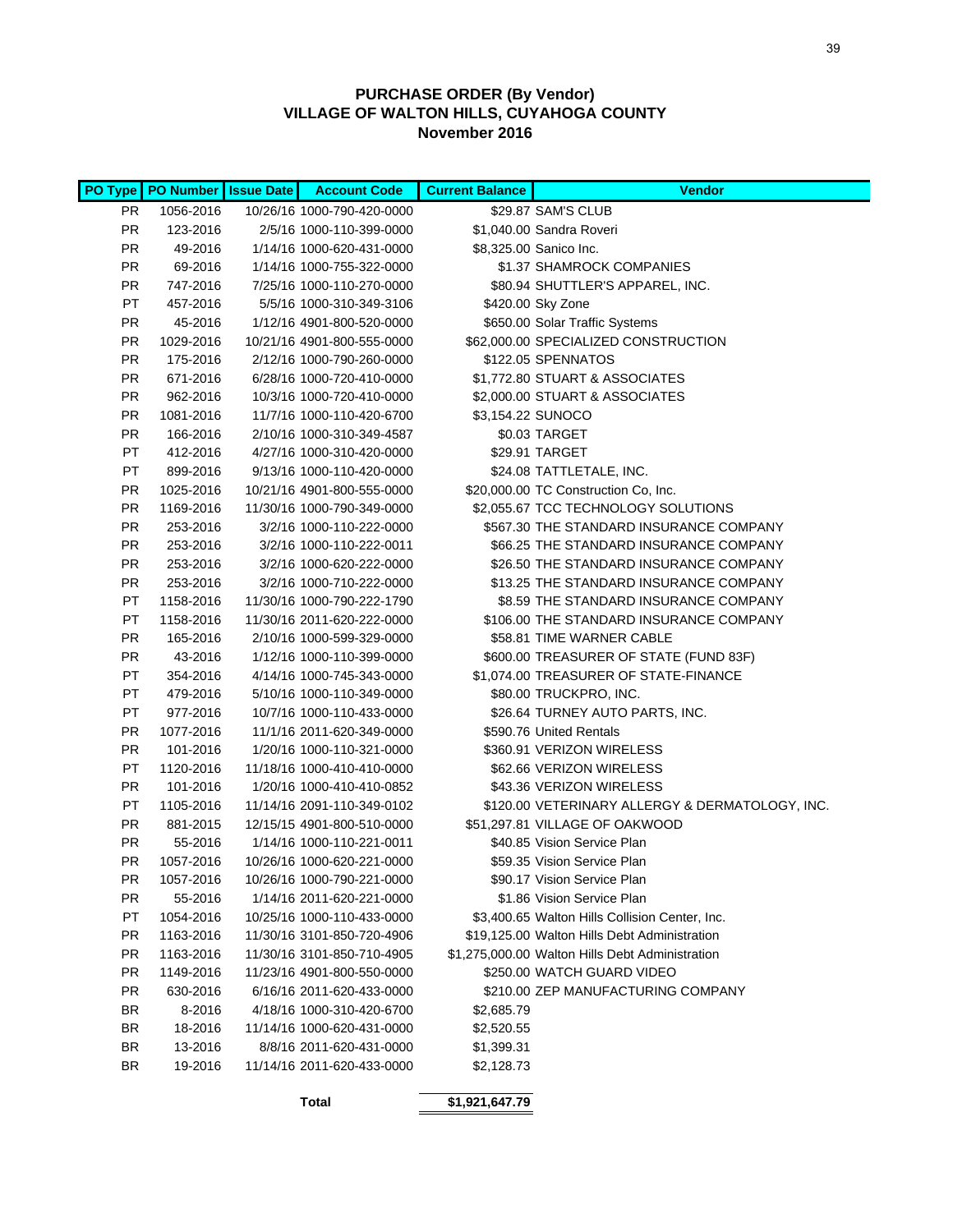#### **Village of Walton Hills Benevolent Fund**

|                                             |                               |           | Warrant/  |                 |                 |            |
|---------------------------------------------|-------------------------------|-----------|-----------|-----------------|-----------------|------------|
| <b>Event Related</b>                        |                               | Receipt # | Charge #  | <b>Revenues</b> | <b>Expenses</b> | Balance    |
| Irish Dinner                                |                               | 81-2012   |           | \$1,238.00      |                 |            |
| Irish Dinner                                | Gusti                         |           | 28150     |                 | \$75.00         |            |
| <b>Irish Dinner</b>                         | K & K Meats                   |           | 28151     |                 | \$488.00        |            |
| <b>Irish Dinner</b>                         | Sam's Club                    |           | 28213     |                 | \$45.36         |            |
| 50+ Christmas Luncheon                      |                               | 472-2012  |           | \$368.00        |                 |            |
| 50+ Christmas Luncheon                      |                               | 77-2013   |           | \$50.00         |                 |            |
| 50+ Christmas Luncheon                      |                               | 253-2013  |           | \$22.00         |                 |            |
| 50+ Christmas Luncheon                      |                               | 287-2013  |           | \$25.00         |                 |            |
| Violinist                                   | Mary Beth Ions                |           | 29618     |                 | \$200.00        |            |
| Violinist                                   | Sam's Club                    |           | 29674     |                 | \$93.84         |            |
| Violinist                                   | <b>Various Deposits</b>       | 280-2013  |           | \$150.00        |                 |            |
| Violinist                                   |                               |           |           | \$20.00         |                 |            |
| HoeDown                                     | Dale Godbey                   |           |           |                 | \$100.00        |            |
| Amish Humor                                 | K & K Meats                   |           |           |                 | \$391.59        |            |
| Amish Humor                                 |                               | 391-2015  |           | \$506.00        |                 |            |
|                                             |                               |           |           | \$2,379.00      | \$1,393.79      | \$985.21   |
|                                             |                               |           |           |                 |                 |            |
| <b>Non Event Related</b><br><b>Revenues</b> |                               |           |           |                 |                 |            |
|                                             | 2012 Deposits                 | Various   |           | \$1,803.00      |                 |            |
|                                             | 2013 Deposits                 | Various   |           | \$2,222.00      |                 |            |
|                                             | 2014 Deposits                 | Various   |           | \$1,193.00      |                 |            |
|                                             |                               | Adjust    |           | \$2.00          |                 |            |
|                                             | 2015 Deposits                 | Various   |           | \$1,353.20      |                 |            |
|                                             | 2016 Deposits                 | Various   |           | \$1,607.04      |                 |            |
| <b>Expenditures</b>                         |                               |           |           |                 |                 |            |
|                                             | Giant Eagle                   |           | 191-2012  |                 | \$50.00         |            |
|                                             | Sam's Club (6/8 - 7/3)        |           | 28464     |                 | \$346.52        |            |
|                                             | Aldi                          |           | 29053     |                 | \$75.00         |            |
|                                             | Aldi & Marc's                 |           | 29245     |                 | \$200.00        |            |
|                                             | Giant Eagle                   |           | 248-2013  |                 | \$100.00        |            |
|                                             | Gift Cards                    |           | 29548     |                 | \$200.00        |            |
|                                             | Marc's & Giant Eagle          |           | 29822     |                 | \$400.00        |            |
|                                             | Target                        |           | 961-2013  |                 | \$251.94        |            |
|                                             | Target                        |           | 954-2014  |                 | \$206.18        |            |
|                                             | Kohl's                        |           | 1016-2013 |                 | \$85.77         |            |
|                                             | WalMart                       |           | 1016-2013 |                 | \$60.64         |            |
|                                             | Gift Cards                    |           | 30135     |                 | \$250.00        |            |
|                                             | Sam's Club                    |           | 30645     |                 | \$68.81         |            |
|                                             | Giant Eagle                   |           | 97-2015   |                 | \$60.00         |            |
|                                             | Giant Eagle                   |           |           |                 | \$205.00        |            |
|                                             | <b>Giant Eagle</b>            |           | 608-2015  |                 | \$100.00        |            |
|                                             | <b>Oriental Trading</b>       |           | 698-2015  |                 | \$63.87         |            |
|                                             | Giant Eagle                   |           | 2011-2016 |                 | \$200.00        |            |
|                                             | Giant Eagle                   |           | 361-2016  |                 | \$100.00        |            |
|                                             | Giant Eagle                   |           | 665-2016  |                 | \$201.99        |            |
|                                             | Giant Eagle                   |           | 841-2016  |                 | \$100.00        |            |
|                                             | Giant Eagle                   |           | 1049-2016 |                 | \$130.00        |            |
|                                             | Total Revenues & Expenditures |           |           | \$8,180.24      | \$3,455.72      | \$4,724.52 |

**UAN Balance (Fund 9903) \$5,709.73**

40

**Benevolent Balance \$5,709.73**